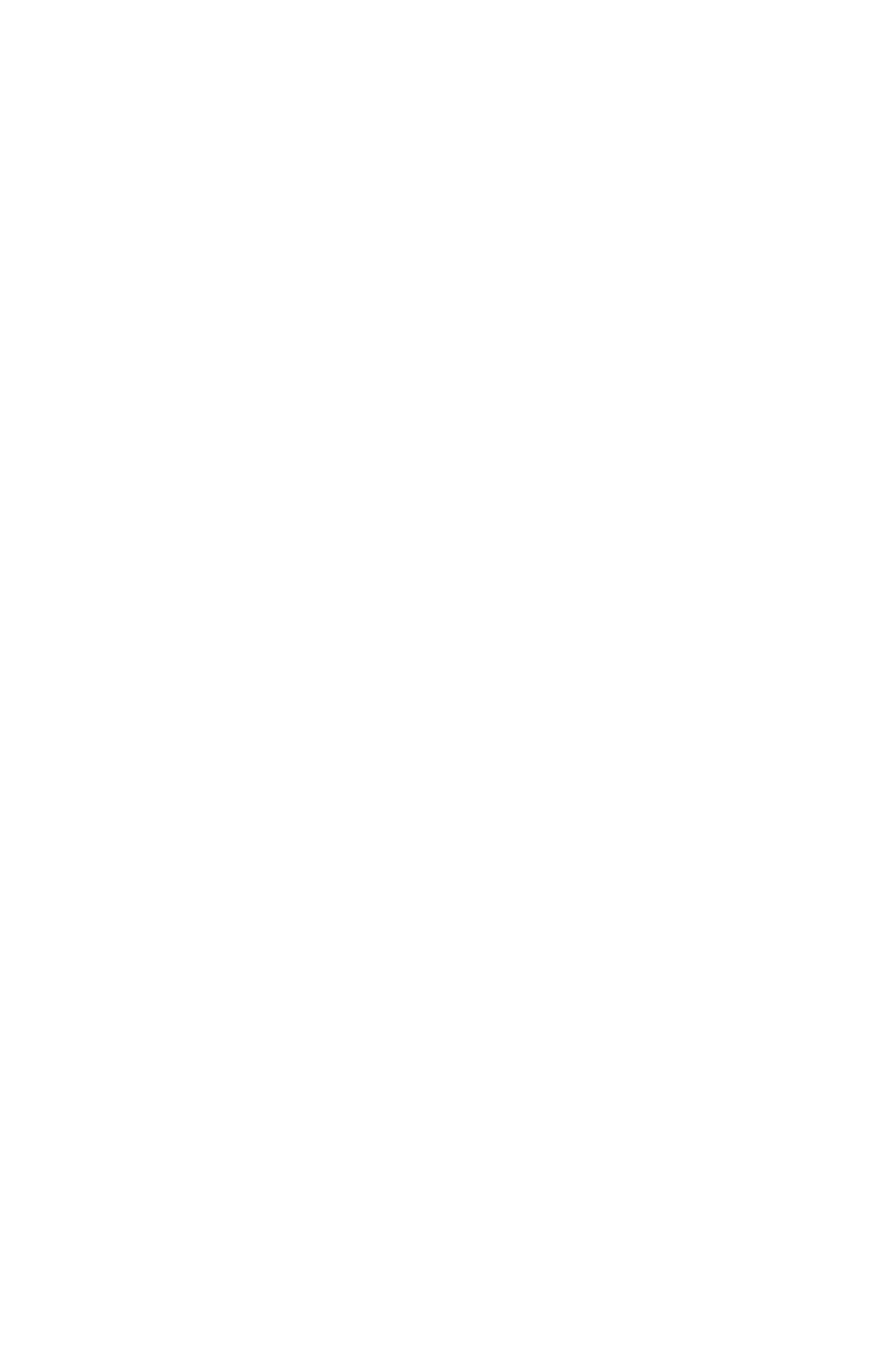## **Foreword**

In anticipation of the fourth anniversary of the creation of tThe Council of the Inspectors General on Integrity and Efficiency (CIGIE), its members have updated the *Quality Standards for Federal Offices of Inspector General*. The standards in the Silver Book set forth the overall quality framework for managing, operating, and conducting the work of Offices of Inspector General and will guide the Inspector General Community's efforts into the future.

Myllist Smg Call a. Clinefilter

The Honorable Phyllis K. Fong Mr. Carl A. Clinefelter Chairperson, CIGIE Vice Chairperson, CIGIE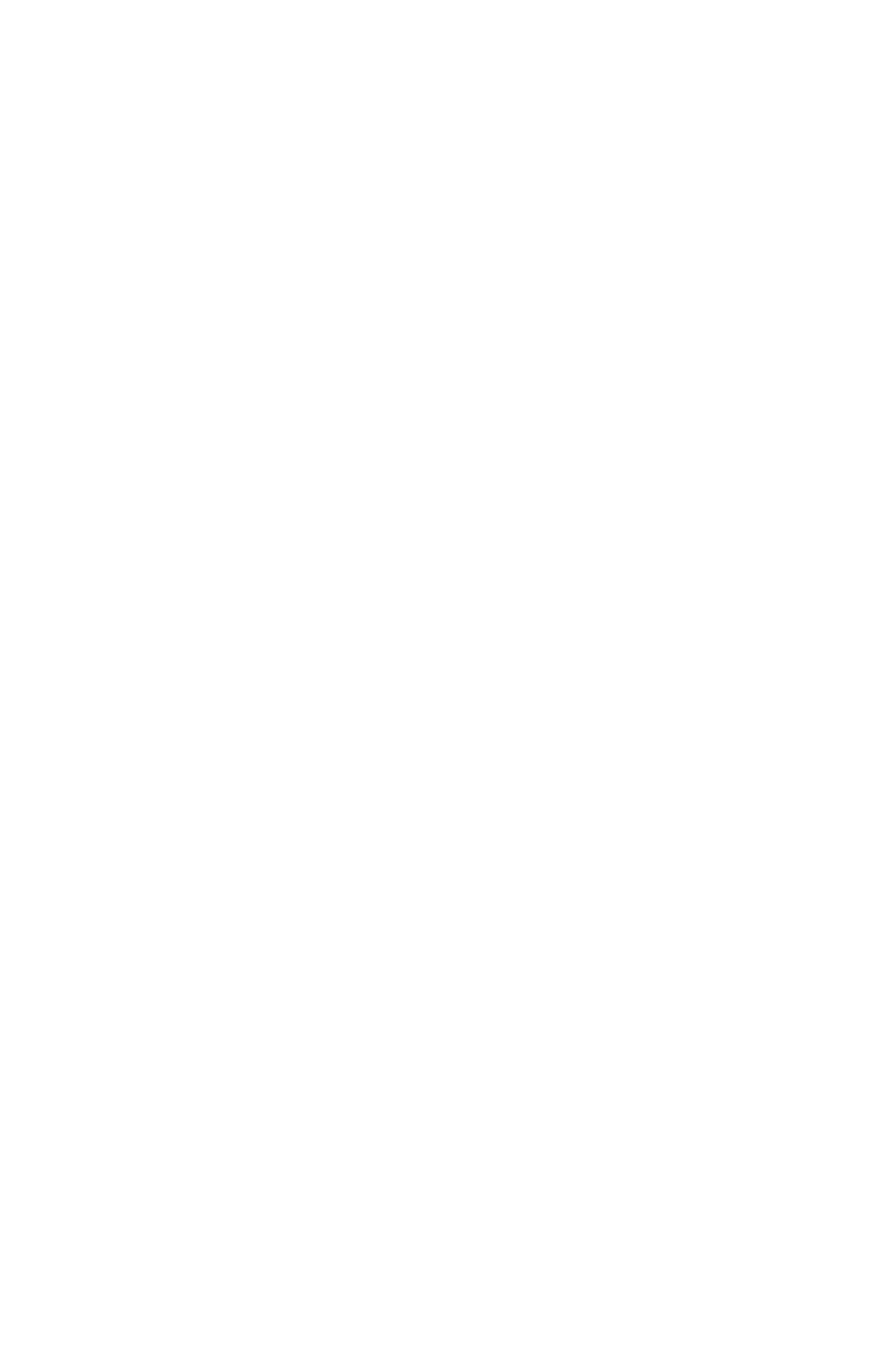# **Contents**

| I.  |    | <b>Introduction</b><br>A. Purpose<br><b>B.</b> OIG Mission<br>C. Relationship to Federal Legislation and Regulations,<br>and Federal and Professional Standards                                                                       | 3<br>3<br>$\overline{4}$<br>5                |
|-----|----|---------------------------------------------------------------------------------------------------------------------------------------------------------------------------------------------------------------------------------------|----------------------------------------------|
| ΙΙ. | B. | <b>Ethics, Independence, and Confidentiality</b><br>A. General Standard<br><b>Standards for Ethical Conduct for Employees</b><br>of the Executive Branch<br>C. Independence<br>D. Confidentiality                                     | 7<br>$\overline{7}$<br>8<br>10<br>17         |
| Ш.  |    | <b>Professional Standards</b><br>A. General Standard                                                                                                                                                                                  | 19<br>19                                     |
| IV. |    | <b>Ensuring Internal Control</b><br>A. General Standard<br><b>B.</b> Efficient and Effective Operations<br>C. Control Environment<br>D. Risk Assessment<br>E. Control Activities<br>F. Information and Communication<br>G. Monitoring | 20<br>20<br>20<br>21<br>21<br>22<br>22<br>22 |
| V.  |    | <b>Maintaining Quality Assurance</b><br>A. General Standard<br><b>B.</b> Quality Assurance Program<br>C. Elements of an Internal Quality Assurance<br>Program<br>D. Elements of an External Quality Assurance<br>Program              | 25<br>25<br>25<br>26<br>27                   |
| VI. |    | <b>Planning and Coordinating</b><br>A. General Standard<br>B. Elements of the Planning Process<br>C. Coordination Considerations<br>D. Prevention                                                                                     | 30<br>30<br>31<br>32<br>34                   |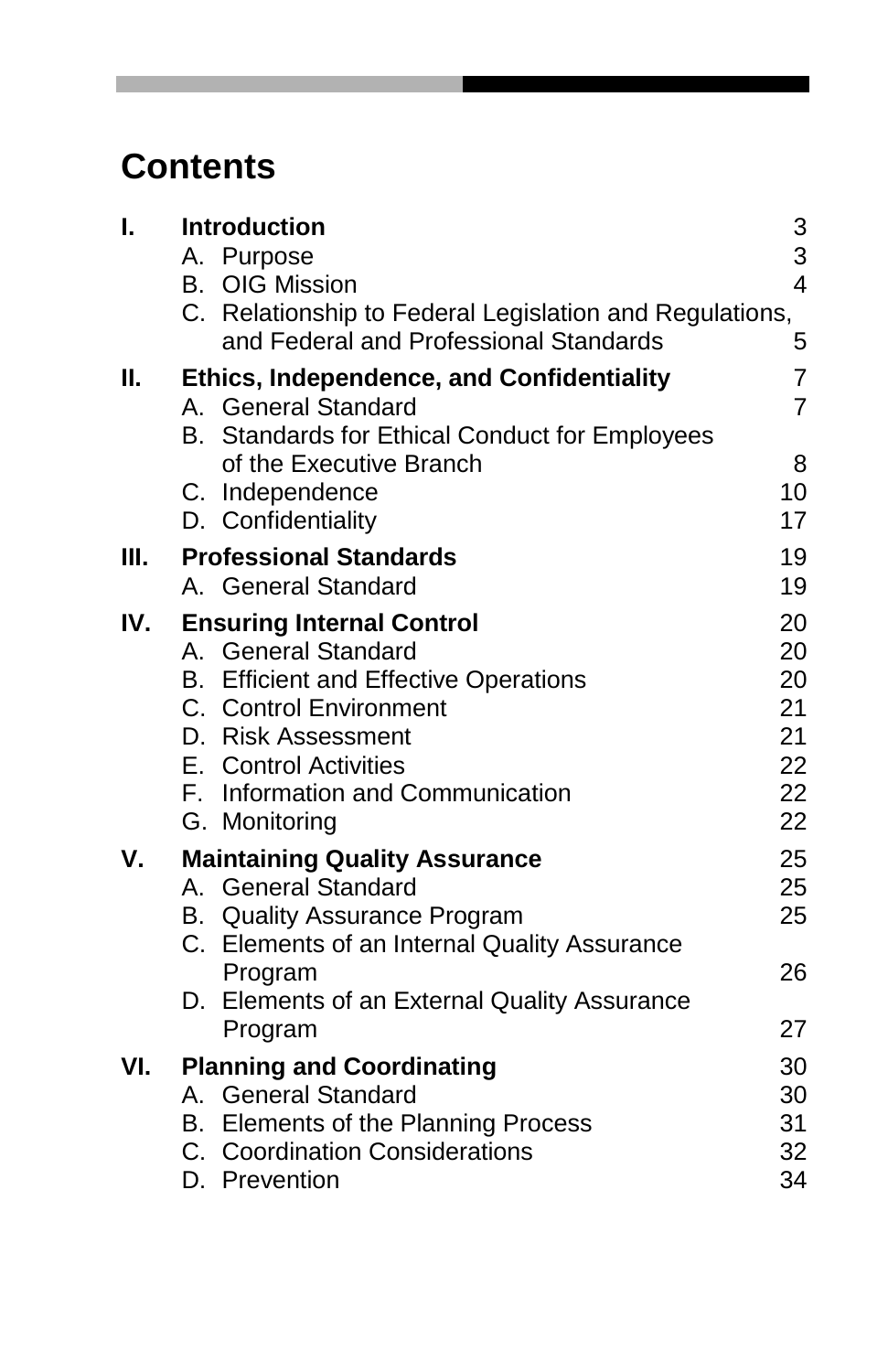| VII. | <b>Communicating Results of OIG Activities</b><br><b>General Standard</b><br>A.                                                                           | 35<br>35 |
|------|-----------------------------------------------------------------------------------------------------------------------------------------------------------|----------|
|      | B. Keeping the Head of the Agency Informed                                                                                                                | 35       |
|      | C. Keeping the Congress Informed                                                                                                                          | 36       |
|      | D. Keeping the Congress and Agency Informed on                                                                                                            |          |
|      | Performance                                                                                                                                               | 37       |
|      | E. Keeping Program Managers Informed                                                                                                                      | 37       |
|      | F. Keeping Ethics Officials Informed                                                                                                                      | 38       |
|      | G. Keeping the Attorney General Informed                                                                                                                  | 38       |
|      | H. Keeping the Public Informed                                                                                                                            | 38       |
|      | <b>Elements of Effective Reporting</b><br>L.                                                                                                              | 39       |
|      | <b>VIII. Managing Human Capital</b>                                                                                                                       | 40       |
|      | A. General Standard                                                                                                                                       | 40       |
|      | <b>B.</b> Human Capital Processes                                                                                                                         | 40       |
|      | C. Core Competencies                                                                                                                                      | 40       |
|      | D. Skills Assessment                                                                                                                                      | 41       |
| IX.  | <b>Reviewing Legislation and Regulations</b>                                                                                                              | 42       |
|      | A. General Standard                                                                                                                                       | 42       |
|      | B. Elements of Legislative and Regulatory Review                                                                                                          | 42       |
| Х.   | <b>Receiving and Reviewing Allegations</b>                                                                                                                | 44       |
|      | A. General Standard                                                                                                                                       | 44       |
|      | B. Elements of a System for Receiving and                                                                                                                 |          |
|      | <b>Reviewing Allegations</b>                                                                                                                              | 44       |
|      | C. Feedback                                                                                                                                               | 45       |
|      | <b>Appendix I</b>                                                                                                                                         | 46-56    |
|      | Legislation, Executive Orders, Standards, and                                                                                                             |          |
|      | OMB and Other Guidance Impacting the Inspector<br>General Community                                                                                       |          |
|      | <b>Appendix II</b>                                                                                                                                        | 57       |
|      | Members of the CIGIE Professional Development<br>Committee Who Participated in Revising the Quality<br>Standards for Federal Offices of Inspector General |          |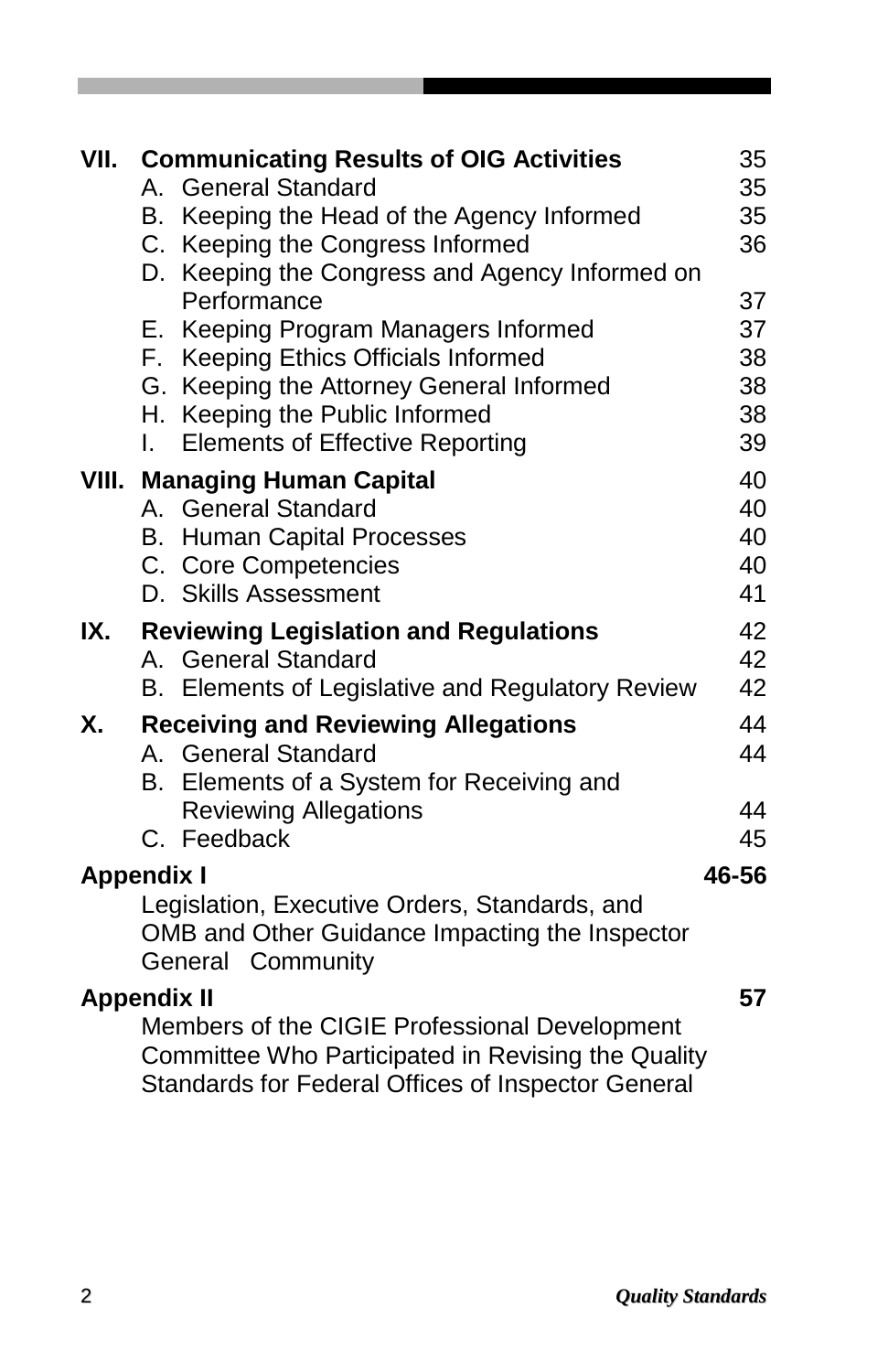## **Quality Standards for Federal Offices of Inspector General**

## **I. Introduction**

#### **A. Purpose**

This document contains quality standards for the management, operation, and conduct of the Federal Offices of Inspector General (OIG). Executive Order 12805 gave the President's Council on Integrity and Efficiency (PCIE) and the Executive Council on Integrity and Efficiency  $(ECIE)^{1}$  the responsibility for developing professional standards for OIGs.<sup>2</sup> The Inspector General Reform Act of 2008 (IG Reform Act) created the Council of the Inspectors General on Integrity and Efficiency (CIGIE), which combined the PCIE and ECIE into a single council.<sup>3</sup> The members of CIGIE have formulated and adopted these standards. They are for OIG use to guide the conduct of official duties in a professional manner. These standards incorporate by reference the existing professional standards for audit, investigation, and inspection and evaluation efforts.

Public office carries with it a responsibility to apply and account for the use of public resources economically,

Executive Order 12805, dated May 11, 1992, updated the charter for the President's Council on Integrity and Efficiency and created the Executive Council on Integrity and Efficiency.

<sup>&</sup>lt;sup>2</sup> Executive Order 12805, Section 3(c), states that individual members of the Councils should, to the extent permitted under law, adhere to professional standards developed by the Councils. This section gives the Councils the authority to establish standards for quality.

 $3\,$  5 U.S.C. app. 3  $\S$  11.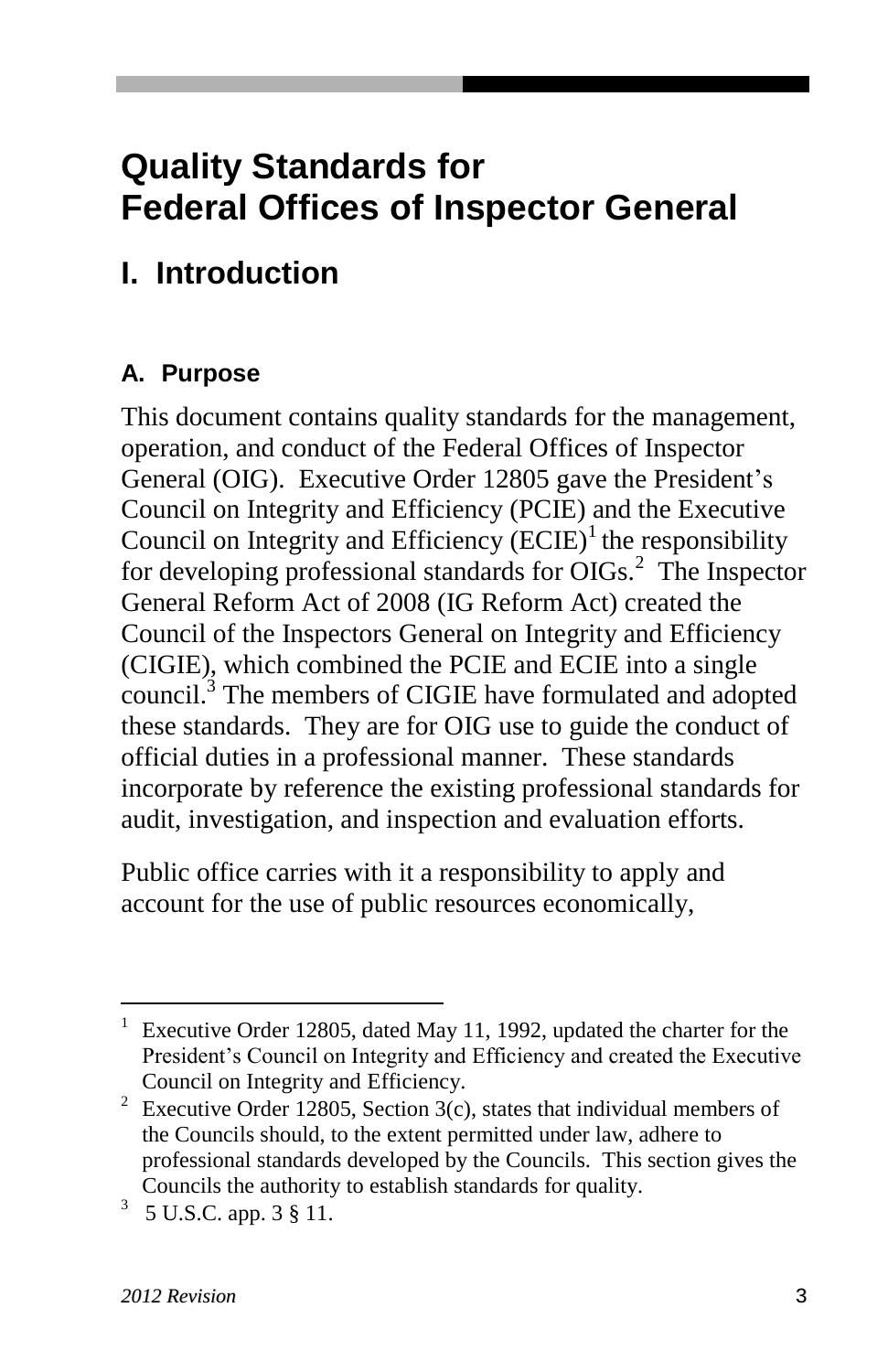efficiently, and effectively.<sup>4</sup> The OIGs have a special need for high standards of professionalism and integrity in light of the mission of the Inspectors General under the Act.<sup>5</sup> Because of this special need, the CIGIE has adopted the general quality standards contained in this document.

#### **B. OIG Mission**

OIGs have responsibility to report on current performance and accountability and to foster sound program management to help ensure effective government operations. The Inspector General Act of 1978, as amended (IG Act), created the OIGs  $\mathrm{to}$ :<sup>6</sup>

- 1. Conduct, supervise, and coordinate audits and investigations relating to the programs and operations of their agencies;
- 2. Review existing and proposed legislation and regulations to make recommendations concerning the impact of such legislation and regulations on economy and efficiency or the prevention and detection of fraud and abuse;

<sup>4</sup> *The Standards for Internal Control in the Federal Government*, published by the U.S. General Accounting Office (GAO) in November 1999, require that "Management and employees should establish and maintain an environment throughout the organization that sets a positive and supportive attitude toward internal control and conscientious management." The Internal Control Standards define internal control as an integral component of an organization's management that provides reasonable assurance that the following objectives are being achieved: (1) effectiveness and efficiency of operations, (2) reliability of financial reporting, and (3) compliance with applicable laws and regulations.

<sup>5</sup> The IG Act (Public Law 95-452), Section 2, established *independent and objective units* to review agency activities.

<sup>6</sup> 5 U.S.C. app. 3 §§ 2 and 4.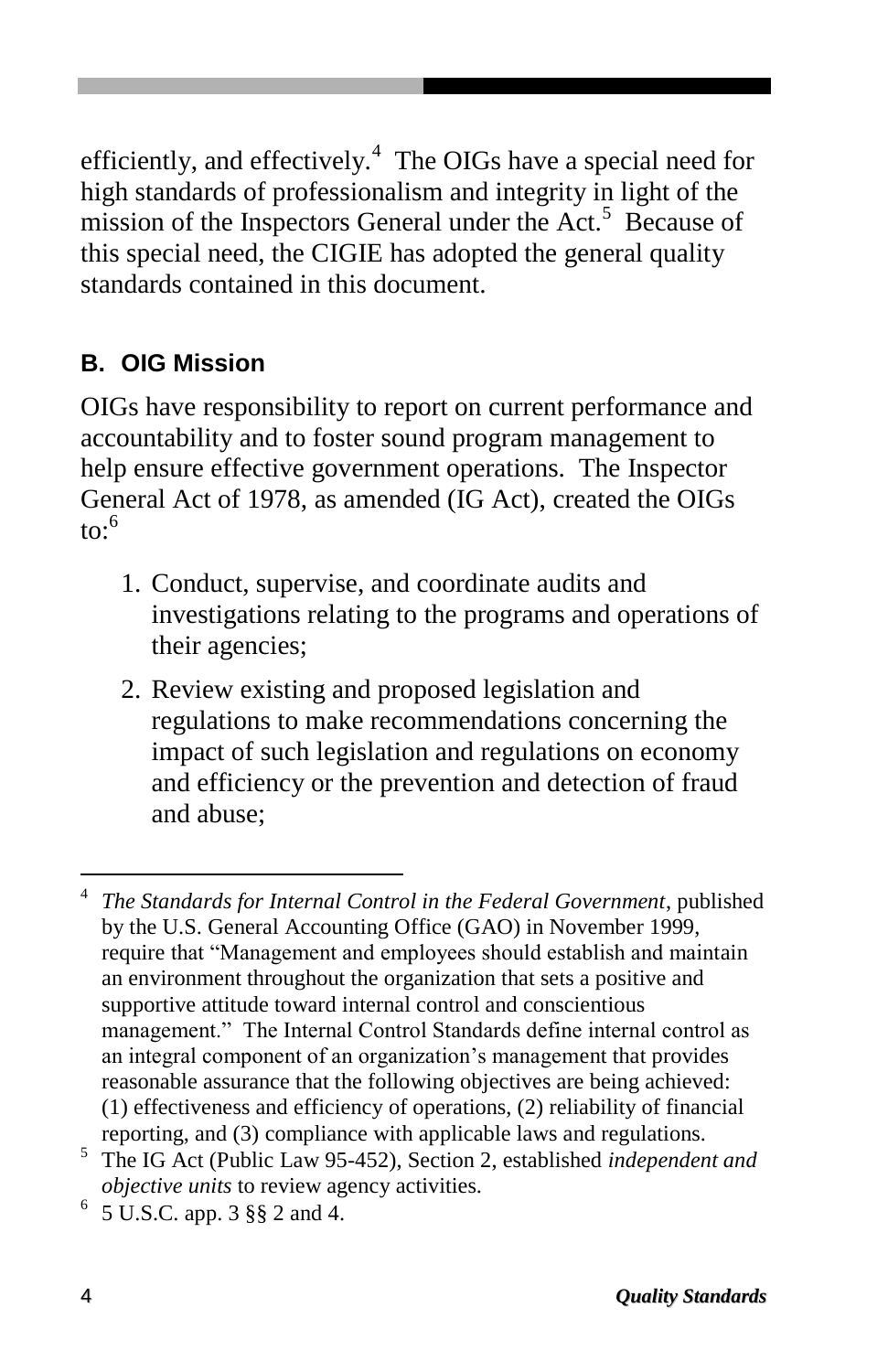- 3. Provide leadership for activities designed to promote economy, efficiency, and effectiveness, and to promote efforts to reduce fraud, waste, and abuse in the programs and operations of their agencies;
- 4. Coordinate relationships between the agency and other Federal agencies, State and local government agencies, and non-government agencies to promote economy and efficiency, to prevent and detect fraud and abuse, or to identify and prosecute participants engaged in fraud or abuse;
- 5. Inform their agency heads and Congress of problems in their agencies' programs and operations and the necessity for and progress of corrective actions; and
- 6. Report to the Attorney General whenever the Inspector General has reasonable grounds to believe there has been a violation of Federal criminal law.

In addition to audits and investigations referenced above, OIGs may conduct, supervise, and coordinate inspections, evaluations, and other reviews related to the programs and operations of their departments and agencies. The IG Reform Act recognized the longstanding practice of the IG community to also conduct inspections and evaluations.<sup>7</sup>

#### **C. Relationship to Federal Laws and Regulations, and Federal and Professional Standards**

OIG operations are subject to a variety of Federal laws and regulations, and Federal and other professional standards, such as the IG Act, Single Audit Act, *Standards of Ethical Conduct for Employees of the Executive Branch*, the *Government* 

l  $^{7}$  5 U.S.C. app. 3 § 11(b), (c).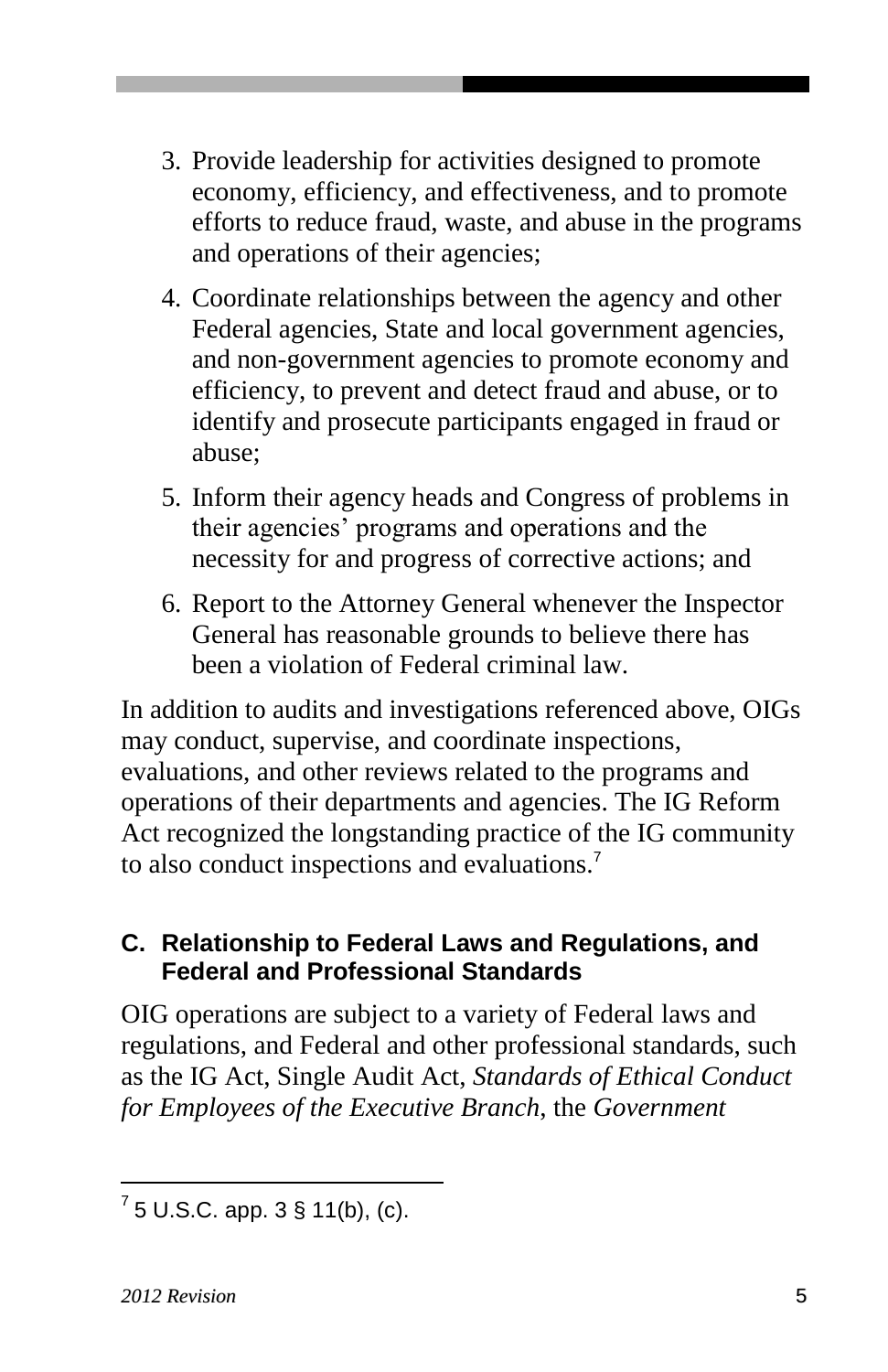*Auditing Standards*, the CIGIE *Quality Standards for Inspection and Evaluation*, and the CIGIE *Quality Standards for Investigations*. The standards contained in this document are derived from these and other requirements. These standards, however, are not intended to contradict or supersede applicable standards or Federal laws and regulations. See Appendix I for a list of major laws, regulations, and standards that apply to OIGs.

An OIG may be a component of an entity that is not legally defined as a "Federal agency." For this, or other reasons, certain laws, regulations, or other guidance cited in this document may not be directly applicable to certain OIGs. Where a standard contained in this document is premised on law or other criteria not directly applicable to an OIG, OIGs are encouraged to adopt the underlying principles and concepts to their operations where appropriate and feasible.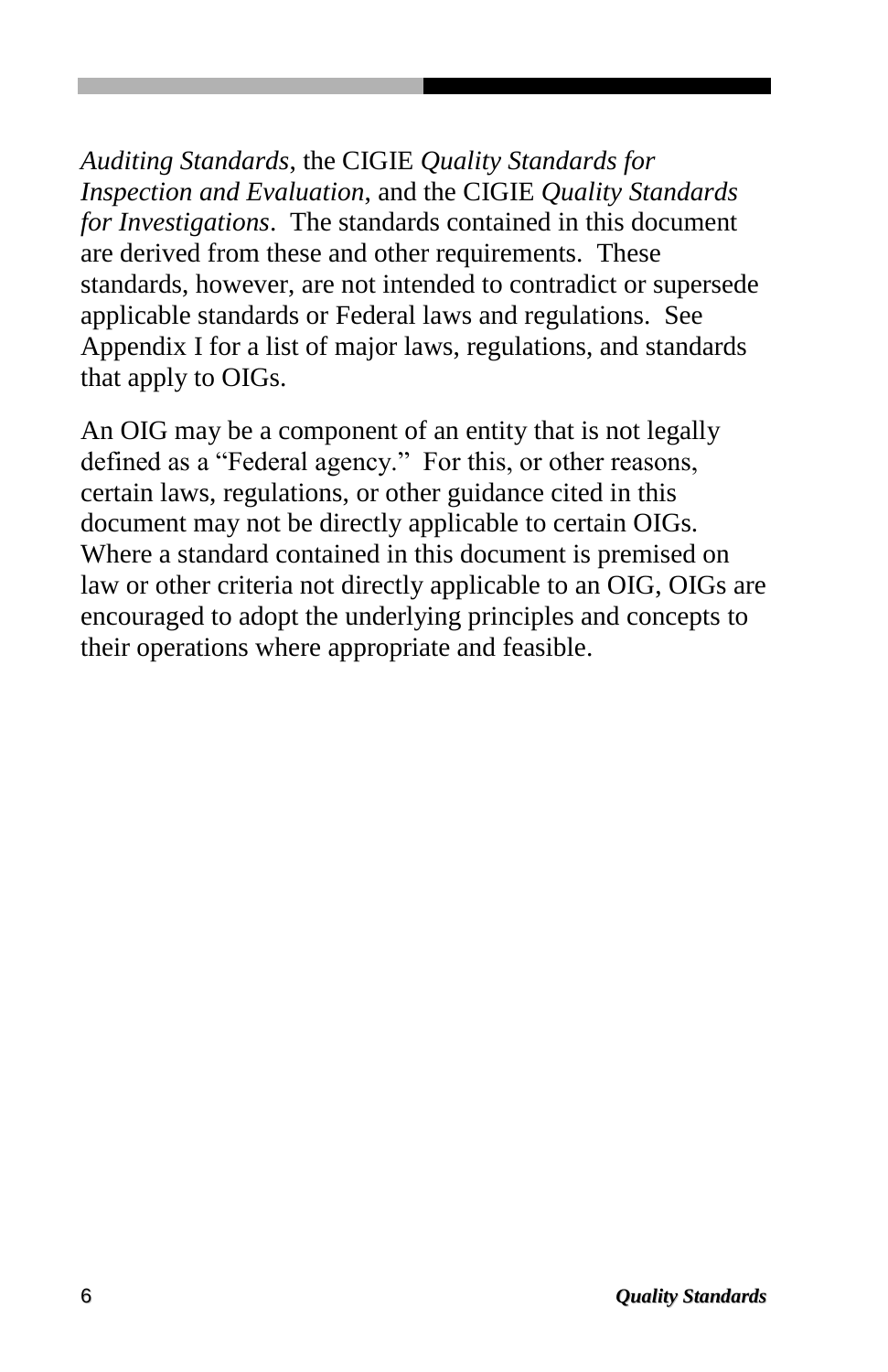## **II. Ethics, Independence, and Confidentiality**

#### **A. General Standards<sup>8</sup>**

The Inspector General (IG) and Office of Inspector General staff shall adhere to the highest ethical principles by conducting their work with integrity.<sup>9</sup>

*Integrity* is the cornerstone of all ethical conduct, ensuring adherence to accepted codes of ethics and practice. Objectivity, independence, professional judgment, and confidentiality are all elements of integrity.

*Objectivity* imposes the obligation to be impartial, intellectually honest, and free of conflicts of interest.

*Independence* is a critical element of objectivity. Without independence, both in fact and in appearance, objectivity is impaired.

*Professional judgment* requires working with competence and diligence. Competence is a combination of education and experience and involves a commitment to learning and professional improvement. Professional standards for audits, investigations, and inspections and evaluations require

<sup>8</sup> This standard was adapted from the *Standards for Ethical Conduct for Employees of the Executive Branch,* the American Institute of Certified Public Accountants' Code of Professional Conduct, Section ET 53-56, and the Institute of Internal Auditors' Code of Ethics.

 $9^9$  5 U.S.C. app. 3 § 2, established independent units to review agency activities. Section  $6(a)(2)$  gives the Inspector General responsibility for independently determining the nature and extent of the work necessary.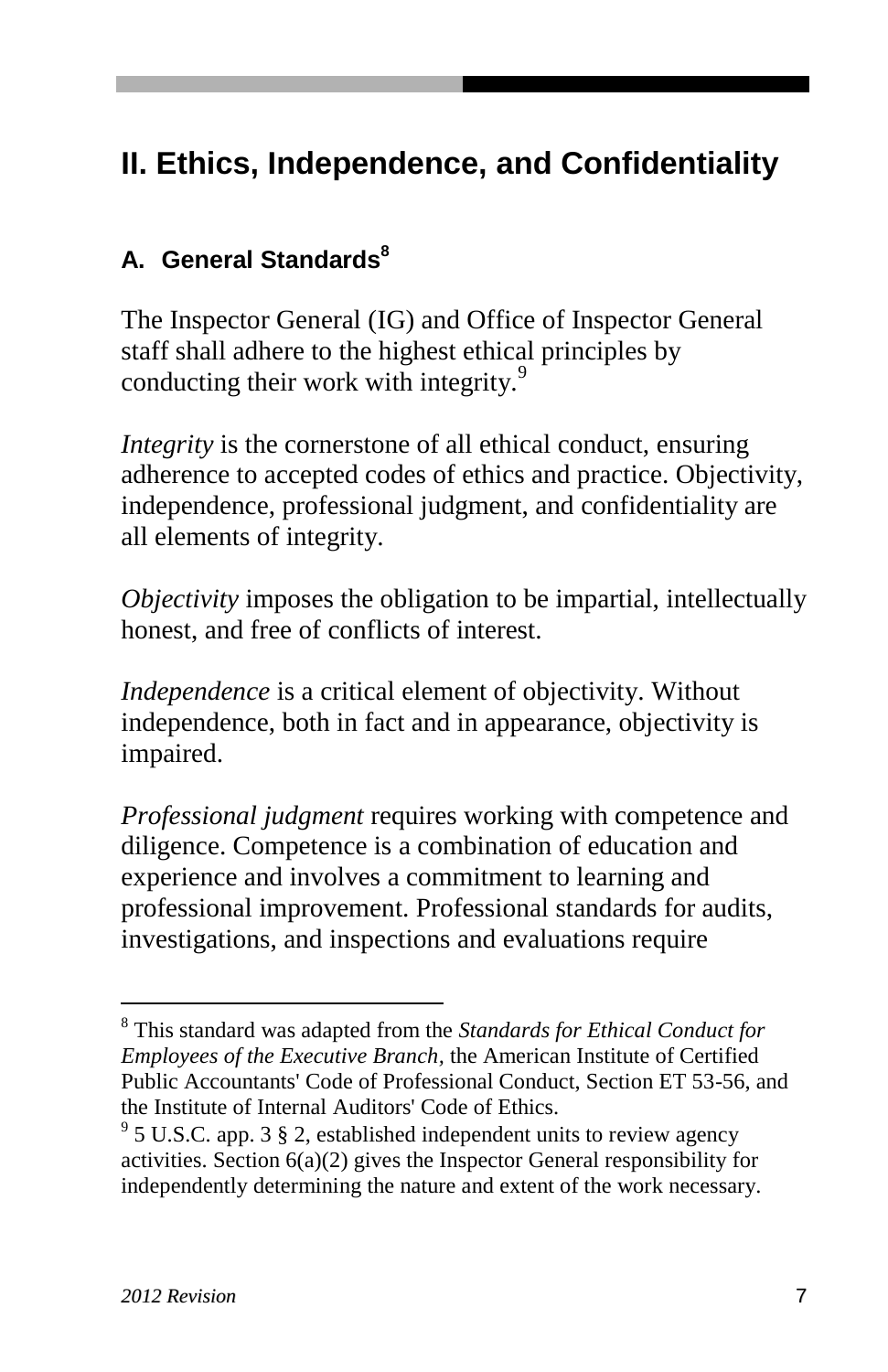continuing professional education (see the Managing Human Capital standard). Diligence requires that services be rendered promptly, carefully, and thoroughly, and by observing the applicable professional and ethical standards.

*Confidentiality* requires respecting the value and ownership of privileged, sensitive, or classified information received and protecting that information, and safeguarding the identity of confidential informants. In some instances, legal or professional obligations may require an OIG to disclose information it has received.

#### **B. Standards for Ethical Conduct for Employees of the Executive Branch**

The IG and OIG staff should follow the *Standards for Ethical Conduct for Employees of the Executive Branch*<sup>10</sup> (Ethical Standards) and the Federal conflict of interest laws.<sup>11</sup> These standards guide the Inspector General and the OIG staff to respect and adhere to the 14 principles of ethical conduct, as well as the implementing standards contained in the Ethical Standards and in supplemental agency regulations. The first principle emphasizes that public service is a public trust,

<sup>&</sup>lt;sup>10</sup> Codified in 5 C.F.R. Part 2635. These regulations do not apply to all IG offices. Nonetheless, those offices for which these regulations do not apply should adhere generally to the principles and standards enunciated in these regulations and establish policies to reflect such adherence.

 $11$  18 U.S.C. §§ 202-209. These statutory provisions apply to officers or employees of the executive or legislative branch of the United States Government, of any independent agency of the United States or of the District of Columbia; thus they may not technically apply to certain Designated FFederal Entities . Nonetheless, those DFEs are encouraged and should adhere generally to the principles and standards enunciated in these statutes and establish policies to reflect such adherence.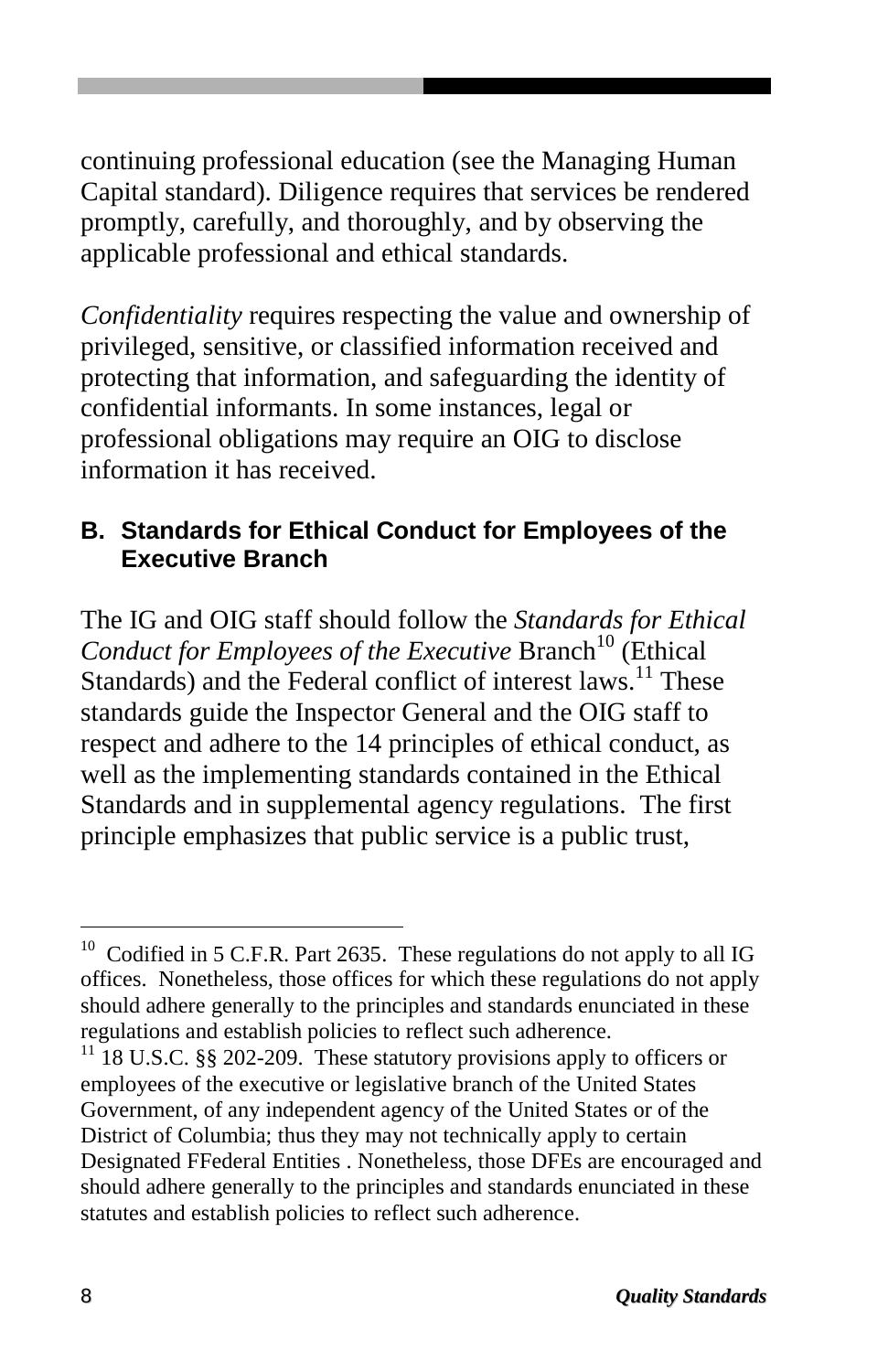requiring employees to place loyalty to the Constitution, laws, and ethical principles above private gain.

An independent mechanism for resolving allegations against inspectors general and designated OIG senior staff is established under the IG Reform Act. The IG Reform Act established that the Integrity Committee (IC) of the Council of the Inspectors General on Integrity and Efficiency (CIGIE) is responsible for receiving, reviewing, and referring for investigation, where appropriate, allegations of administrative (non-criminal) misconduct or wrongdoing against Inspectors General, and designated senior staff members of the OIG.

An Inspector General shall refer to the IC any allegation of wrongdoing against staff members of the office of that IG who report directly to the IG (or those who are designated as such, under CIGIE guidelines),  $^{12}$  if review of the substance of the allegation cannot be assigned to an agency of the executive branch with appropriate jurisdiction over the matter and the IG determines that an objective internal investigation of the allegation is not feasible or an internal investigation of the allegation may appear not to be objective.

CIGIE has established a "Threshold Standard" to be considered before the IC will further review the allegation. The Threshold Standard is defined as a violation of any law, rule or regulation, or gross mismanagement, gross waste of funds or abuse of authority, or conduct so serious that it may undermine the

 $12$  Each IG is required to designate those positions on its staff who qualify as "staff members" subject to review by the CIGIE Integrity Committee. See 5 U.S.C. app. 3 § 11(d)(4)(C) and CIGIE, *Integrity Committee Policy and Procedures* (April 2009), Section 4.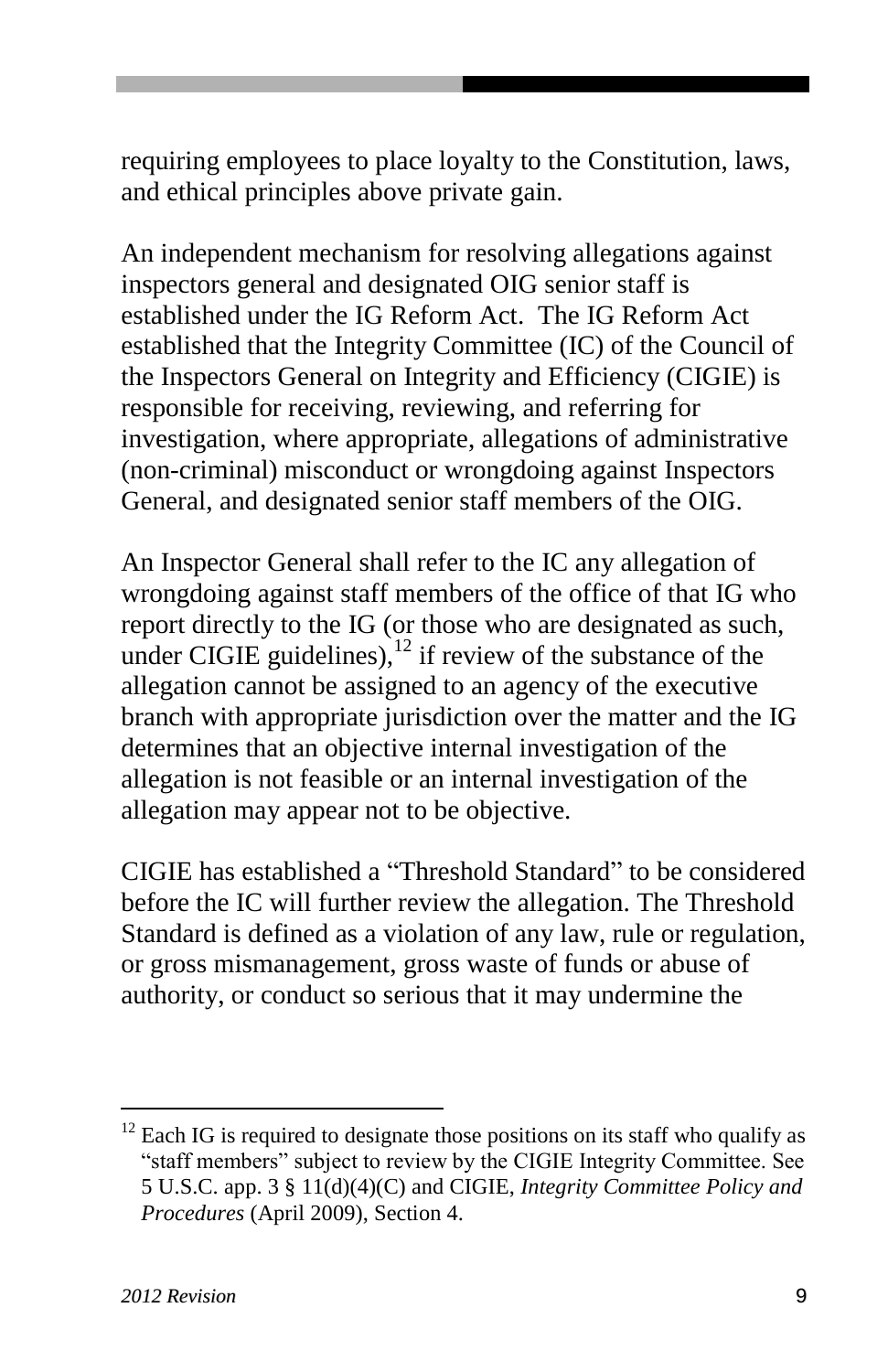independence or integrity reasonably expected of an IG or OIG senior staff member.<sup>13</sup>

OIGs should maintain policies and controls to ensure that allegations are handled consistent with the IG Act and CIGIE standards.

Where a situation is not covered by a specific standard set forth in the Ethical Standards or in supplemental agency regulations, the Inspector General and OIG staff shall apply the principles underlying the standards in determining whether their planned or actual conduct is proper.<sup>14</sup> OIG staff should also consult with the Designated Agency Ethics Official or similar official within their office, agency or organization regarding application of the Ethical Standards.

#### **C. Independence**

The IG and OIG staff must be free both in fact and appearance from personal, external, and organizational impairments to independence. The IG and OIG staff has a responsibility to maintain independence, so that opinions, conclusions, judgments, and recommendations will be impartial and will be viewed as impartial by knowledgeable third parties. The IG and OIG staff should avoid situations that could lead reasonable third parties with knowledge of the relevant facts and circumstances to conclude that the OIG is not able to maintain independence in conducting its work.

<sup>13</sup> *Integrity Committee Policy and Procedures*, Section 8.

 $^{14}$  5 C.F.R. § 2635.101(b).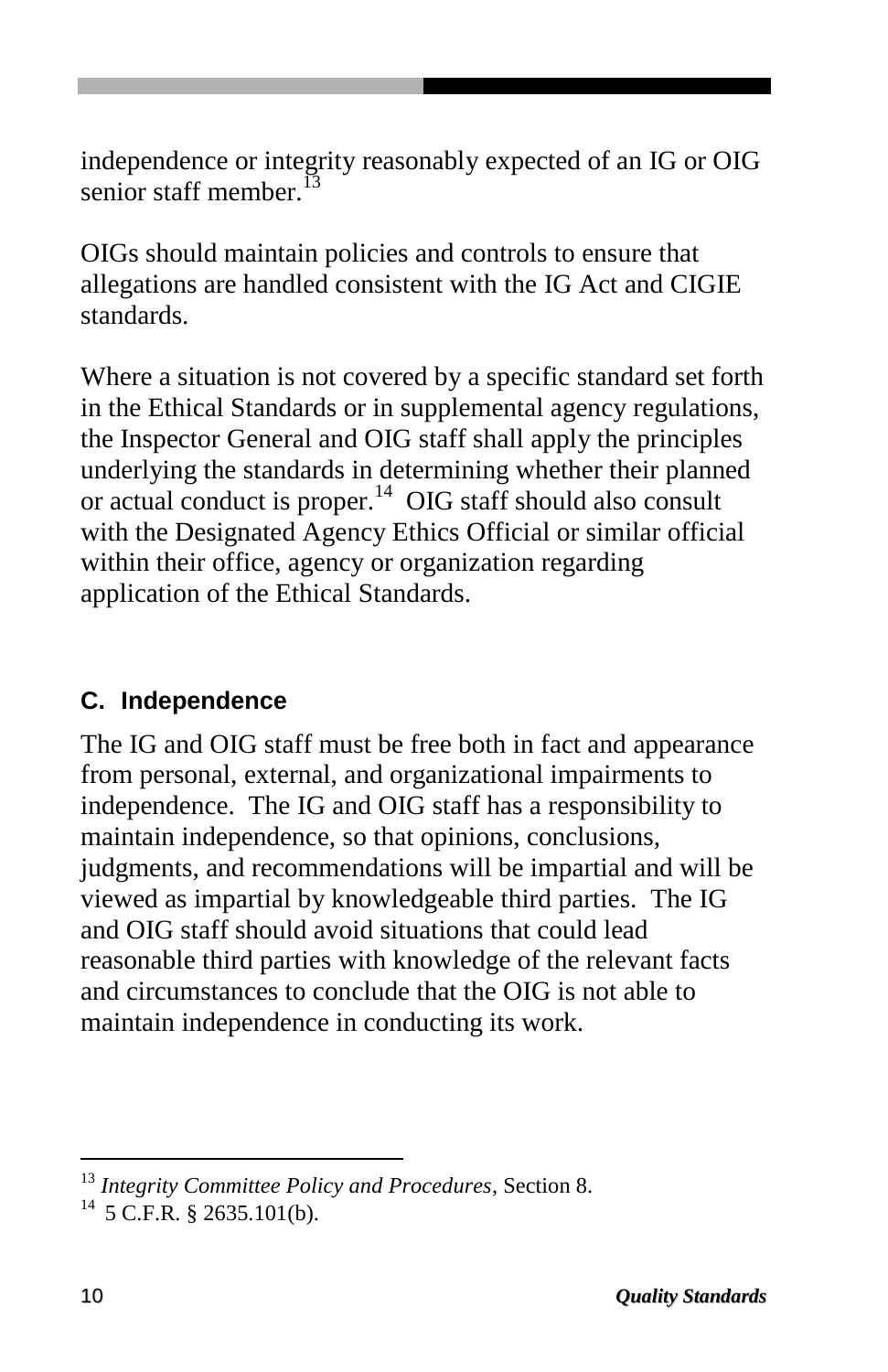#### **1. Statutory Independence**

The IG Act established OIGs to create organizationally independent and objective units. This statutory independence is intended to ensure the integrity and objectivity of OIG activities. The IG Act authorizes IGs to:

- a. Conduct such audits and investigations, and issue such reports, as they believe appropriate (with limited national security and law enforcement exceptions).<sup>15</sup>
- b. Issue subpoenas for information and documents outside the agency (with the same limited exceptions). $^{16}$
- c. Have direct access to all records and information of the agency.<sup>17</sup>
- d. Have ready access to the agency head.<sup>18</sup>
- e. Administer oaths for taking testimony.<sup>19</sup>
- f. Hire and control their own staff and contract resources. 20
- g. Request assistance from any Federal, state or local governmental agency or unit. $^{21}$
- h. Have separate legal counsel. $^{22}$

IGs report to both the head of their respective agencies and to the Congress.<sup>23</sup> This dual reporting responsibility is the

- <sup>20</sup> *Id.* at § 6(a)(7), (8), and (9).
- <sup>21</sup> *Id.* at § 6(a)(3).

<sup>15</sup> 5 U.S.C. app. 3 § 2 and 4.

<sup>&</sup>lt;sup>16</sup> *Id.* at § 6(a)(4).

<sup>&</sup>lt;sup>17</sup> *Id.* at § 6(a)(1).

<sup>&</sup>lt;sup>18</sup> *Id.* at § 6(a)(6).

<sup>19</sup> *Id.* at § 6(a)(5).

 $^{22}$  *Id.* at § 6.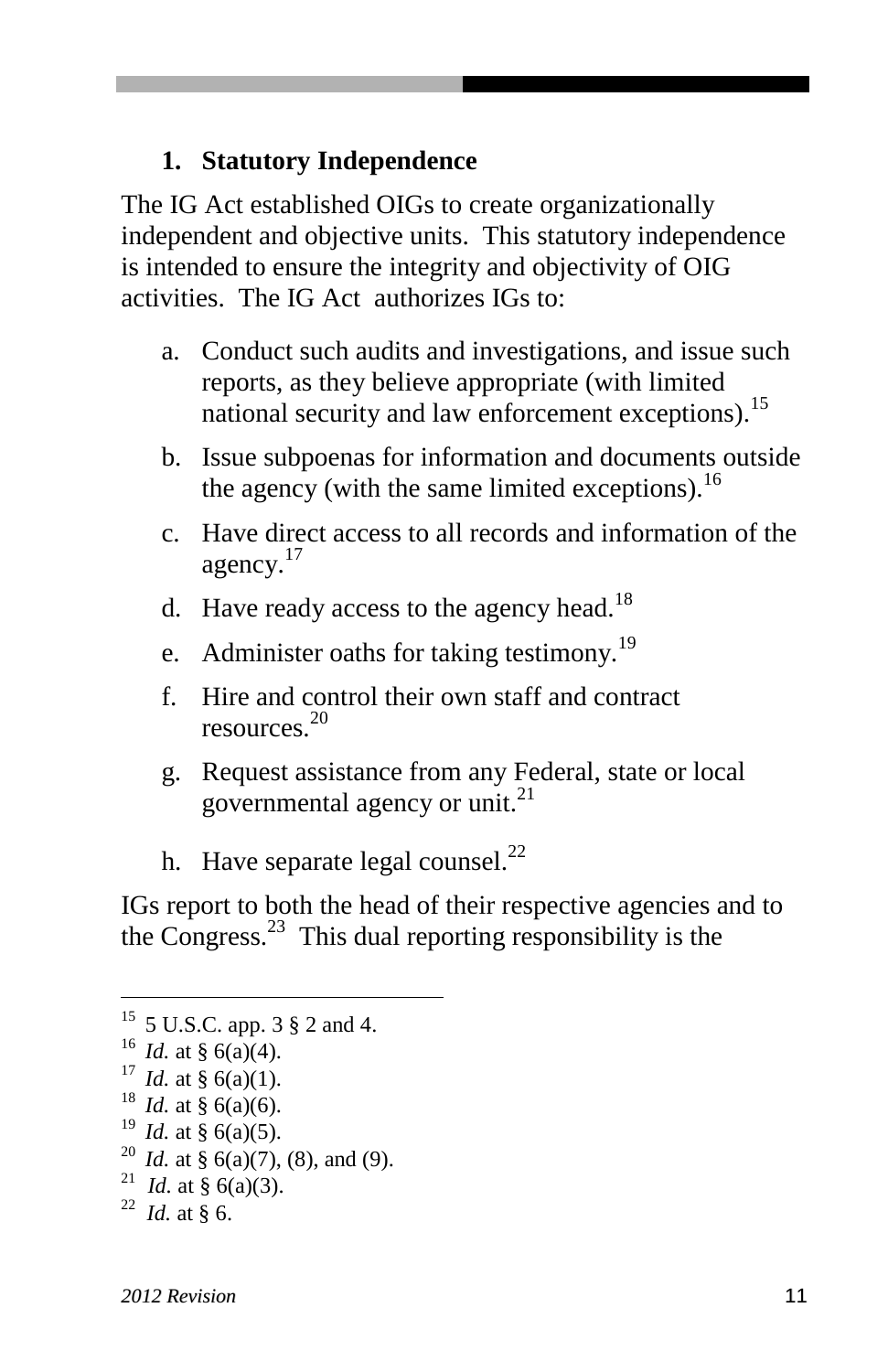framework within which Inspectors General perform their functions. Unique in government, dual reporting is the legislative safety net that protects the I G's independence and objectivity.

### **2. Conceptual Framework for Independence**

In all matters relating to audit work, the audit organization and the individual auditor, whether government or the public, must be independent. In conducting its work, OIG staff must be both independent in fact and in appearance. This requires staff to act with integrity and exercise objectivity and professional skepticism and avoid circumstances that would cause a reasonable and informed third party to believe that staff is not capable of exercising objective and impartial judgment or that an OIG's work had been compromised.<sup>24</sup>

The steps to assessing OIG independence are as follows:

- a. identify threats to independence;
- b. evaluate the significance of the threats identified, both individually and in the aggregate; and
- c. apply safeguards as necessary to eliminate the threats or reduce them to an acceptable level.

*Threats to Independence:*

<sup>&</sup>lt;sup>23</sup> *Id.* at §§ 2(3), 4(a)(5), and 5(b).

<sup>24</sup> The standards in this part are adapted from *GAGAS Internet version* (August 2011), Chapter 3.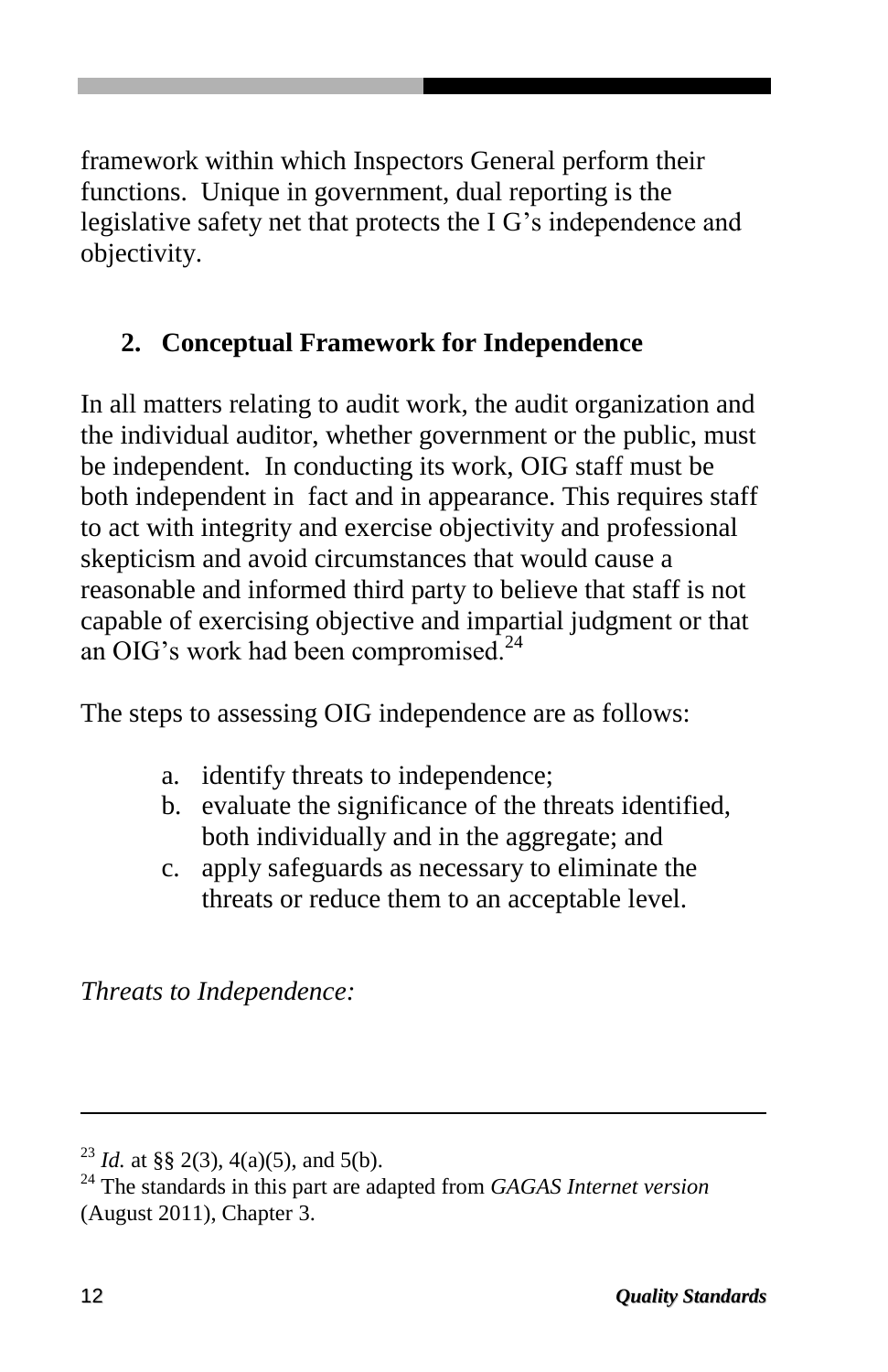There are generally seven categories of threats that may apply to OIG work:

- 1. Self-interest: the threat that a financial or other interest will inappropriately influence an auditor's judgment or behavior;
- 2. Self-review: the threat that an OIG employee or OIG that has provided non-audit services will not appropriately evaluate the results of previous judgments made or services performed as part of the non-audit services when forming a judgment significant to an audit;
- 3. Bias: the threat that an OIG employee will, as a result of political, ideological, social, or other convictions, take a position that is not objective;
- 4. Familiarity: the threat that aspects of a relationship with management or personnel of an audited entity, such as a close or long relationship, or that of an immediate or close family member, will lead an OIG employee to take a position that is not objective;
- 5. Undue influence: the threat that external influences or pressures will impact an OIG employee's ability to make independent and objective judgments;
- 6. Management participation: the threat that results from an auditor's taking on the role of management or otherwise performing management functions on behalf of the entity undergoing an audit; and
- 7. Structural: the threat that an OIG's placement within a government entity, in combination with the structure of the government entity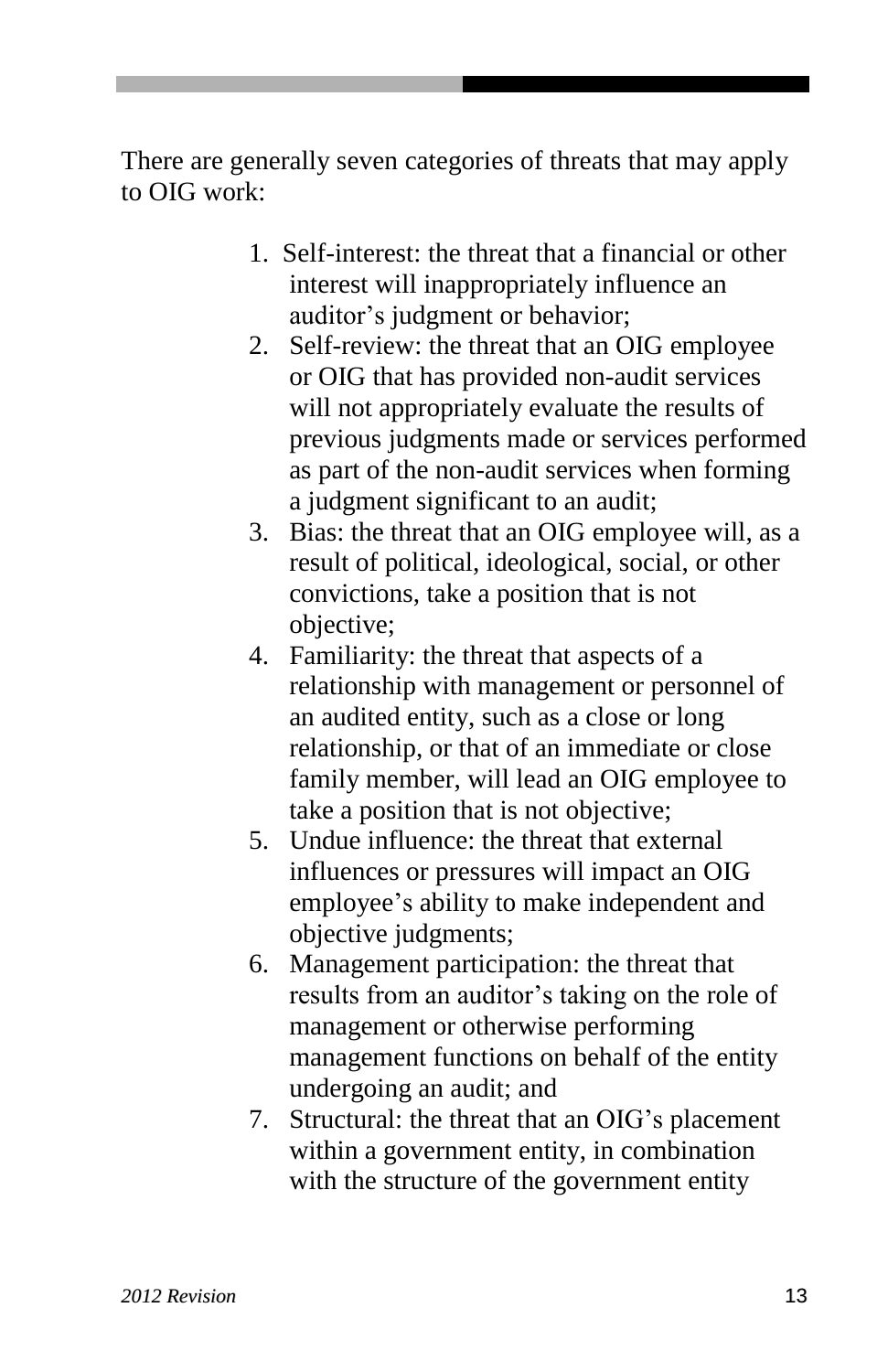being audited, will impact the OIG's ability to perform work and report results objectively.

#### *Safeguards:*

Safeguards are controls designed to eliminate or reduce threats to an acceptable level, but vary with the specific facts and circumstances under which threats to independence exist.<sup>25</sup> Safeguards may exist or develop from various sources, both external and internal. Several noted external safeguards are created by legislation, regulation, or applicable professional governing bodies. Internal safeguards are created generally pursuant to OIG policies and practices or entity directives. Examples of internal safeguards include but are not limited to: (1) OIG selection of a replacement non-impaired auditor, (2) utilizing separate engagement teams to avoid threats to independence, (3) implementing secondary reviews, and (4) involving another OIG or audit organization to perform or reperform part of an audit.

OIGs should evaluate threats to independence both individually and in the aggregate because threats can have a cumulative effect on an OIG employee's independence. In cases where threats to independence of OIG work are not at an acceptable level, thereby requiring the application of safeguards, the OIG should document the threats identified and the safeguards applied to eliminate the threats or reduce them to an acceptable  $level.<sup>26</sup>$ 

<sup>25</sup> *GAGAS (2011)* Section 3.16 – 3.19.

<sup>&</sup>lt;sup>26</sup> For a fuller discussion of personal and external impairments, see *Government Auditing Standards (2007), also referred to as "Generally Accepted Government Auditing Standards," "GAGAS" or "Yellow*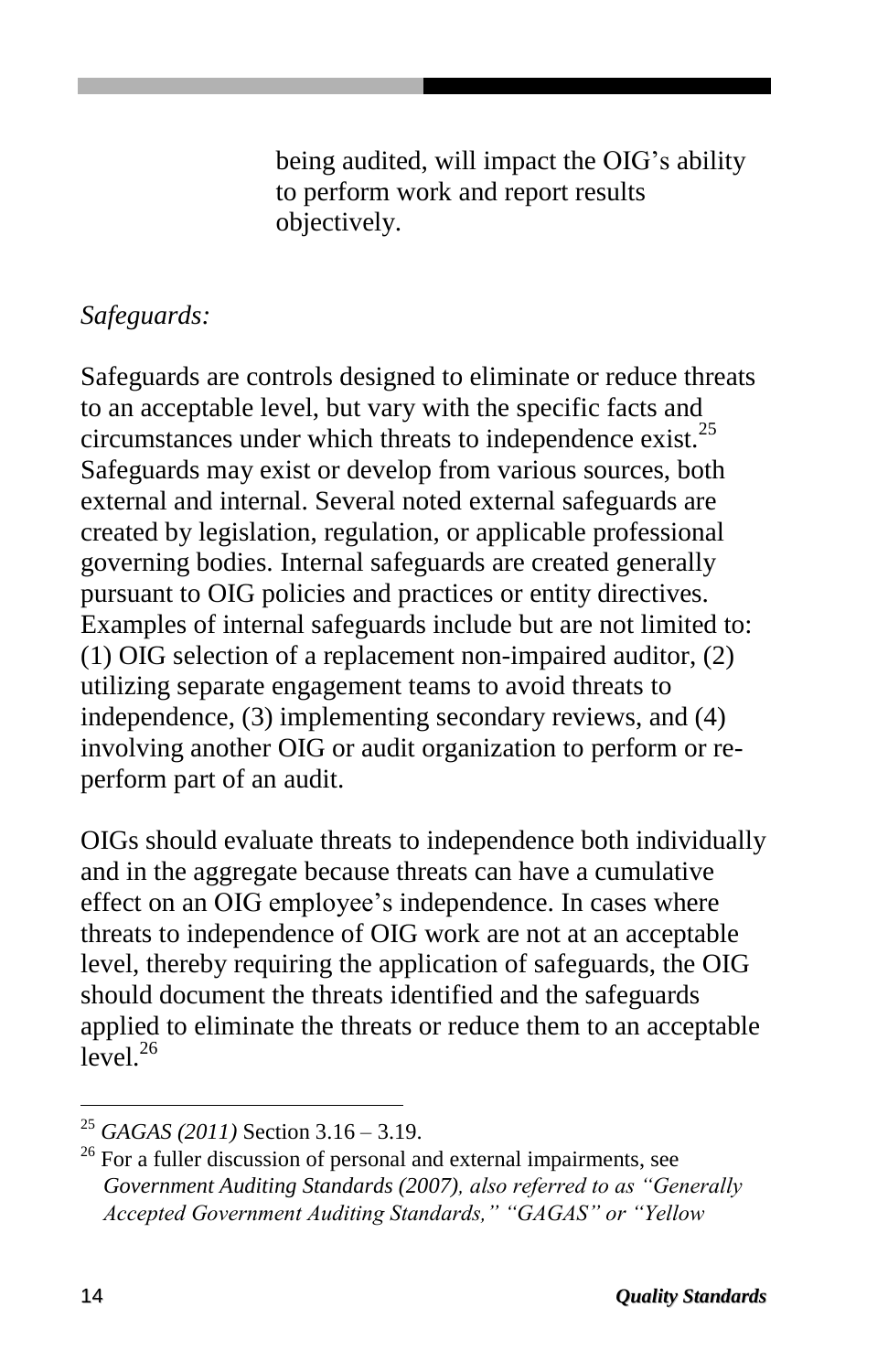OIGs should have policies and procedures in place to resolve, report, and document impairments to independence when they exist.

### **3. Types of Services**

Auditors and audit organizations within OIGs have a specific independence standard required by the *Government Auditing*  Standards.<sup>27</sup> This independence standard requires that, while auditors have the capability of performing a range of services for their clients, in some circumstances it is not appropriate for them to perform both audit and certain non-audit services for the same client.<sup>28</sup> The standard is based on two overarching principles:

- a. Auditors should not perform management functions or make management decisions; and
- b. Auditors should not audit their own work or provide nonaudit services in situations where the amounts or services involved are significant and/or material to the subject matter of the audit.

For non-audit services OIGs should avoid assuming management responsibilities, such as setting policies, designing, implementing, or maintaining internal controls, performing routine management activities, and serving as a voting member of the audited entity's management committee or board of directors. An auditor who previously performed

 *Book") GAO, 2011* Sections 3.07 - 3.09 and 3.10; *Quality Standards for Inspections and Evaluations* at 4-6.

<sup>27</sup> *Government Auditing Standards*, Sections 3.11 and 3.25  $^{28}$  GAGAS, Sections 3.33-3.58.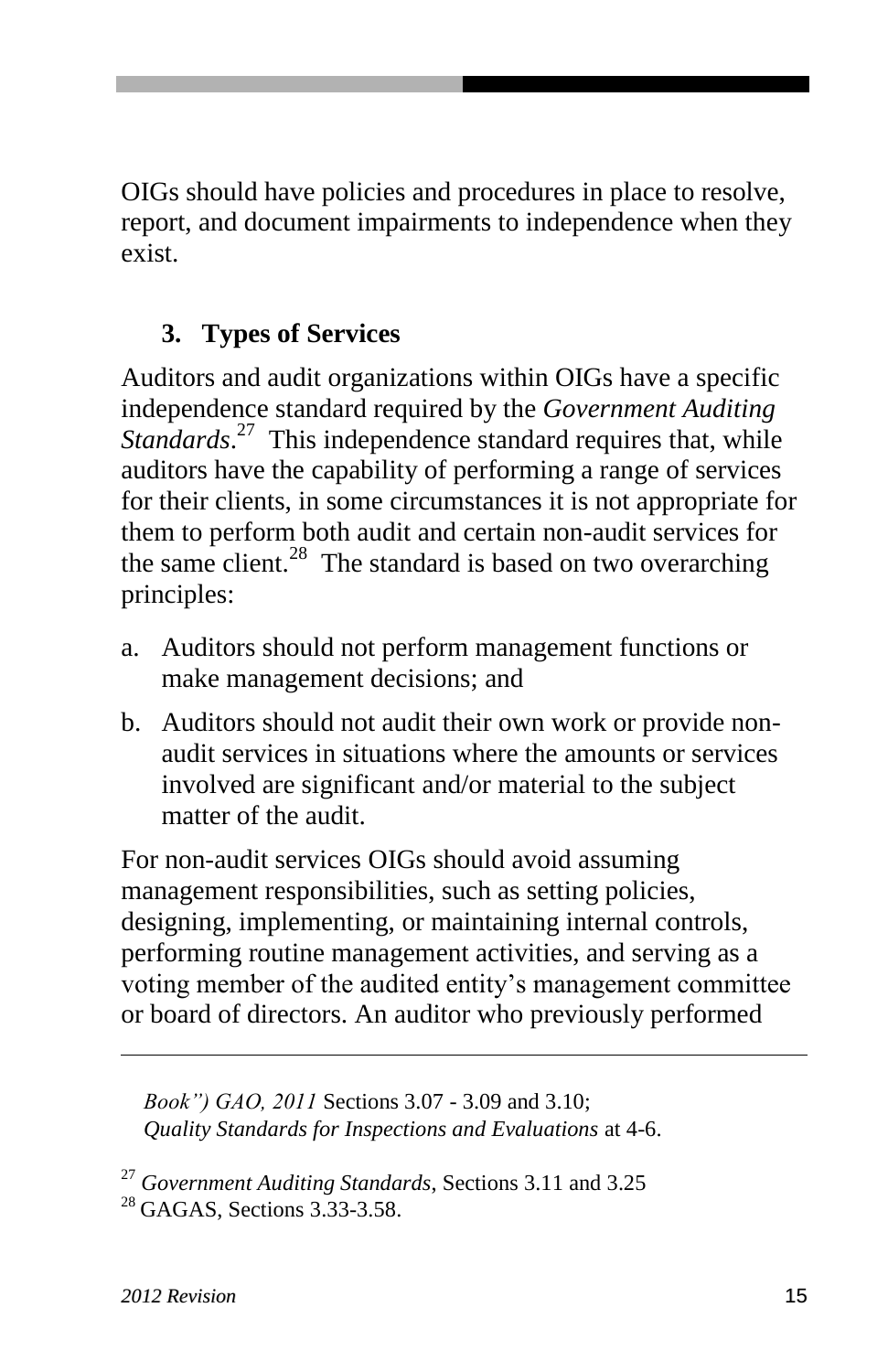non-audit services for an entity that is a prospective subject of an audit should evaluate the impact of those non-audit services on independence before accepting an audit.<sup>29</sup>

In addition to its application to OIG audit activities, the first overarching principle should be applied broadly to all OIG activities. Specifically, OIG staff, and others under OIG direction, should not perform management functions or make management decisions for their agency.

Some services, by their nature, always impair an auditor's independence with respect to an audited entity, including determining or changing journal entries, account codes, or classifications for transactions; authorizing or approving the entity's transactions; preparing or making changes to source documents without management approval; preparing the audited entity's financial statements, and ongoing internal control monitoring. Other services, however, may be performed, provided that proper safeguards are implemented, such as evaluations of control effectiveness.

OIG audit organizations should take steps to ensure that auditors under contract to the OIG do not have independence impairments.

#### **4. Conflicting Financial Interests**

An OIG staff member's objectivity and independence may also be affected by personal financial interests that are held by the staff member or by certain family members, or by positions the staff member holds as a trustee, director, officer, or employee of an outside organization. OIG staff should notify appropriate officials within their organization if they or others within the organization have a potentially conflicting financial interest.

<sup>&</sup>lt;sup>29</sup> GAGAS (2011) Sections 3.42 - 3.53.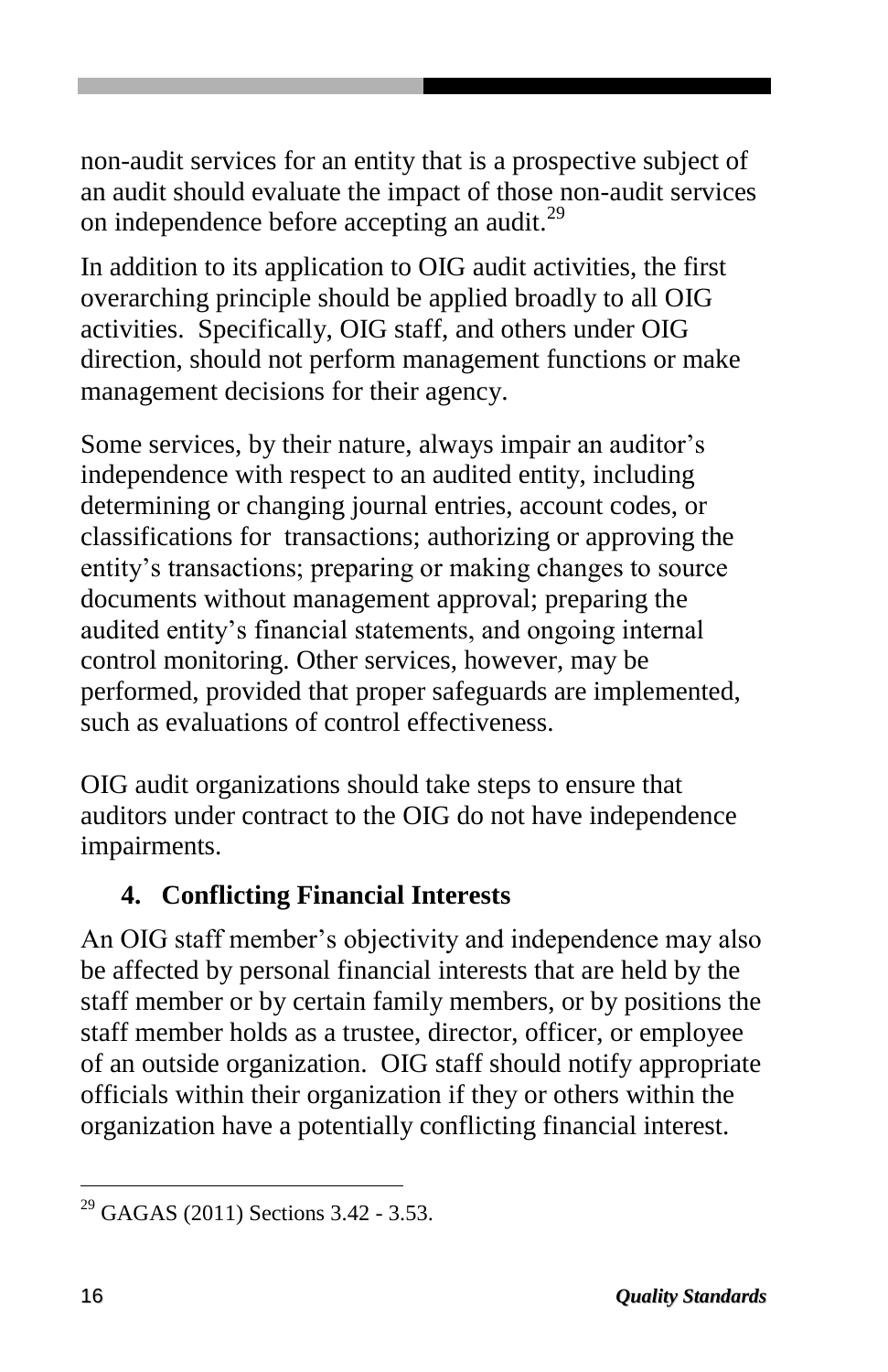#### **D. Confidentiality**

Each OIG shall safeguard the identity of confidential sources and protect privileged, confidential, and national security or classified information in compliance with applicable laws, regulations, and professional standards. 30 In addition, OIG staff shall not use confidential information for personal gain or in any other manner that is detrimental to the legitimate interests of the organization.<sup>31</sup>Congress has provided specific authority for withholding the identities of agency employees who make complaints to the OIG. Under Section 7 of the IG Act of 1978, as amended, the OIG may receive and investigate complaints or information from employees concerning the possible existence of an activity constituting a violation of law, rules, or regulations; mismanagement; waste of funds; abuse of authority; or a substantial and specific danger to the public health or safety. The IG shall not, after receipt of such complaint or information, disclose the identity of the agency employee without the consent of the employee, unless the IG determines that such disclosure is unavoidable during the course of the investigation..

The Freedom of Information Act, the Privacy Act, the Civil Service Reform Act, the Health Insurance Portability and Accountability Act,  $32$  the Trade Secrets Act,  $33$  and other Federal statutes and case law provide certain protections for the identities of sources and for sensitive information obtained.

<sup>&</sup>lt;sup>30</sup> In maintaining confidentiality, OIGs should remain cognizant that records and information are also maintained in various electronic media.

<sup>&</sup>lt;sup>31</sup> Institute of Internal Auditors' Code of Ethics, Principle 3.2.

 $32$  42 U.S.C. § 1320d-2 and implementing regulations cover the privacy of individually identifiable health information.

<sup>33</sup> 18 U.S.C. § 1905 prohibits OIGs from disclosing confidential proprietary data obtained during the course of conducting their work unless such disclosure is authorized by law.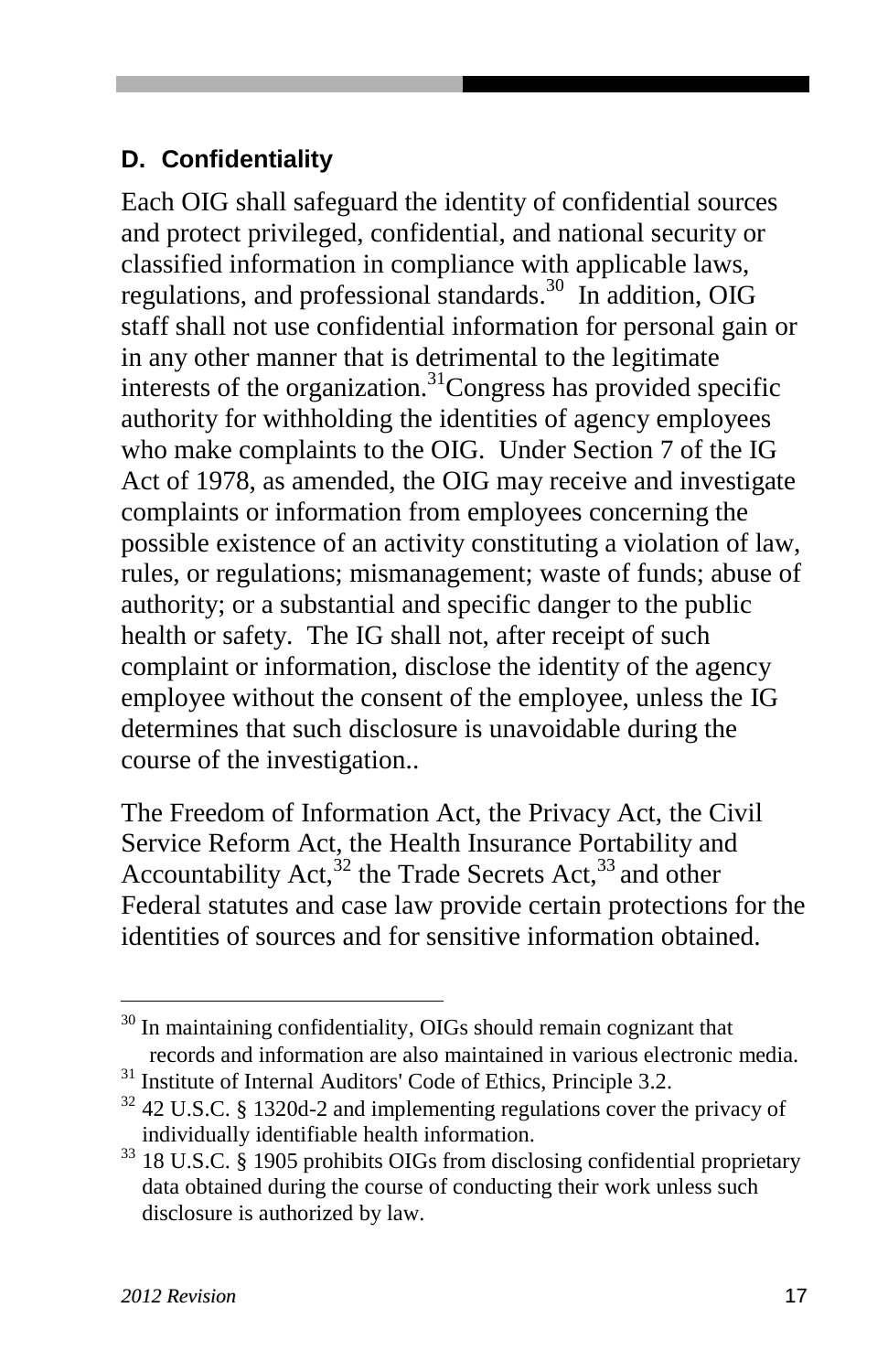Additionally, the relevant professional standards provide guidance on the use, protection, and reporting of privileged and confidential information. OIGs must follow the guidance contained in these authorities.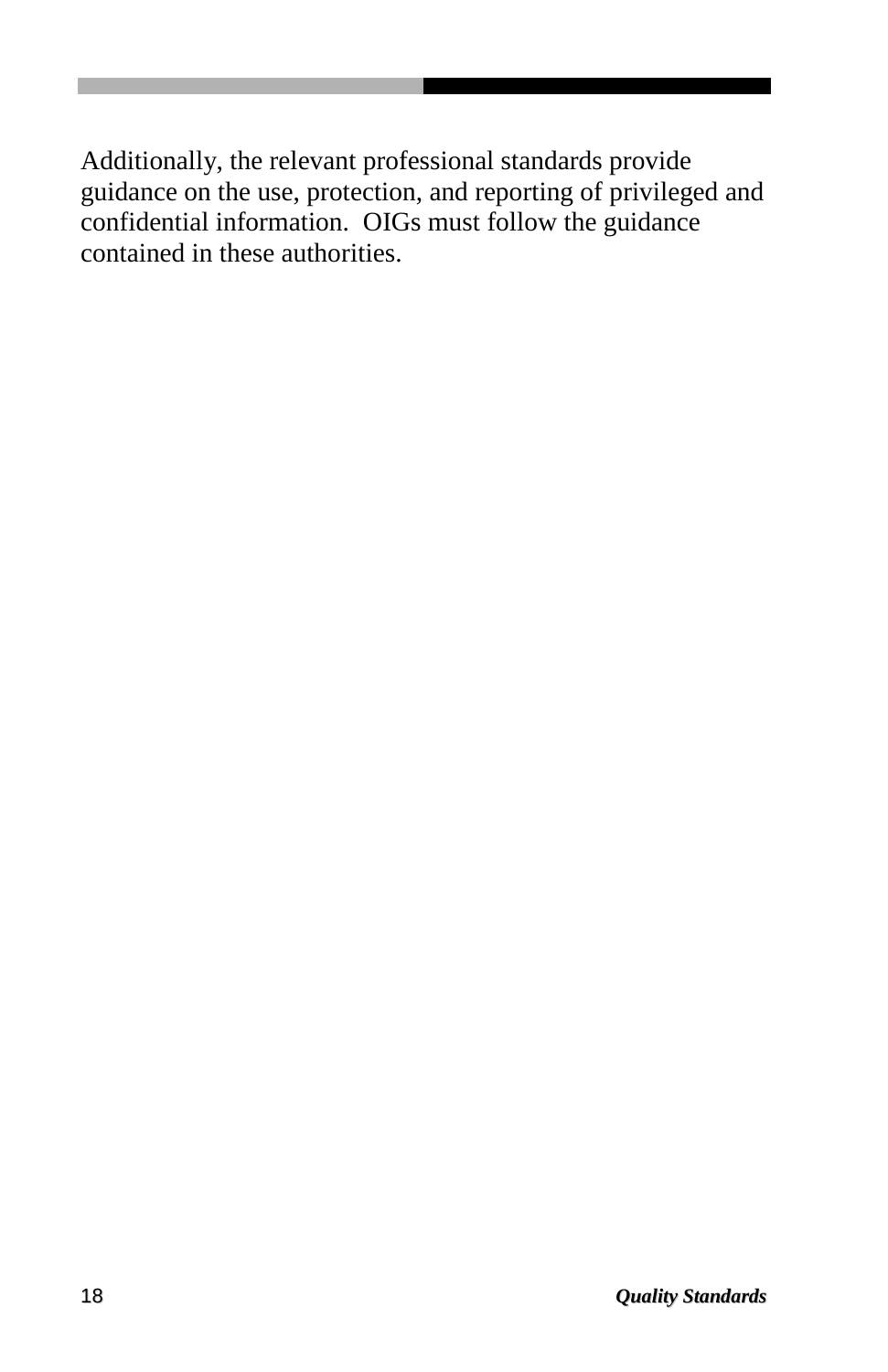## **III. Professional Standards**

### **A. General Standard**

Each OIG shall conduct, supervise, and coordinate its audits, investigations, inspections, and evaluations in compliance with the applicable professional standards listed below.

### **For audits:**

*Government Auditing Standards*, issued by the U.S. Government Accountability Office (GAO).

#### **For investigations:**

*Quality Standards for Investigations*, accepted by CIGIE and consistent with applicable Department of Justice guidelines, and case law.

#### **For inspections and evaluations:**

*Quality Standards for Inspection and Evaluation*, accepted by CIGIE, *Government Auditing Standards*, or other appropriate professional standards.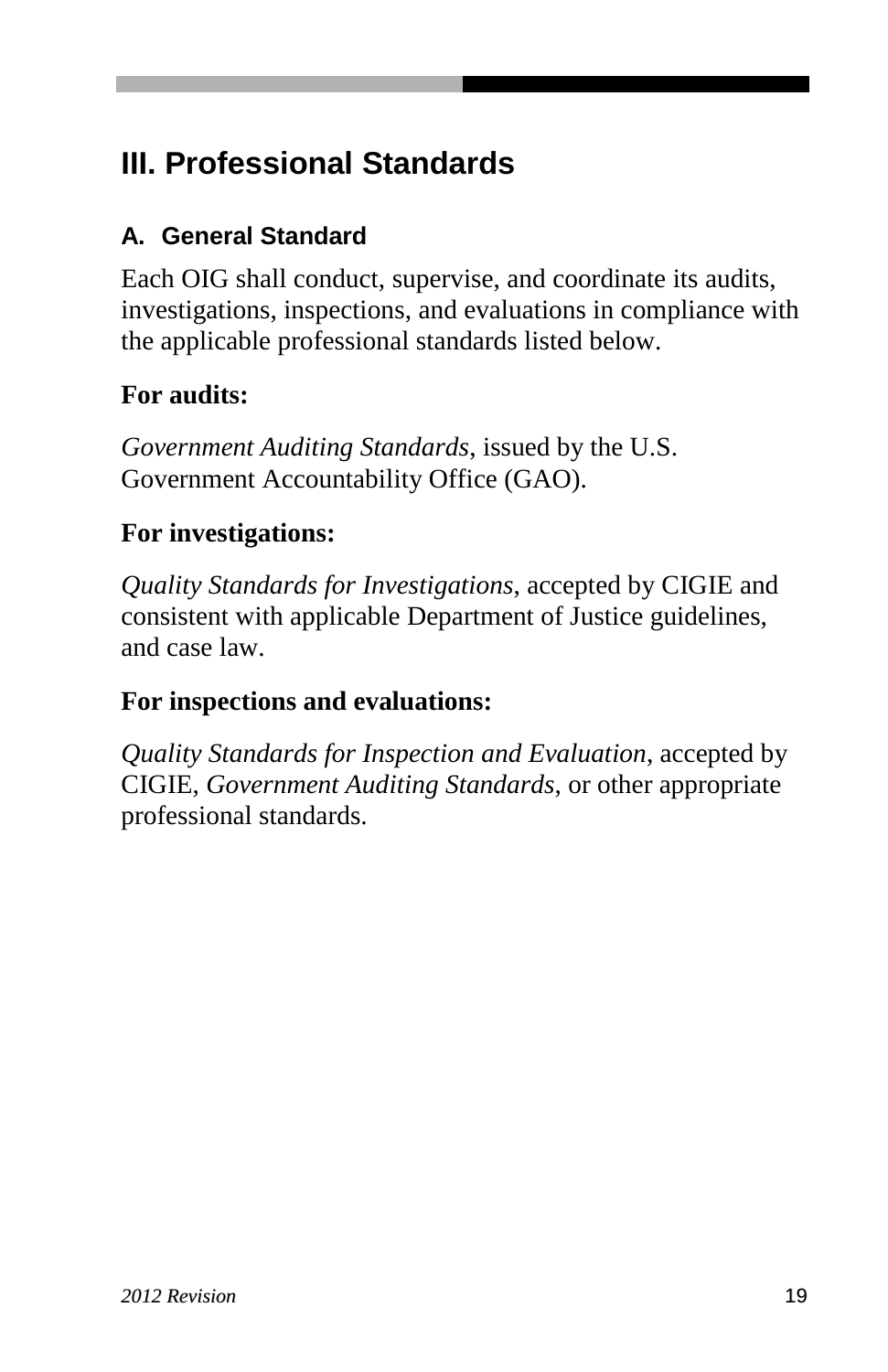## **IV. Ensuring Internal Control**

### **A. General Standard**

The IG and OIG staff shall direct and control OIG operations consistent with the *Standards for Internal Control in the Federal Government*<sup>34</sup> issued by the GAO. These standards require that internal control be part of an entity's management infrastructure to provide reasonable assurance that (1) operations are efficient and effective; (2) financial reporting is reliable; and (3) operations are in compliance with applicable laws, regulations, and professional standards.

Internal control is a continuous built-in component of operations, effected by people, that provides reasonable but not absolute assurance, that the OIG's objectives will be met. Internal control considerations include the following:

## **B. Efficient and Effective Operations**

OIGs should strive to conduct their operation in the most efficient and effective manner. Each OIG should manage available resources at the least cost to produce the greatest results in terms of public benefit, return on investment, and risk reduction. OIGs derive much of their credibility to perform their work by demonstrating the ability to efficiently and effectively use and account for public funds.

<sup>&</sup>lt;sup>34</sup> The Federal Managers' Financial Integrity Act of 1982 requires GAO to issue standards for internal control in government. The Office of Management and Budget issues implementing guidelines and specific requirements.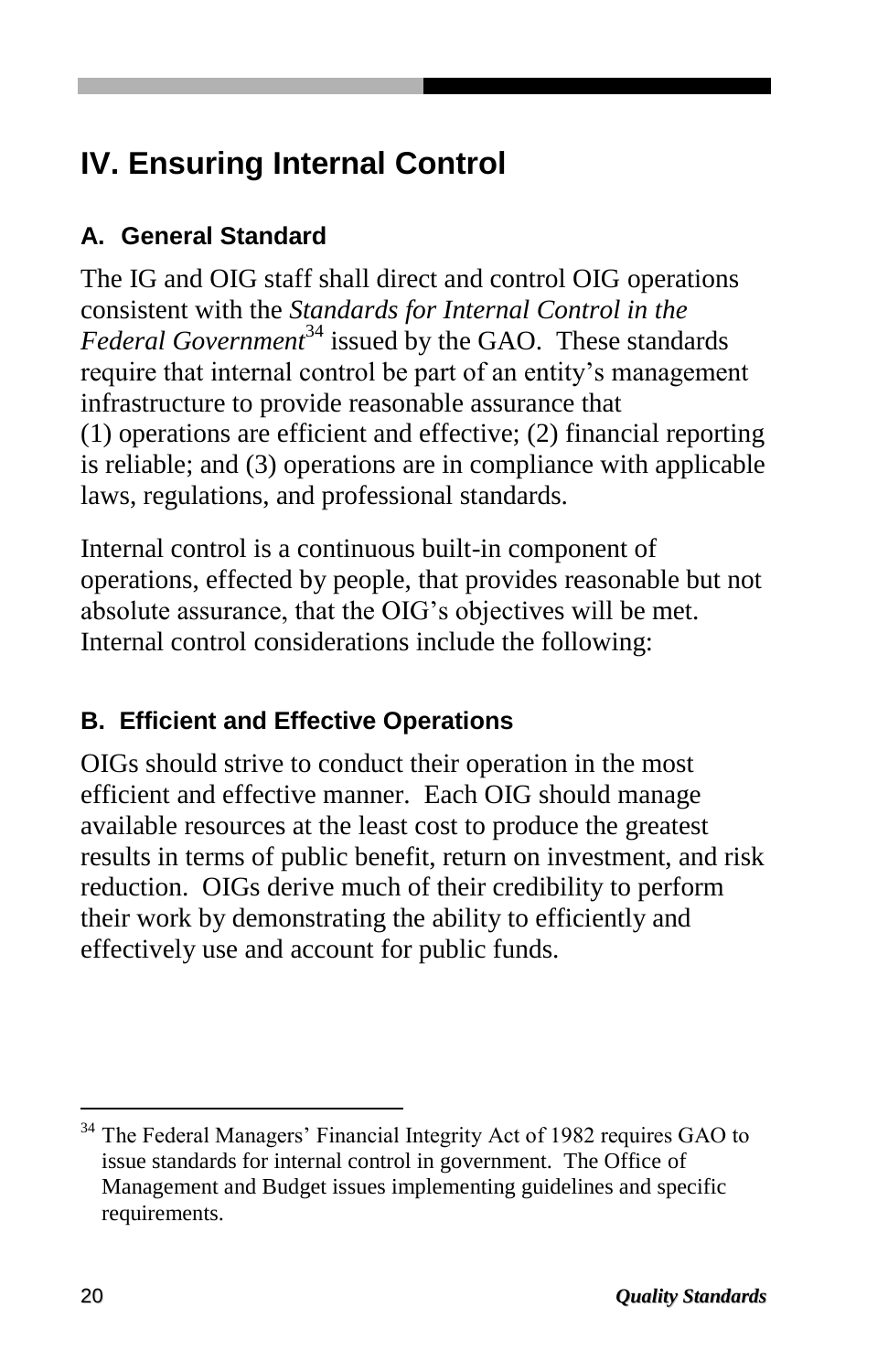#### **C. Control Environment**

OIG management and staff should establish and maintain an environment throughout the organization that fosters a positive and supportive attitude toward internal control and conscientious management. Key factors affecting the control environment include the following:

- 1. Integrity and ethical values maintained and demonstrated by OIG management and staff, the organizational structure and delegations of authority and responsibility, and OIG management's philosophy and operating style.
- 2. OIG management's commitment to competence and human capital policies and practices (see the Managing Human Capital standard).
- 3. OIG management's relationship with the Congress, their agency, and the Office of Management and Budget (OMB).

#### **D. Risk Assessment**

The IG should provide for an assessment of the risks the OIG faces from both external and internal sources. Risk assessment includes identifying and analyzing relevant risks associated with achieving the OIG's objectives, such as those defined in strategic and annual performance plans, and forming a basis for determining how risks should be managed. Risk assessment methodologies and the formality of their documentation may vary from OIG to OIG, depending on the OIG's size, mission, and other factors.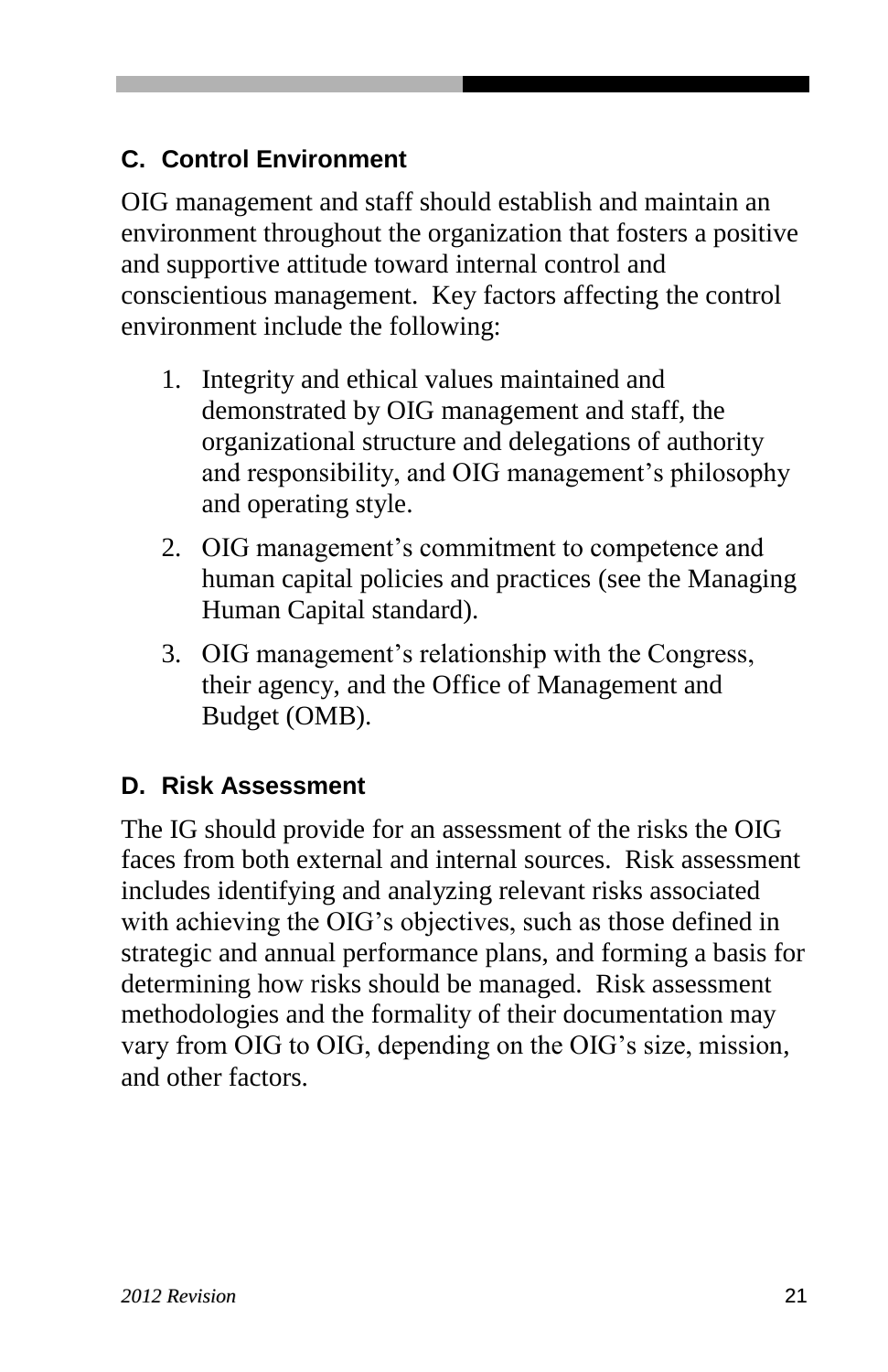#### **E. Control Activities**

The IG should establish and implement internal control activities that ensure the OIG's directives are carried out. The control activities should be effective and efficient in accomplishing the OIG's control objectives.

Control activities are the policies, procedures, techniques, and mechanisms that enforce management's directives. Control activities are an integral part of the planning, implementing, reviewing, and accountability activities. Control activities include supervisory reviews at all levels to ensure compliance with applicable professional standards, controls over information processing, physical control over vulnerable assets, establishing and reviewing performance measures and indicators, and segregation of duties.

#### **F. Information and Communication**

The IG should ensure that information is recorded and communicated to internal OIG management and others within the OIG who need it and in a form and within a time frame that enables them to carry out their internal quality control and other responsibilities.

For the OIG to control its operations, it must have relevant, reliable, and timely communications relating to internal and external events. Information is needed throughout the OIG to achieve all of its objectives.

### **G. Monitoring**

The IG should ensure that monitoring assesses the quality of performance over time and ensures that the findings and recommendations of quality assurance and other reviews are promptly resolved.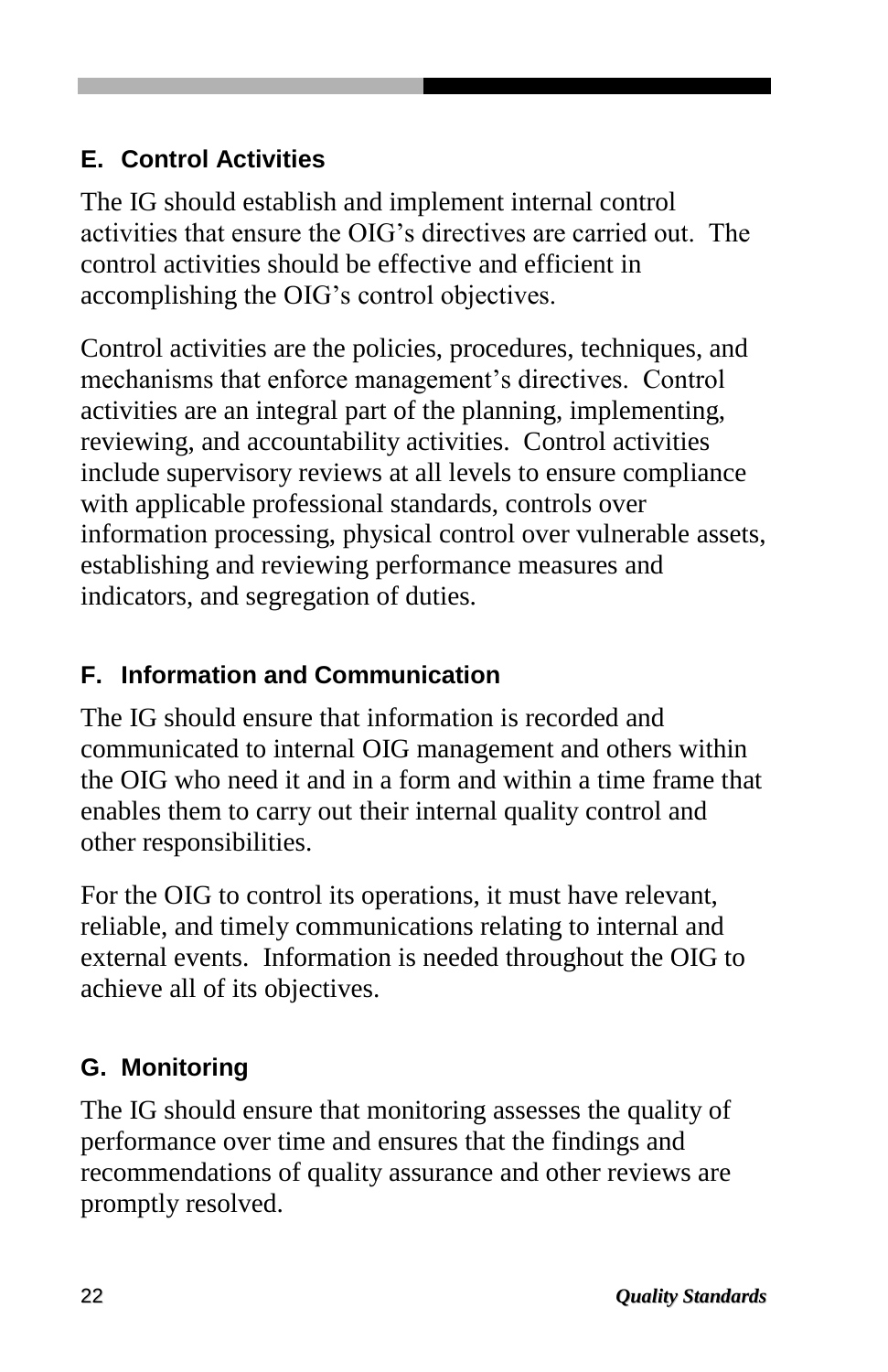The monitoring standard discusses three different types of activities: ongoing monitoring, self-assessment evaluations, and quality assurance reviews. Ongoing monitoring occurs in the course of normal operations and is continuous. Selfassessment evaluations and independent external reviews can be useful in focusing directly on the controls' effectiveness at a specific time. $35$  The scope and frequency of these independent reviews should depend primarily on the assessment of risks and the effectiveness of ongoing control monitoring procedures.

- 1. *Ongoing monitoring* occurs in the course of normal operations. It is performed continually and is ingrained in the agency operations. It includes regular management and supervisory activities,  $36$  comparisons, reconciliations, and other actions employees take in performing their duties. Ongoing monitoring should include policies and procedures for ensuring that the findings of separate quality control evaluations and quality assurance reviews are promptly resolved.
- 2. *Self-assessment evaluations*, conducted by the unit or activity itself, include a reassessment of the risks associated with a particular activity and can include periodic reviews of control design and direct testing of

 $\overline{a}$ 

<sup>35</sup> The *Standards for Internal Control in the Federal Government* state that "Separate evaluations of control can also be useful by focusing directly on the controls' effectiveness at a specific time. The scope and frequency of separate evaluations should depend primarily on the assessment of risks and the effectiveness of ongoing monitoring procedures. Separate evaluations may take the form of self-assessments as well as review of control design and direct testing of internal control."

<sup>36</sup> The *Government Auditing Standards,* the *Quality Standards for Investigation and Evaluation*, and the *Quality Standards for Inspections*  all address supervision of the work process.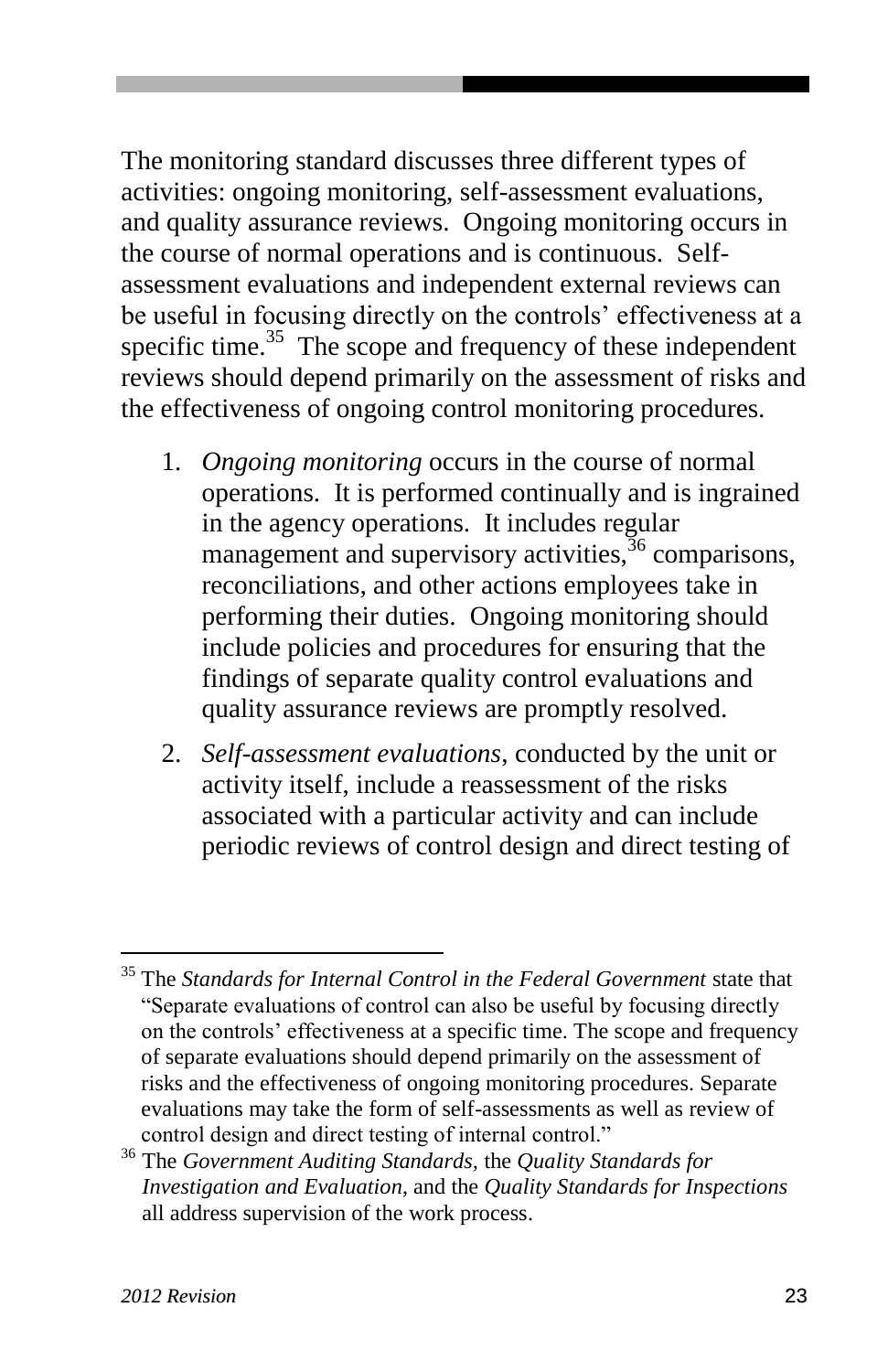internal controls, depending on the risk associated with the activity.

3. *Independent external reviews* are conducted by sources not assigned to the unit being reviewed. These reviews are distinct from ongoing management and supervision, and encompass the entirety of internal control, including administrative operations and professional services (audits, investigations, inspections, and evaluations). Quality assurance is intended to assess the internal controls of the entire OIG or specific OIG components. The Quality Assurance Program is a type of independent review that focuses on complying with professional standards in conducting professional services (see the Maintaining Quality Assurance standard).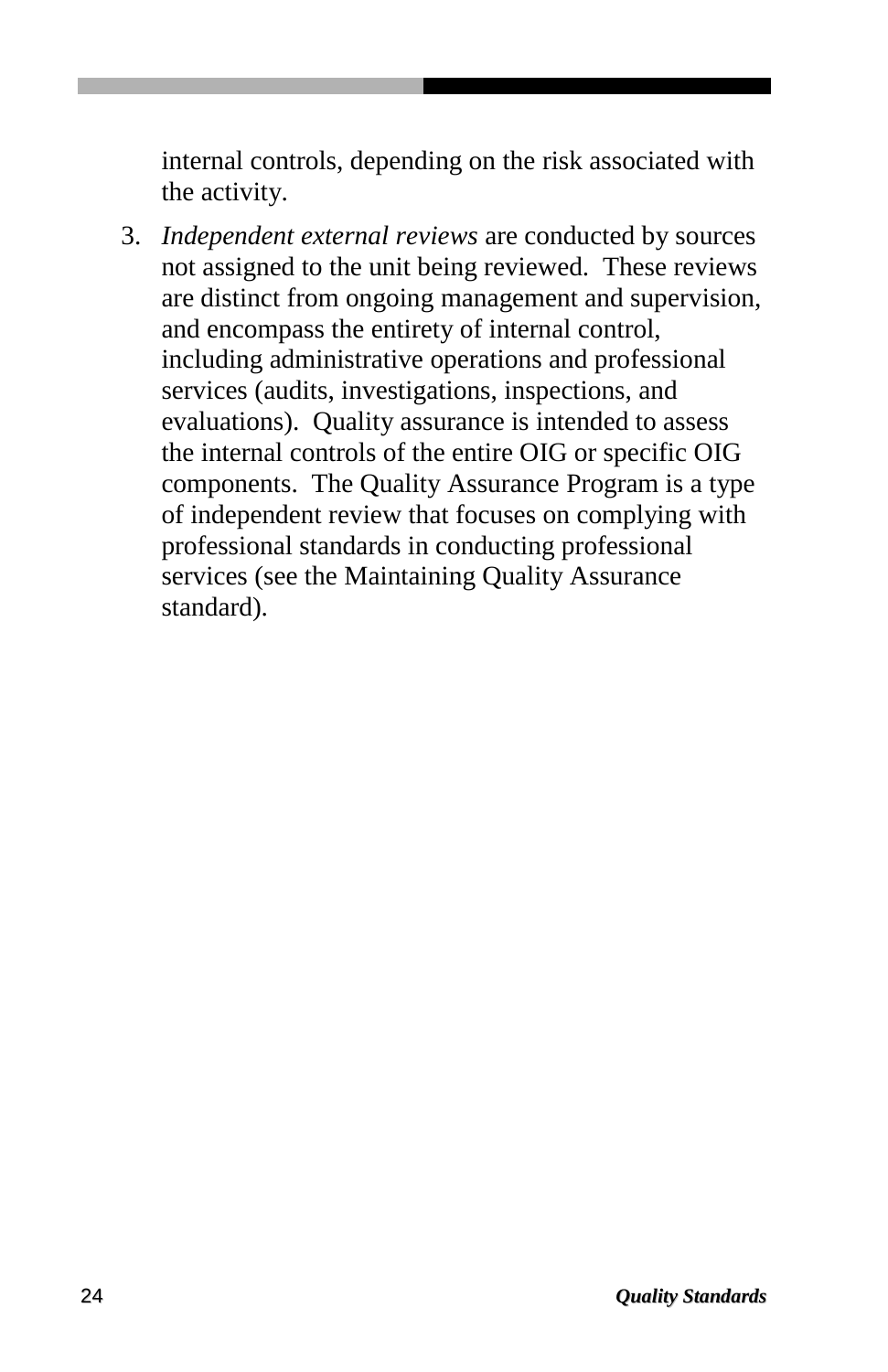## **V. Maintaining Quality Assurance**

#### **A. General Standard**<sup>37</sup>

Each OIG shall establish and maintain a quality assurance program to ensure that work performed adheres to established OIG policies and procedures; meets established standards of performance, including applicable professional standards; and is carried out economically, efficiently, and effectively.

External quality assurance reviews provide OIGs with added assurance regarding their adherence to prescribed standards, regulations, and legislation through a formal objective assessment of OIG operations. OIGs are strongly encouraged to have external quality assurance reviews of audits, investigations, inspections, evaluations, and other OIG activities. Each OIG shall participate in the external quality assurance review programs required by statute or applicable authority<sup>38</sup> and implemented through CIGIE guidelines.

#### **B. Quality Assurance Program**

Because OIGs evaluate how well agency programs and operations are functioning, they have a special responsibility to ensure that their own operations are as effective as possible. The nature and extent of an OIG's quality assurance program depends on a number of factors, such as the OIG size, the degree of operating autonomy allowed its personnel and its offices, the nature of its work, its organizational structure, and

<sup>37</sup> This standard is based on the *Standards for Internal Control in the Federal Government* and the quality control and assurance standard in the *Government Auditing Standards* (Section 3.49).

<sup>38</sup> The IG Act of 1978, as amended, GAGAS, and the *Attorney General Guidelines for Offices of Inspector General with Statutory Law Enforcement Authority*.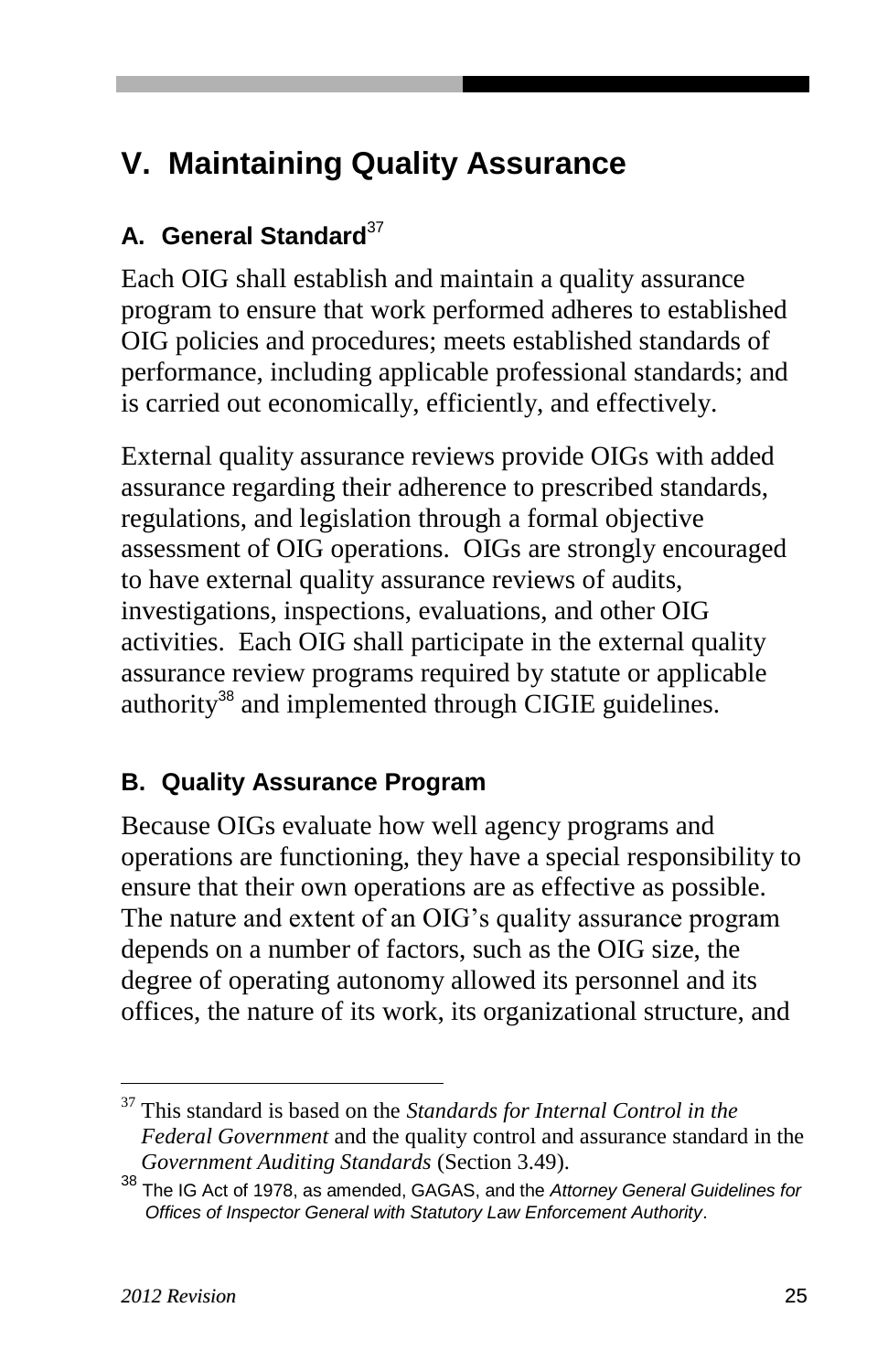appropriate cost-benefit considerations. Thus, the program established by individual OIGs could vary, as could the extent of their documentation. Each organization, however, should prepare appropriate documentation to demonstrate compliance with its policies and procedures for its system of quality assurance.

- 1. The quality assurance program is an evaluative effort conducted by reviewers external to the units/personnel being reviewed to ensure that the overall work of the OIG meets appropriate standards. The quality assurance program has an internal and external component.
- 2. The internal quality assurance program can include reviews of all aspects of the OIG's operations. The reviews should be conducted by internal OIG staff that are external to the units being reviewed. The internal quality assurance program is distinct from regular management and supervisory activities, comparisons, and other activities by OIG staff performing their duties. Thus, an audit supervisor ensuring that audit reports are properly referenced to working papers is an example of regular supervision whereas an independent reviewer evaluating the referencing process is an example of internal quality assurance.
- 3. External quality assurance reviews are conducted by independent organizations not affiliated with the OIG being reviewed.

#### **C. Elements of an Internal Quality Assurance Program**

1. An internal quality assurance program must be structured and implemented to ensure an objective, timely, and comprehensive appraisal of operations. The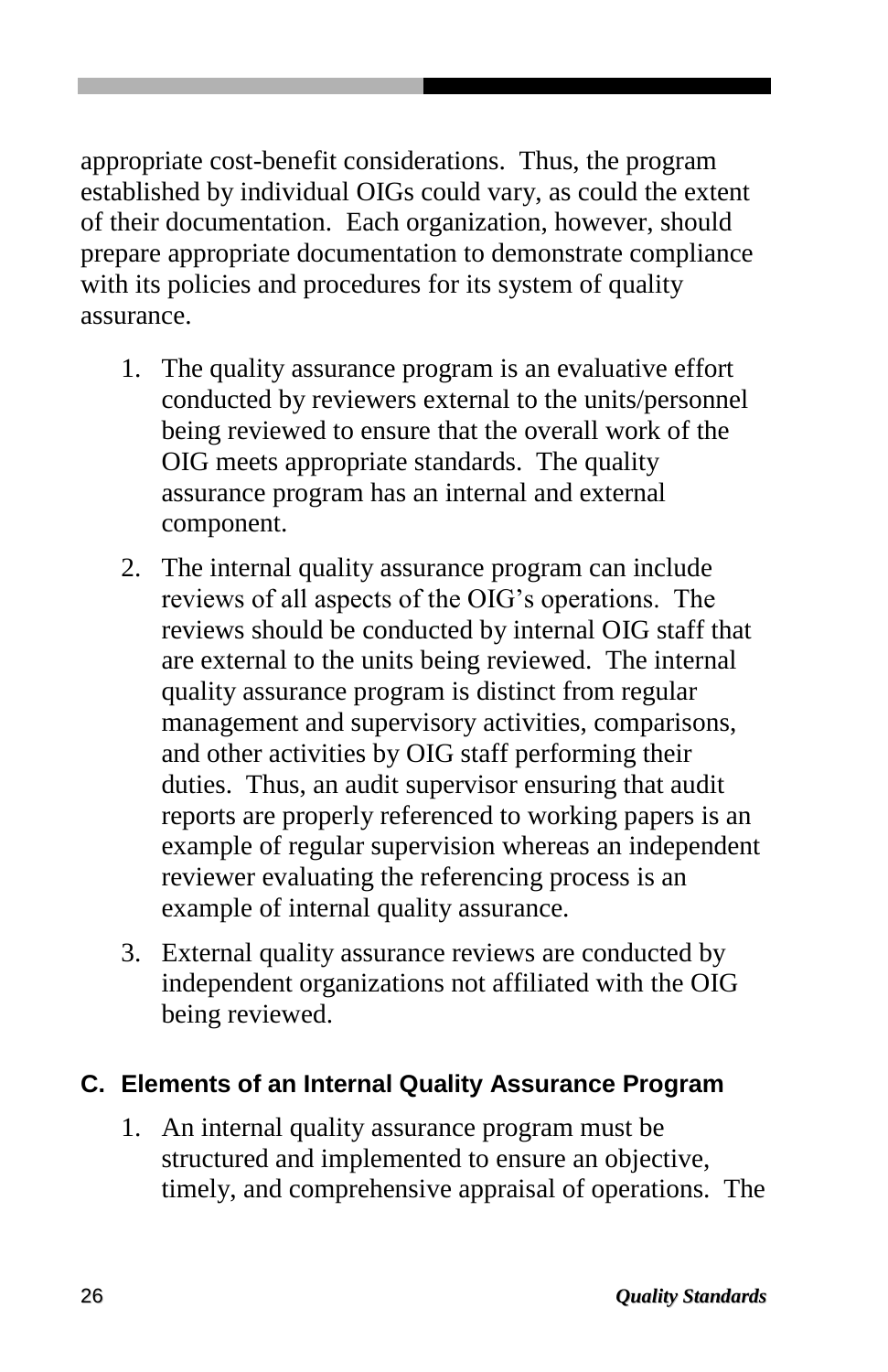internal quality assurance reviews should be conducted by individuals who are not directly involved in the activity or unit being reviewed and who do not report to the immediate supervisor of that activity or unit.

- 2. The same professional care should be taken with quality assurance reviews as with other OIG efforts, including adequately planning the review, documenting findings, developing supportable recommendations, and soliciting comments from the supervisor of the activity or unit reviewed.
- 3. The IG shall implement necessary improvements on a timely basis.

#### **D. Elements of an External Quality Assurance Program**

- 1. The purpose of the external quality assurance program is to provide an additional and external level of assurance that the OIG conducts its audits, investigations, inspections, and evaluations in compliance with applicable professional standards.
- 2. The objective of the external quality assurance review is to determine whether the internal control system is in place and operating effectively to provide reasonable assurance that established policies and procedures and applicable professional standards are being followed.
- 3. Organizations and individuals managing and conducting external quality assurance reviews should be highly qualified and comply with specific supplemental guidance issued by CIGIE to ensure the highest level of review quality. Individuals conducting these reviews should have a thorough knowledge of the applicable professional standards and the environment relative to the work being performed.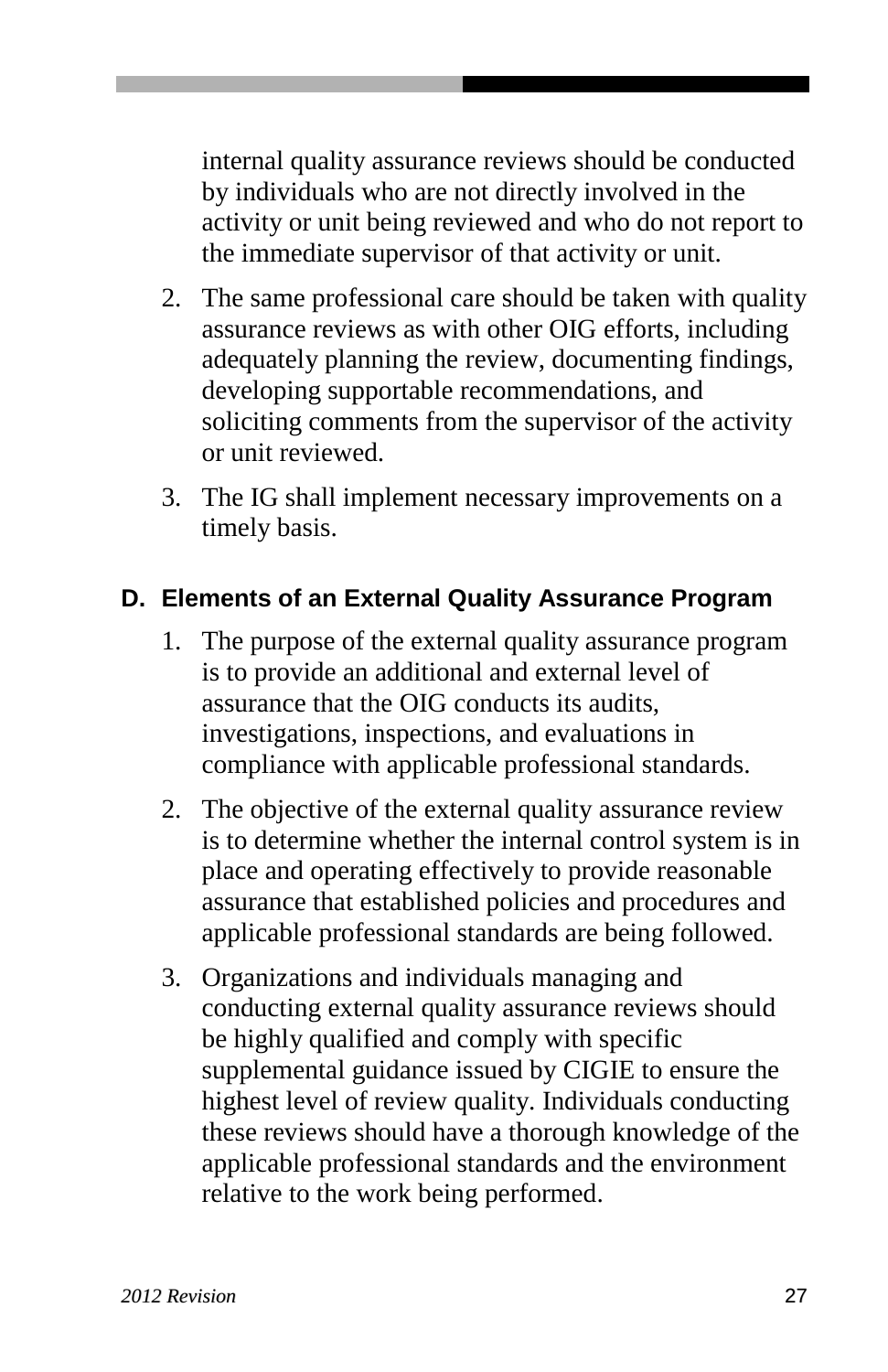- 4. The reviewers should be independent of the organization being reviewed, its staff, and the work selected for review.
- 5. The reviewers should have knowledge related to performing an external quality assurance review and use professional judgment in conducting and reporting on the results of the review.
- 6. The review should be sufficiently comprehensive to assess whether the internal quality assurance program meets its objectives.
- 7. The external reviewers and the organization under review should prepare and sign a memorandum of understanding regarding fundamental aspects of the review. Possible topics include scope; staffing and time frames; discussion of preliminary findings; reporting; handling of requests for reports, letters of comment, and review documentation; and procedures to address disagreements on findings and recommendations.
- 8. OIGs should provide copies of final reports resulting from external quality assurance reviews consistent with the guidance provided in the *Guide for Conducting External Peer Reviews of the Audit Organizations of Federal Offices of Inspector General*, p. 23 (May 2009), <sup>39</sup> the *Qualitative Assessment Review Guidelines for Investigative Operations of Federal Offices of Inspectors General*, p. 17 (December 2011), <sup>40</sup> and other appropriate guidance.

<sup>&</sup>lt;sup>39</sup> Commonly referred to as the "Audit Peer Review Guide," available at http://www.ignet.gov/pande/audit/eprps09.pdf.

 $40$  Commonly referred to as the "Investigations Peer Review Guide," available at http:// www.ignet.gov/pande/standards/invprg1211.pdf.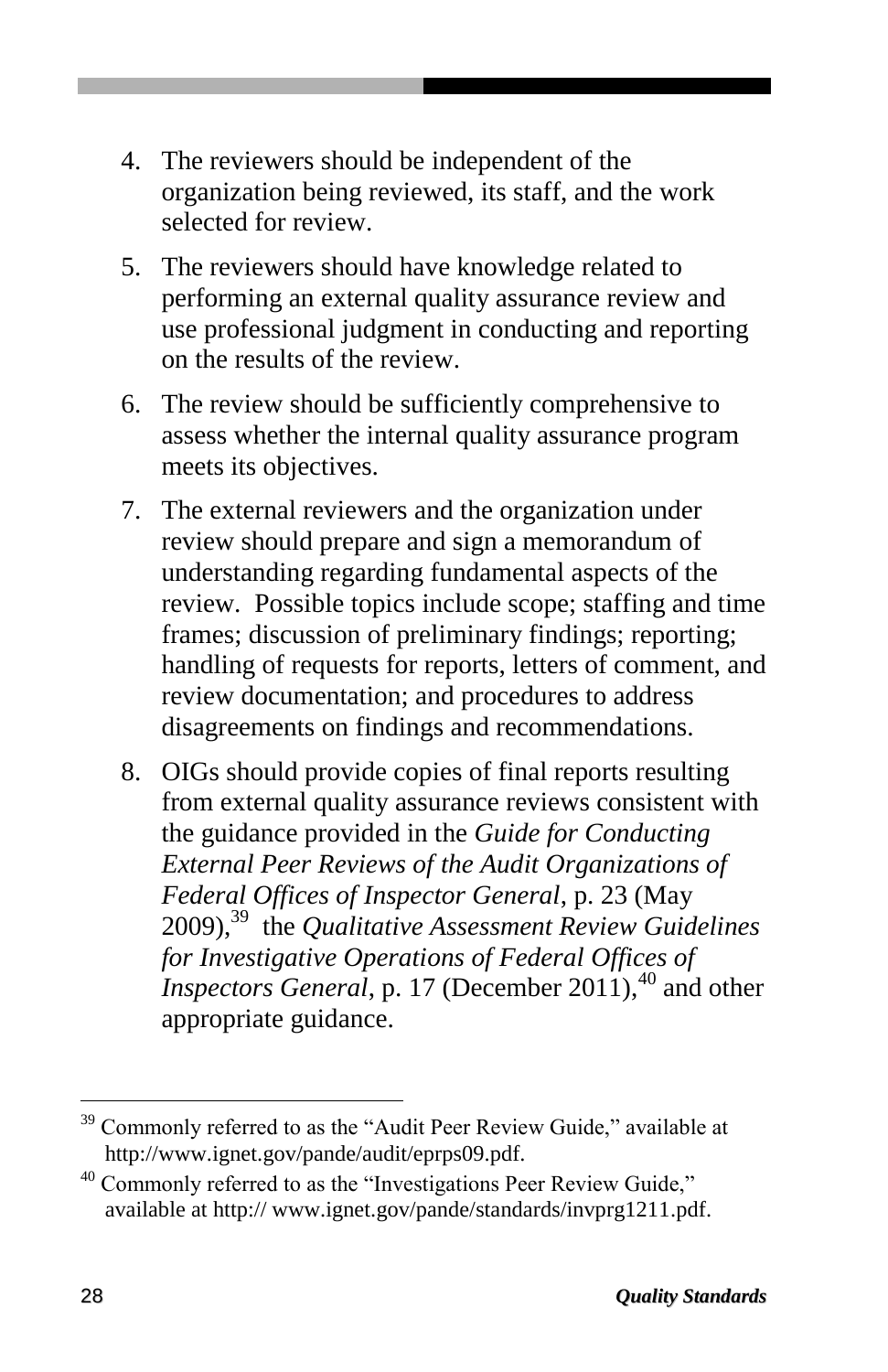- 9. OIGs should have procedures in place to address findings and recommendations contained in external quality assurance reviews.
- 10. The external quality assurance program can be extended to cover other OIG operations, such as human resources management, procurement or budget operations.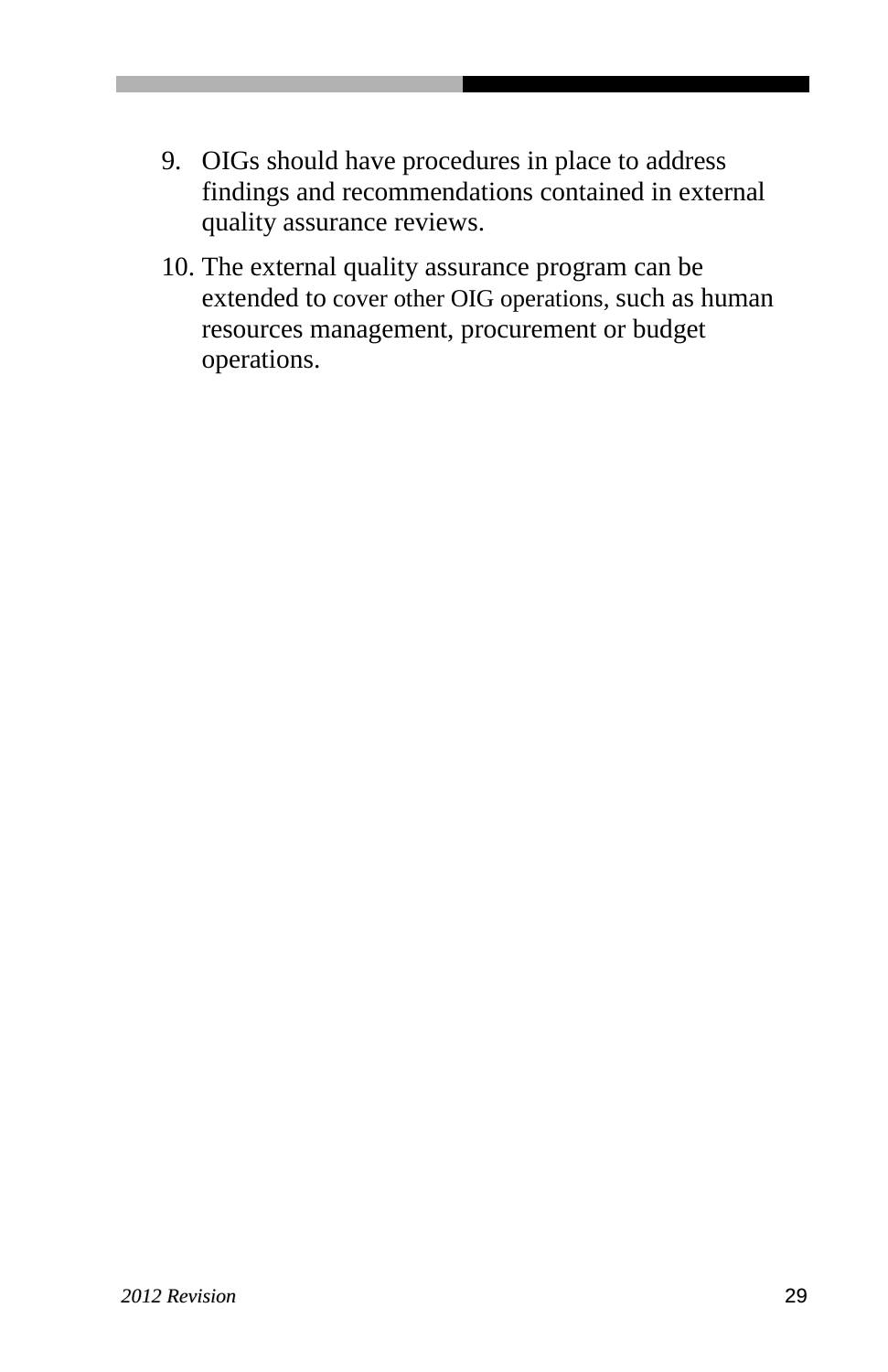## **VI. Planning and Coordinating**

#### **A. General Standard**

Each OIG shall maintain a planning system assessing the nature, scope, and inherent risks of agency programs and operations. This assessment forms the basis for establishing strategic and performance plans,<sup>41</sup> including goals, objectives, and performance measures to be accomplished by the OIG within a specific time period. $^{42}$ 

The IG and OIG staff shall coordinate their activities internally and with other components of government to assure effective and efficient use of available resources.<sup>43</sup>

<sup>&</sup>lt;sup>41</sup> The GPRA Modernization Act of 2010, Section 2, requires each agency to develop a 5-year strategic plan, and, in Sections 3 and 4, to prepare annual performance plans and reports. A January 28, 1998 memorandum from OMB to the PCIE and the National Science Foundation OIG requires each OIG that has a separate line item account in the President's Budget Appendix to submit a performance plan. The OIGs can either include goals, objectives, and measures in their agency's strategic and performance plans or develop their own strategic and annual performance plans and performance reports.

<sup>42</sup> OMB Circular No. A-123, *Management's Responsibility for Internal Control*, Section 2, states that management accountability is the expectation that managers are responsible for the quality and timeliness of program performance, increasing productivity, controlling costs and mitigating adverse aspects of agency operations, and ensuring that programs are managed with integrity and in compliance with applicable law.

<sup>&</sup>lt;sup>43</sup> The IG Act charges the IGs with broad responsibility for coordinating various enforcement and oversight activities within their agencies, and between their agencies and others. Specifically, IGs are to "conduct, supervise or coordinate the following activities: audits and investigations relating to the programs and operations of the agency (5 U.S.C. app. 3 §  $4(a)(1)$ ; other activities carried out or financed by the agency for the purpose of promoting economy and efficiency or preventing and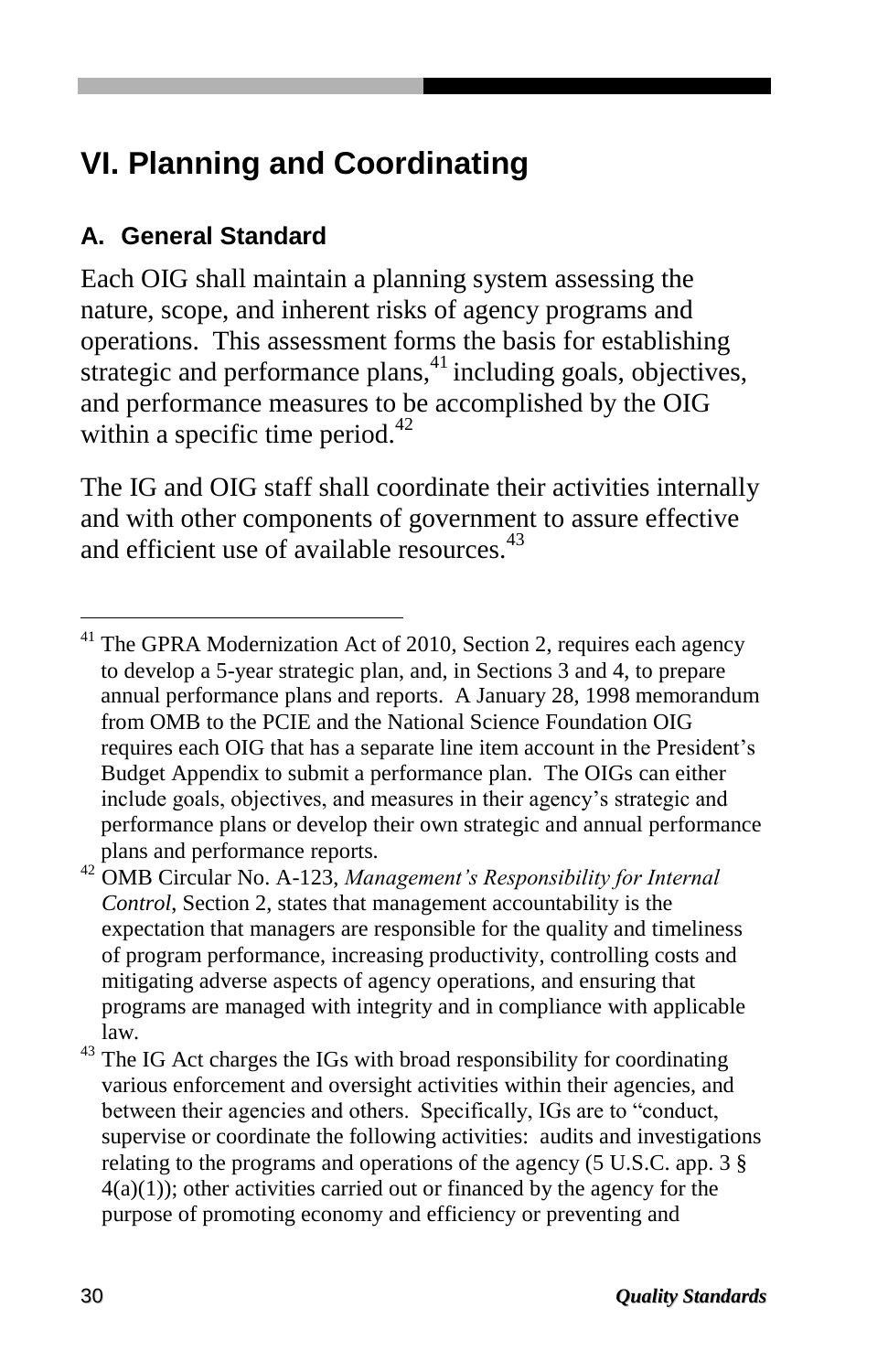#### **B. Elements of the Planning Process**

OIGs should develop an appropriate planning process, giving consideration to the following elements.

- 1. Use a strategic planning process that carefully considers current and emerging agency programs, operations, risks, and management challenges. This analysis will identify and assess the nature of agency programs and operations, their performance measures and anticipated outcomes, their scope and dollar magnitude, their staffing and budgetary trends, their perceived vulnerabilities, and their inherent risks.
- 2. Develop a methodology and process for identifying and prioritizing agency programs and operations as potential subjects for audit, investigation, inspection, or evaluation. The methodology should be designed to use the most effective combination of OIG resources, including previous OIG work and input from OIG staff. Also, the OIG should consider the plans of other organizations both internal and external to the agency.
- 3. Use an annual performance planning process that identifies the activities to audit, investigate, inspect, or evaluate and translates these priorities into outcomerelated goals, objectives, and performance measures. As part of this planning process, OIGs should consider

detecting fraud and abuse in its programs and operations (5 U.S.C. app. 3 § 4(a)(3)); and relationships between the agency and other Federal agencies, State and local governments, and nongovernmental entities with respect to (A) all matters relating to promoting economy and efficiency or preventing and detecting fraud and abuse in programs and operations administered or financed by the agency or (B) identifying and prosecuting participants in such fraud or abuse (5 U.S.C. app.  $3 \frac{8}{9}$  4(a)(4)).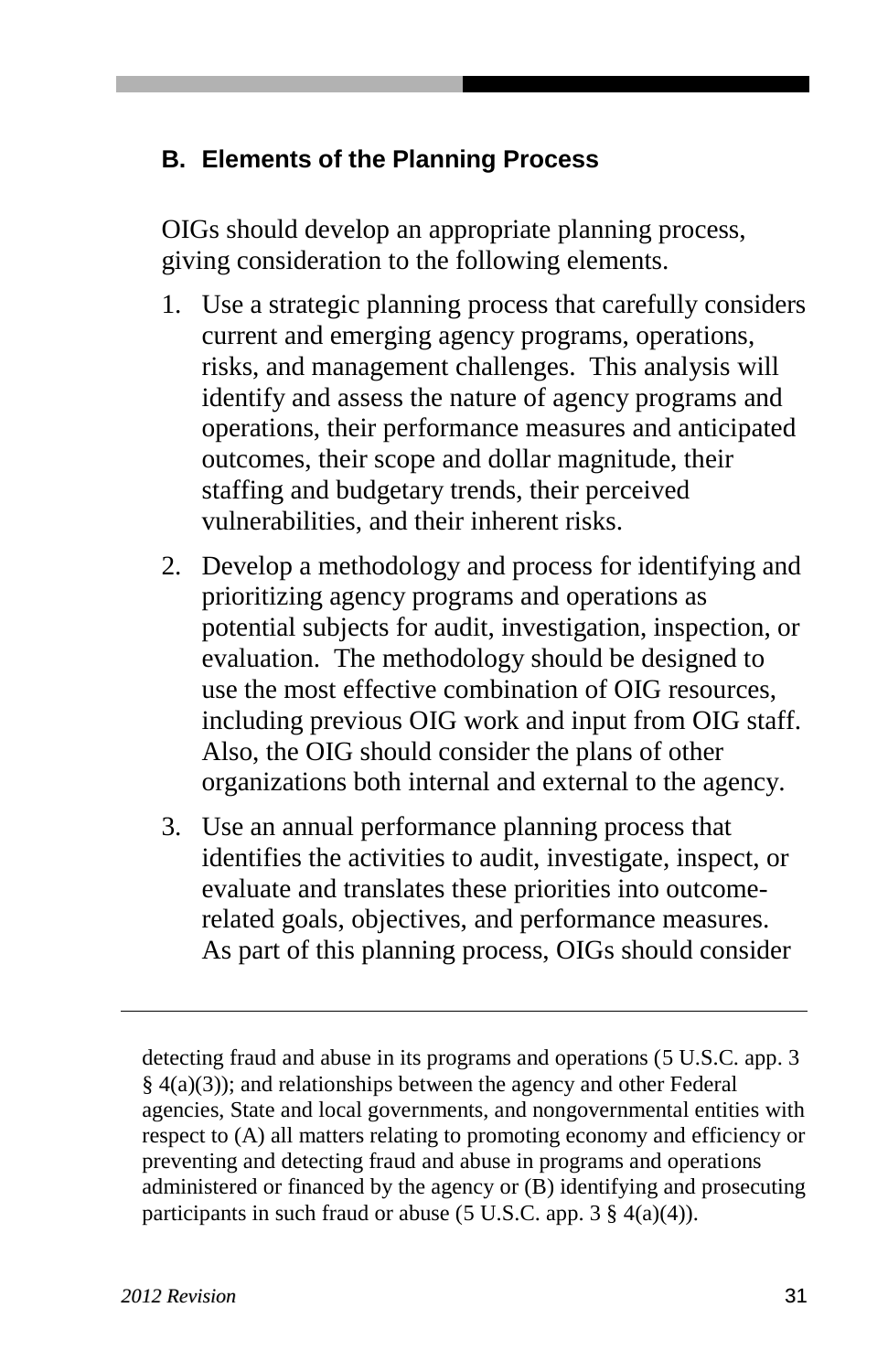agency actions to address recommendations from prior OIG work. Because resources are rarely sufficient to meet requirements, the OIG must choose among competing needs.

#### **C. Coordination Considerations**

- 1. In planning work, the OIG should coordinate, where applicable, with agency management to ensure that OIG priorities appropriately consider agency needs. The OIG should take into consideration requests from the Congress, the OMB, other external stakeholders, the CIGIE, complaints from employees and, as appropriate, private citizens. By using this information, along with the OIG's knowledge of agency objectives and operations, the OIG can plan its work based on the relative costs and benefits.
- 2. The OIG should minimize duplicative work. The OIG should coordinate its work internally and with other groups (both inside and outside the agency) performing independent evaluations of agency operations and programs. This coordination should identify the nature and scope of other reviews, both planned and completed, to avoid duplicating others' work. Coordinating with the GAO is particularly important. As part of the planning process, each OIG should coordinate as needed with GAO representatives to exchange and discuss tentative plans for the next fiscal year.<sup>44</sup> If duplication is identified, every effort should be made to resolve it.
- 3. The OIG will closely coordinate with the Department of Justice with respect to criminal and civil investigations

<sup>44</sup> 5 U.S.C. app. 3 § 4(c).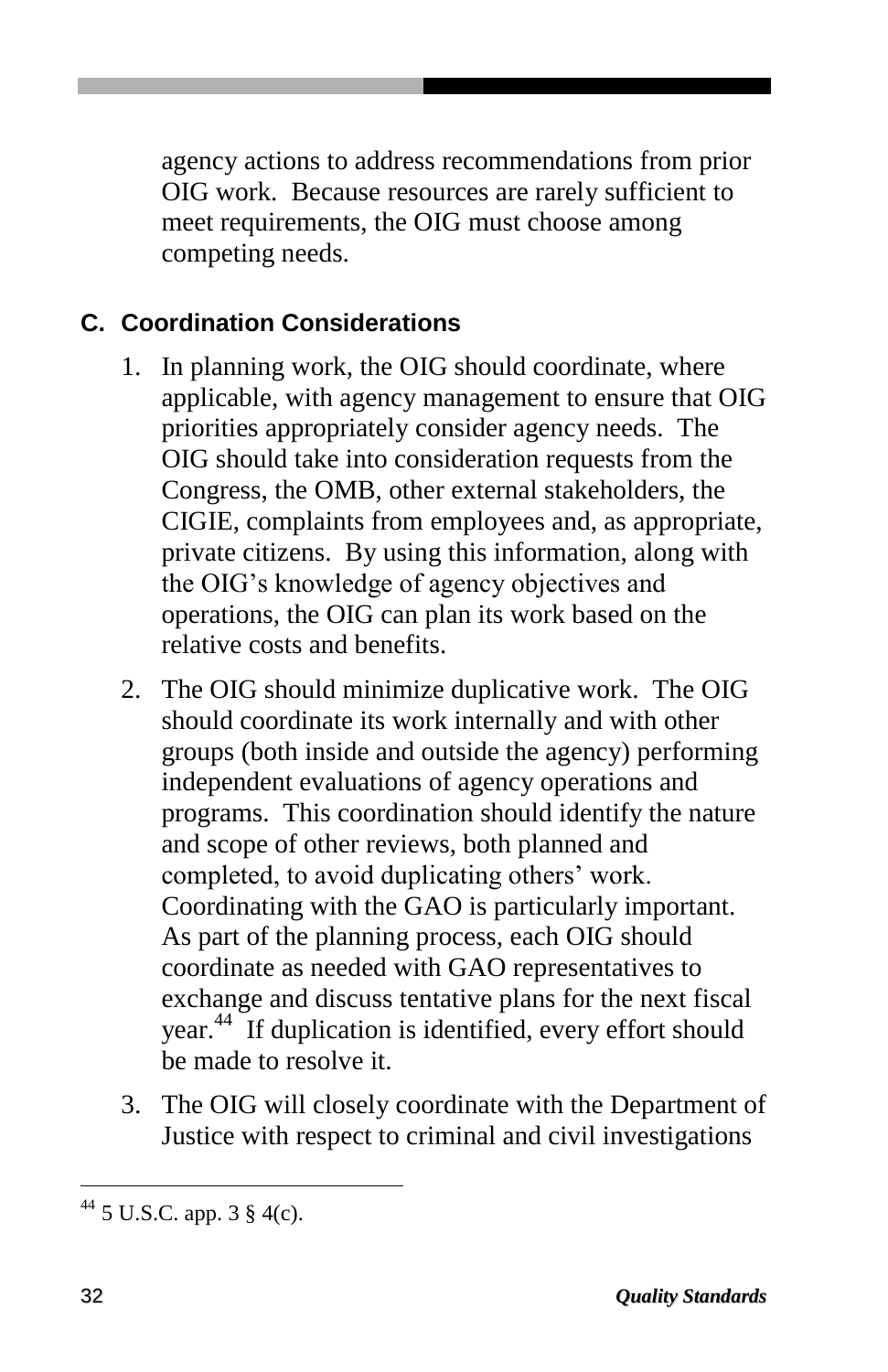in compliance with the *Attorney General Guidelines for Offices of Inspector General with Statutory Law Enforcement Authority*, the CIGIE *Quality Standards for Investigations*, and other guidelines, as applicable.

- 4. When OIG staff identifies problems that might affect other offices, agencies, or arms of government, the OIG should coordinate with them and their respective OIGs. Where appropriate, joint or coordinated audits, investigations, inspections, or evaluations may be performed to address the respective interests of the various agencies and offices. <sup>45</sup>
- 5. Because of the close interrelationships among many Federal programs, situations will arise where audit, investigation, inspection, or evaluation activity by one OIG will require work with another agency's program or administrative staff. In such cases, the OIGs will coordinate in order to facilitate the efficient accomplishment of the work.

 $^{45}$  5 U.S.C. app. 3  $\S$  11 establishes the Council of the Inspectors General on Integrity and Efficiency. Among the responsibilities of the Council is to identify, review, and discuss areas of weakness and vulnerability in Federal programs and operations to fraud, waste, and abuse, and to develop plans for coordinated, Government-wide activities that address these problems and promote economy and efficiency in Federal programs and operations. These activities will include interagency and inter-entity audit and investigation programs and projects to deal efficiently and effectively with those problems concerning fraud and waste that exceed the capability or jurisdiction of an individual agency or entity. The Council shall recognize the preeminent role of the Department of Justice in law enforcement and litigation.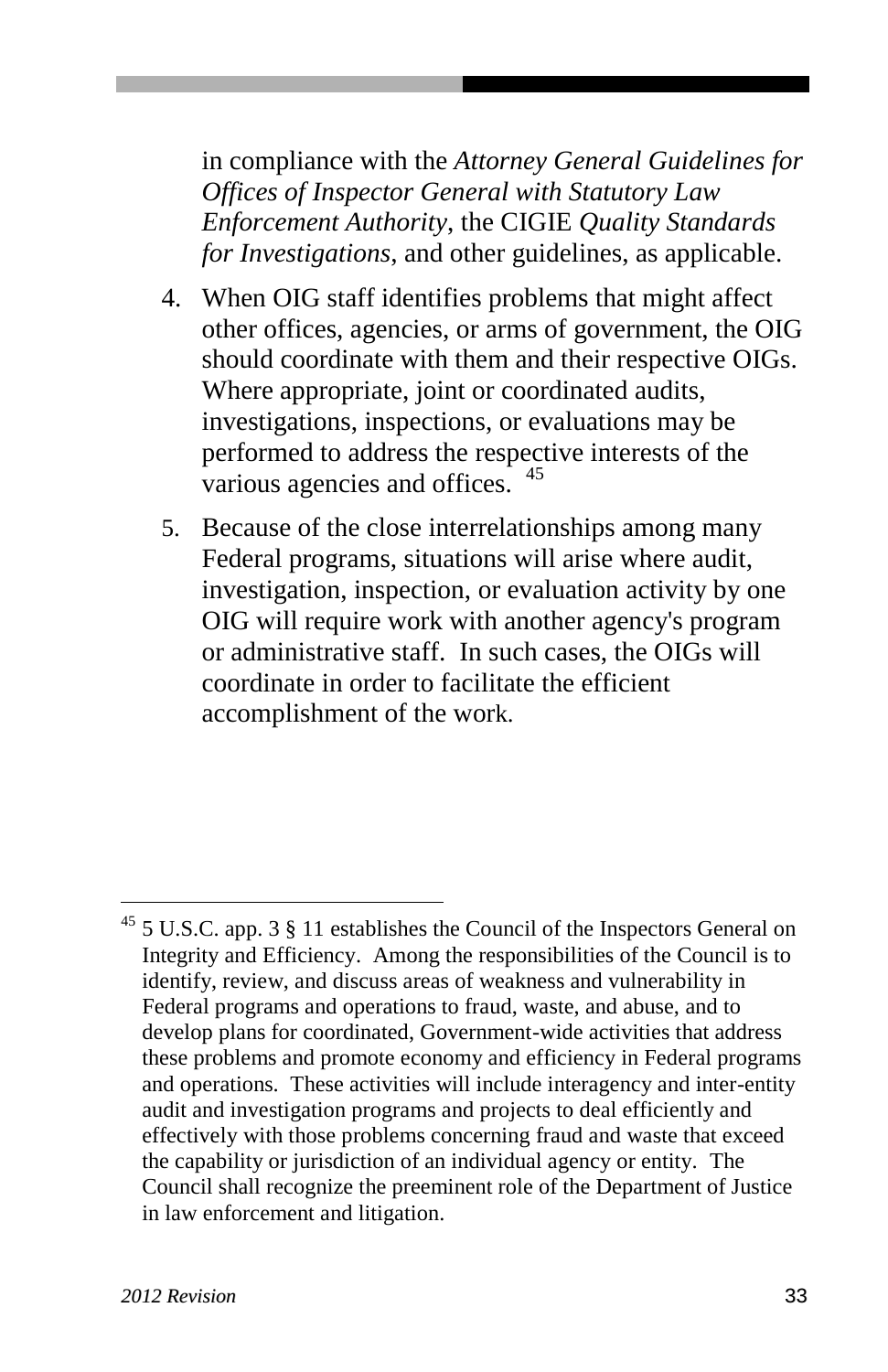#### **D. Prevention**

OIG planning should include a strategy to identify the causes of fraud, waste, abuse, and mismanagement in high-risk agency programs, and to help agencies implement a system of management improvements to overcome these problems.<sup>46</sup> OIG prevention efforts may include the following:

- 1. A routine procedure for OIG staff to identify and report prevention opportunities as these may come up in their work, and for OIG managers to refer these to agency management, as appropriate;
- 2. Special awareness and training initiatives designed to alert agency employees to systemic weaknesses in the programs and operations of their agencies;
- 3. Review and comment on initial design of new agency programs and operations;
- 4. Analyses of audit, investigative, and other OIG reports to identify trends and patterns;
- 5. Education and training to ensure that appropriate OIG staff have requisite abilities in the loss prevention area, as well as fraud detection and prevention; and
- 6. An effective means for tracking the implementation of recommendations.

<sup>&</sup>lt;sup>46</sup> 5 U.S.C. app. 3 § 4(a)(3) makes it the duty and responsibility of each OIG "to recommend policies for, and to conduct, supervise, or coordinate other activities…for the purpose of…preventing and detecting fraud and abuse."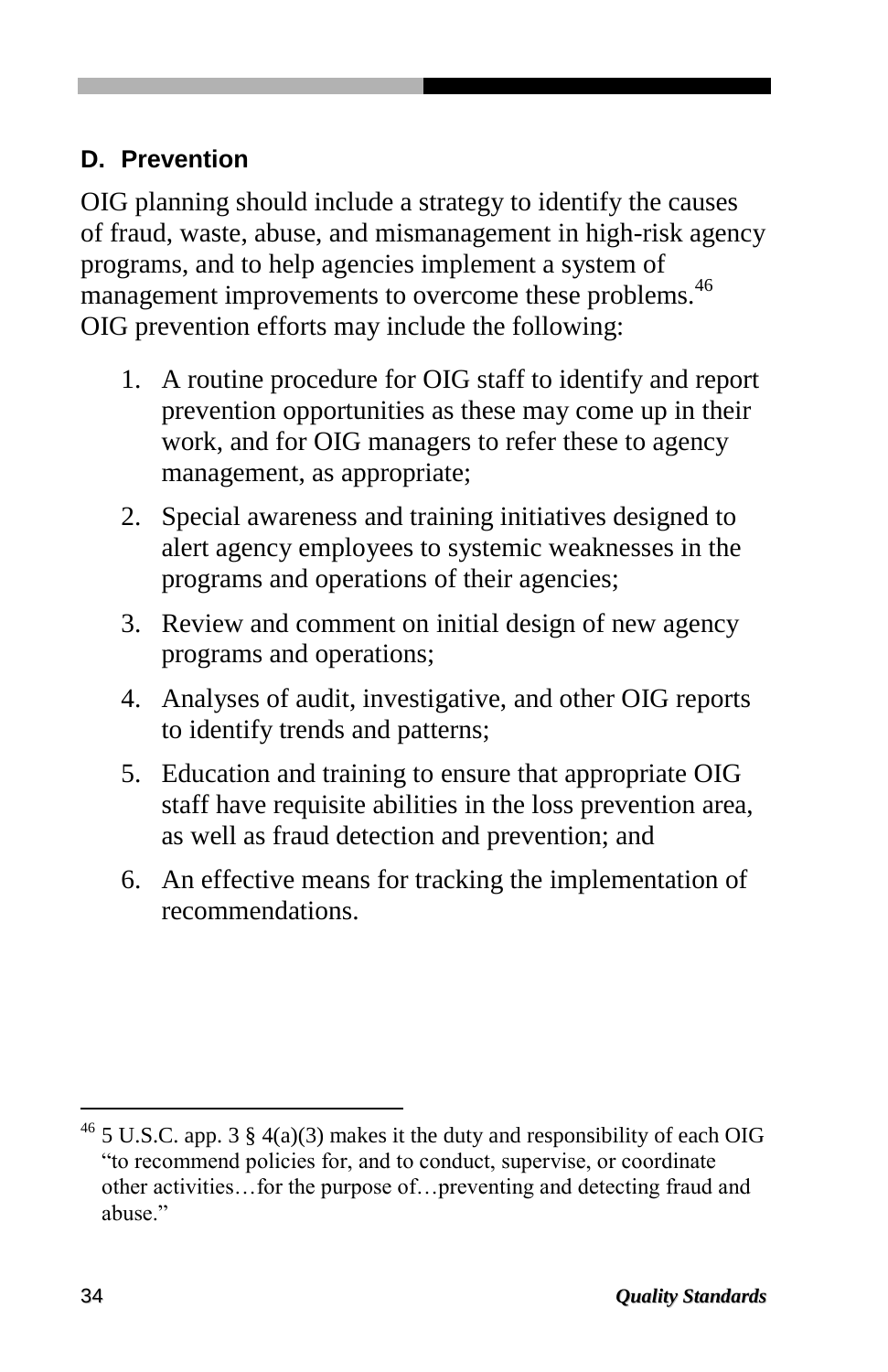## **VII. Communicating Results of OIG Activities**

#### **A. General Standard**

Each OIG shall keep agency management, program managers, and the Congress fully and currently informed of appropriate aspects of OIG operations and findings. OIGs should assess and report to the Congress, as appropriate, on their own strategic and annual performance and the performance of the agency or department for which they have cognizance. Each OIG shall also report expeditiously to the Attorney General whenever the IG has reasonable grounds to believe there has been a violation of Federal criminal law.

#### **B.** Keeping the Head of the Agency Informed<sup>47</sup>

- 1. Through periodic briefings and reports, the IG should keep the appropriate department and agency heads advised of important undertakings of the OIG, its outcomes, and any problems encountered that warrant the department or agency head's attention.
- 2. The IG should timely advise department and agency heads of any agency official who attempts to impede or fails to require a contractor under his or her responsibility to desist from impeding an audit, investigation, inspection, evaluation, or any other OIG activity.<sup>48</sup>

<sup>&</sup>lt;sup>47</sup> 5 U.S.C. app. 3 §§ 4(a)(5) and 5(b), require that OIGs keep the head of the establishment and the Congress fully and currently informed about problems and deficiencies relating to the administration of programs and operations and the necessity for and progress of corrective action. <sup>48</sup> 5 U.S.C. app. 3 § 6(b)(2).

*<sup>2012</sup> Revision* 35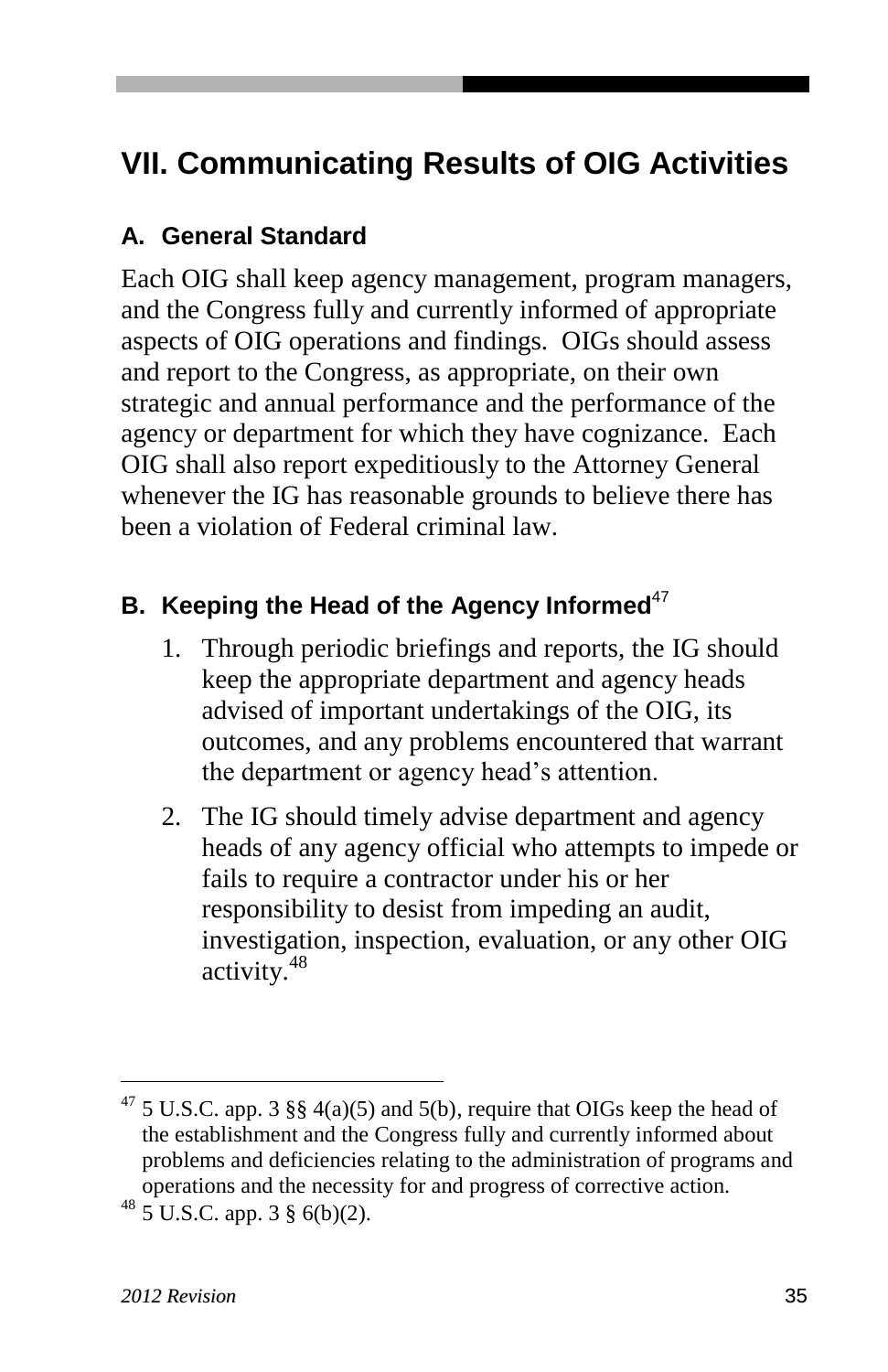3. The IG should timely alert department and agency heads, consistent with requirements imposed by confidentiality and the prosecutive system, to examples of egregious misconduct and waste.

#### **C. Keeping the Congress Informed**

- 1. The IG shall report to the Congress semiannually, as required by the IG Act of 1978, as amended, and other legislation, regulations, and directives.
- 2. When an IG becomes aware of a particularly serious or flagrant problem, abuse or deficiency relating to the administration of the programs or operations of their agency, the IG shall immediately notify the head of the agency of that problem, abuse or deficiency. The agency head must then, within seven calendar days, transmit to the appropriate committees in Congress any such report of the IG, as well as any agency's comments. (5 U.S.C. app. 3 § 5(d).
- 3. If the results of an audit, investigation, inspection, or evaluation indicate that deficiencies in Federal law contribute to fraud, waste, or abuse, these matters may be brought to the attention of the Congress, and may include recommendations for statutory change.<sup>49</sup>
- 4. The IG shall also report to the Congress and OMB on management challenges facing the agency or department and progress in meeting the challenges.<sup>50</sup>

<sup>&</sup>lt;sup>49</sup> *Id.* at § 4(a)(2).

 $50$  31 U.S.C. § 3516(d) requires OIGs to summarize what the IG considers to be the most serious management and performance challenges facing the IG's agency and briefly assess the agency's progress in addressing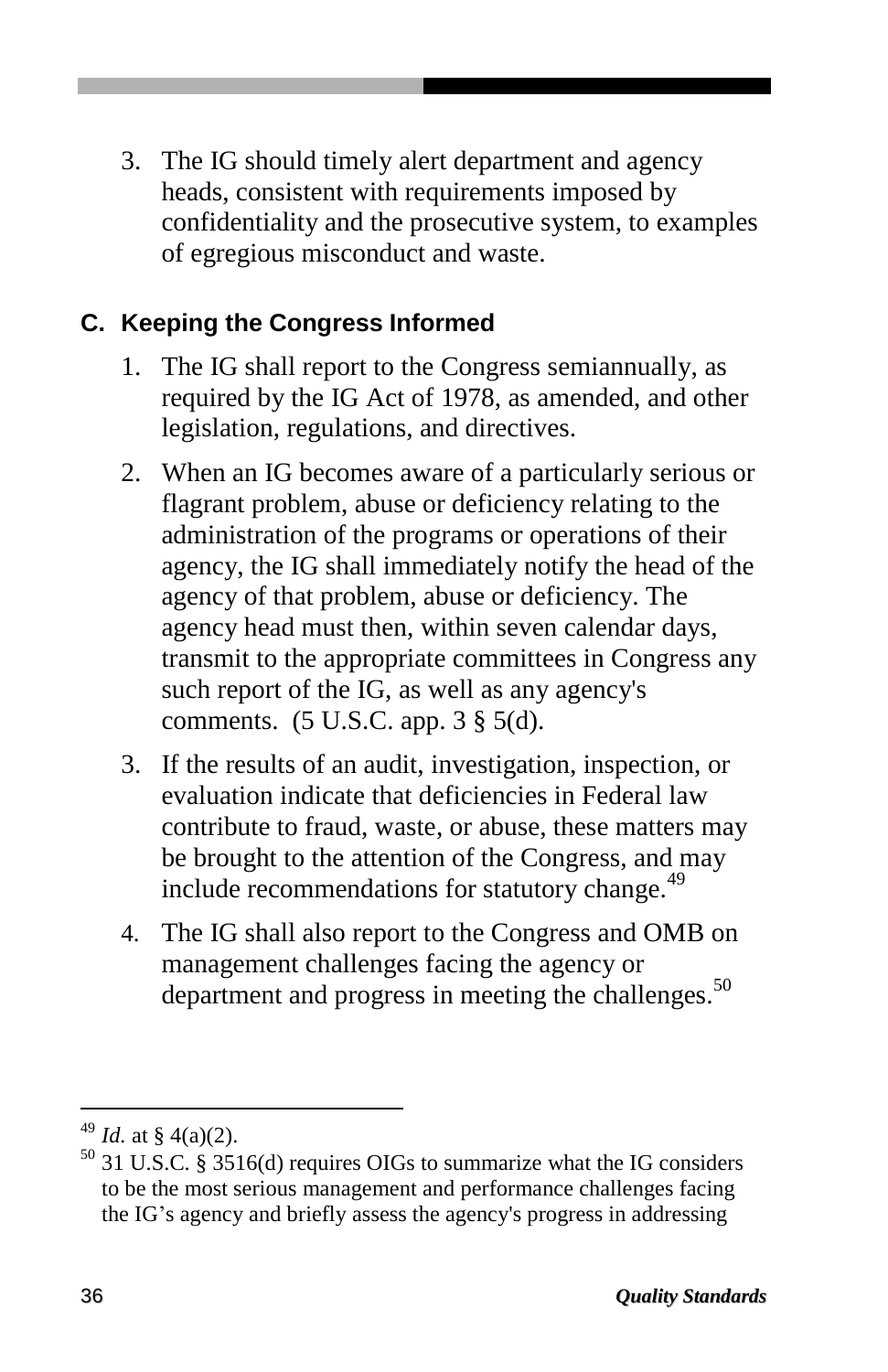5. The Inspector General may inform the agency head and Congress using other appropriate means concerning fraud and other serious problems, abuses, and deficiencies relating to the agency's programs and operations. (5 U.S.C. app. 3 § 4(a)(5)

#### **D. Keeping the Congress and Agency Informed on Performance**

- 1. Each OIG should annually assess its own performance by evaluating actual to planned performance.
- 2. Each OIG should have sufficient information to conduct performance evaluations, e.g., a history of past results to show prior performance, a strategic and annual planning process to show expected performance, and a management information system to show actual performance.
- 3. Each OIG should report annually on its actual performance as compared to its performance goals, either as a contributing part of their agency reporting under the Government Performance and Results Act of 1993 (GPRA), if appropriate, or independently to their agency and Congress.
- 4. IGs may also advise the Congress on the performance goals, measurement process, and results of the agencies and departments for which they have cognizance.

#### **E. Keeping Program Managers Informed**

The OIG should make a special and continuing effort to keep program managers and their key staff informed, if appropriate,

those challenges. This requirement is triggered by the agency's consolidation of reports made to the Congress, OMB, or the President.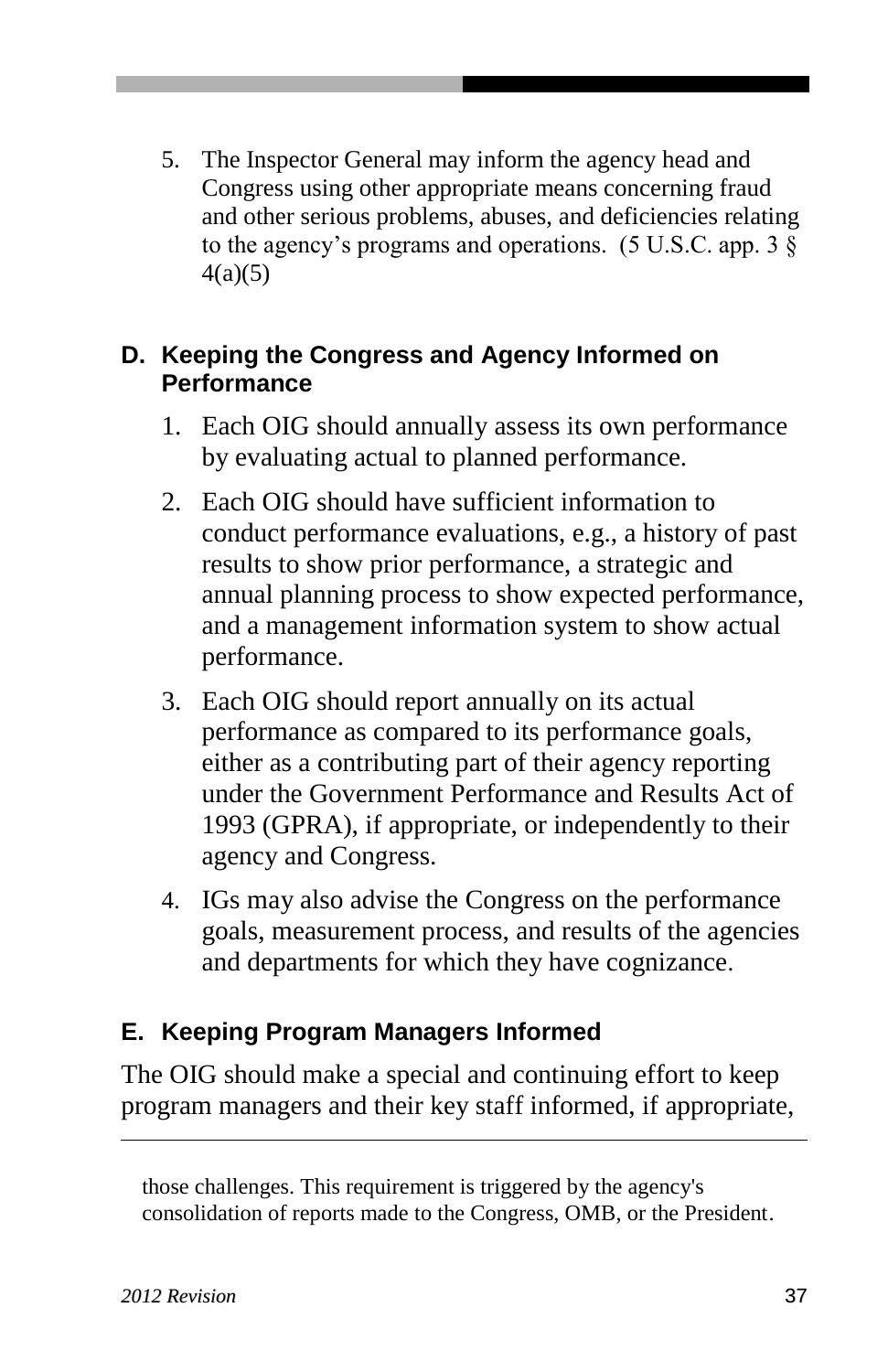about the purpose, nature, and content of OIG activity associated with the manager's programs. These efforts may include periodic briefings as well as interim reports and correspondence.

### **F. Keeping Ethics Officials Informed**

The OIG should make a special and continuing effort to keep the Designated Agency Ethics Official or similar official informed about OIG activities, including the results of investigations and allegations of ethical misconduct where appropriate, that related to the ethics official's responsibilities for the agency's ethics program.

## **G.** Keeping the Attorney General Informed<sup>51</sup>

OIGs must report expeditiously to the Department of Justice whenever they have reasonable grounds to believe there has been a violation of Federal criminal law.

## **H. Keeping the Public Informed**

The OIG shall make its semiannual reports available to the public.<sup>52</sup> The OIG shall, not later than 3 days after any report or audit is made publicly available post that report or audit on the OIG's website<sup>53</sup>

Each OIG shall ensure that their respective department or agency prominently maintains a direct link to the OIG's website on the agency's homepage. The OIG shall also establish a link to report fraud, waste and abuse on its

<sup>51</sup> 5 U.S.C. app. 3 § 4(d).

 $52$  *Id.* at § 5(c).

 $^{53}$  *Id.* at § 8L(b).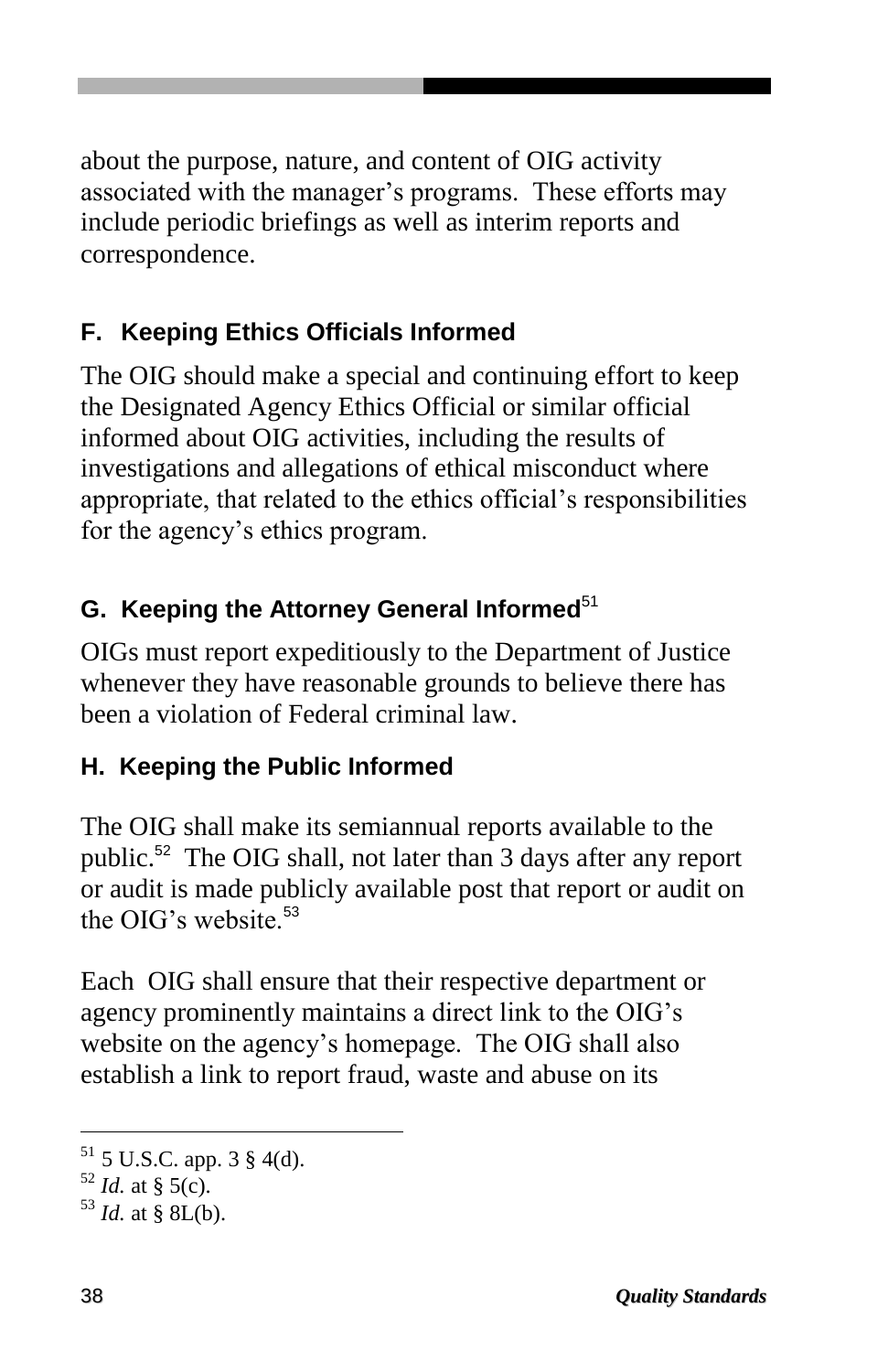homepage. Each OIG shall provide a service on its website to allow an individual to request automatic receipt of information relating to any public report or audit, or portion thereof, and which permits electronic transmittal of the information, or notice of the availability of the information without further request.<sup>54</sup>

#### **I. Elements of Effective Reporting**<sup>55</sup>

- 1. All products issued should comply with applicable professional standards and conform to the OIG's established policies and procedures.
- 2. Whether written or oral, all OIG reports should be objective, timely, and useful.
- 3. All products should be adequately supported.

 $54$  *Id.* at § 8L(a)

<sup>55</sup> OMB *Guidelines for Ensuring and Maximizing the Quality, Objectivity, Utility, and Integrity of Information Disseminated by Federal Agencies* require agencies to adopt a basic standard of information quality (including objectivity, utility, and integrity) as a performance goal and take appropriate steps to incorporate information quality criteria into agency information dissemination practices. Quality is to be ensured and established at levels appropriate to the nature and timeliness of the information to be disseminated. Agencies shall adopt specific standards of quality that are appropriate for the various categories of information they disseminate, and, as a matter of good and effective agency information resources management, agencies are to develop a process for reviewing the quality (including the objectivity, utility, and integrity) of information before it is disseminated. The *Government Auditing Standards*, the *Quality Standards for Investigations*, and the *Quality Standards for Inspection and Evaluation* all address reporting standards for individual audit, investigative, and inspection or evaluation reports.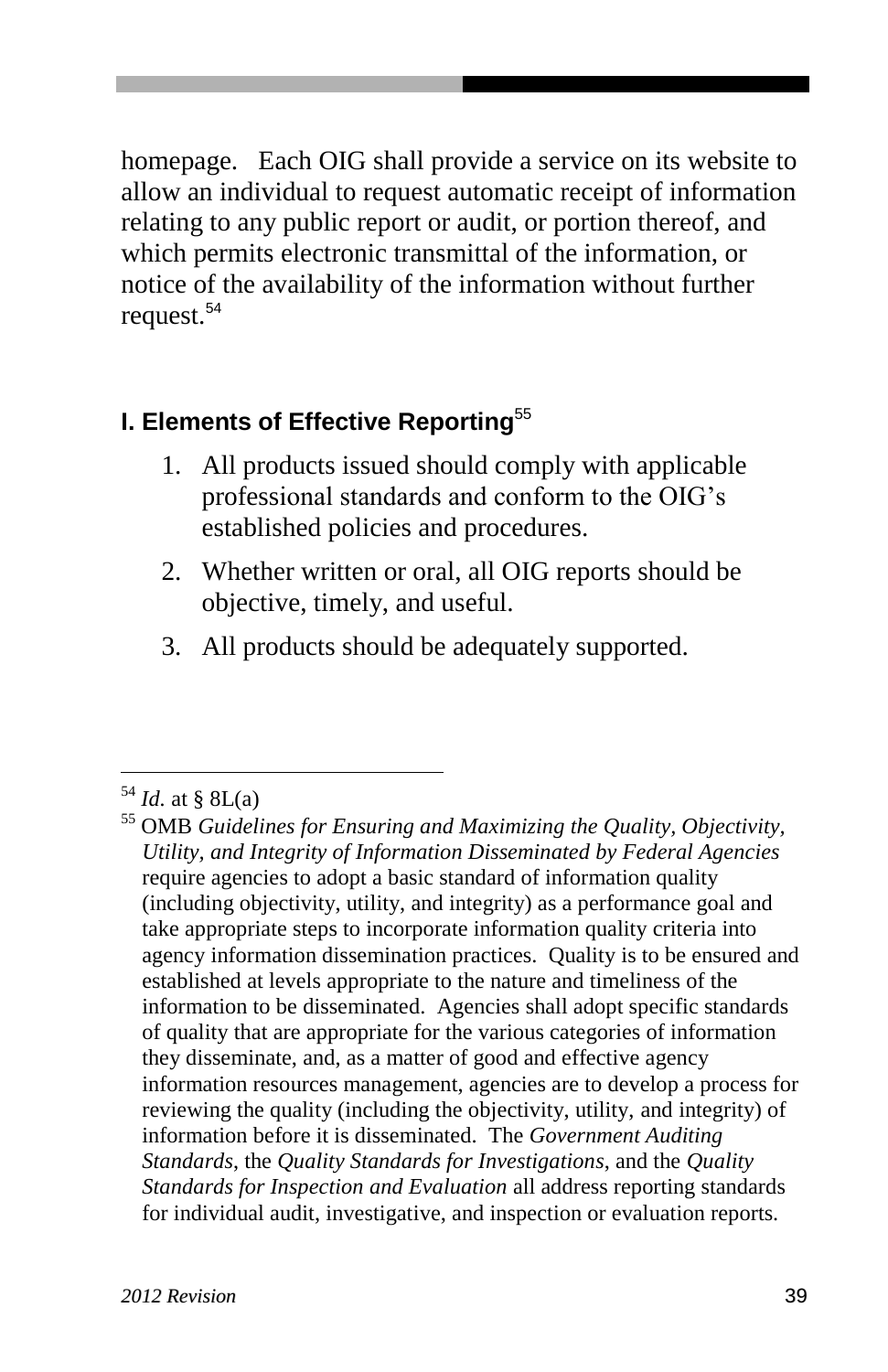## **VIII. Managing Human Capital**

#### **A. General Standard**<sup>56</sup>

Each OIG should have a process to ensure that the OIG's staff members collectively possess the core competencies needed to accomplish the OIG mission.

#### **B. Human Capital Processes**

Each OIG's process for ensuring that its staff members possess the requisite qualifications should encompass processes for recruiting, hiring, continuously developing, training, and evaluating their staff members, and succession planning to assist the organization in maintaining a workforce that has the ability to meet the OIG's mission.

#### **C. Core Competencies**

Staff members must collectively possess the professional competence (i.e., teamwork, leadership, communication,

 $\overline{a}$ 

<sup>56</sup> The *Standards for Internal Control in the Federal Government* identifies one factor affecting the control environment as management's commitment to competence. All personnel need to possess and maintain a level of competence that allows them to accomplish their assigned duties, as well as understand the importance of developing and implementing good internal control. Management needs to identify what appropriate knowledge and skills are needed for various jobs and provide training as well as candid and constructive counseling, and performance appraisals. The Standards also discuss good human capital policies and practices as another critical environmental factor. This includes establishing appropriate practices for hiring, orienting, training, evaluating, counseling, promoting, compensating, and disciplining personnel. The IG Reform Act provides that CICIE "maintain 1 or more academies as the Council considers desirable for the professional training of auditors, investigators, inspectors, evaluators and other personnel of the various Offices of Inspector General."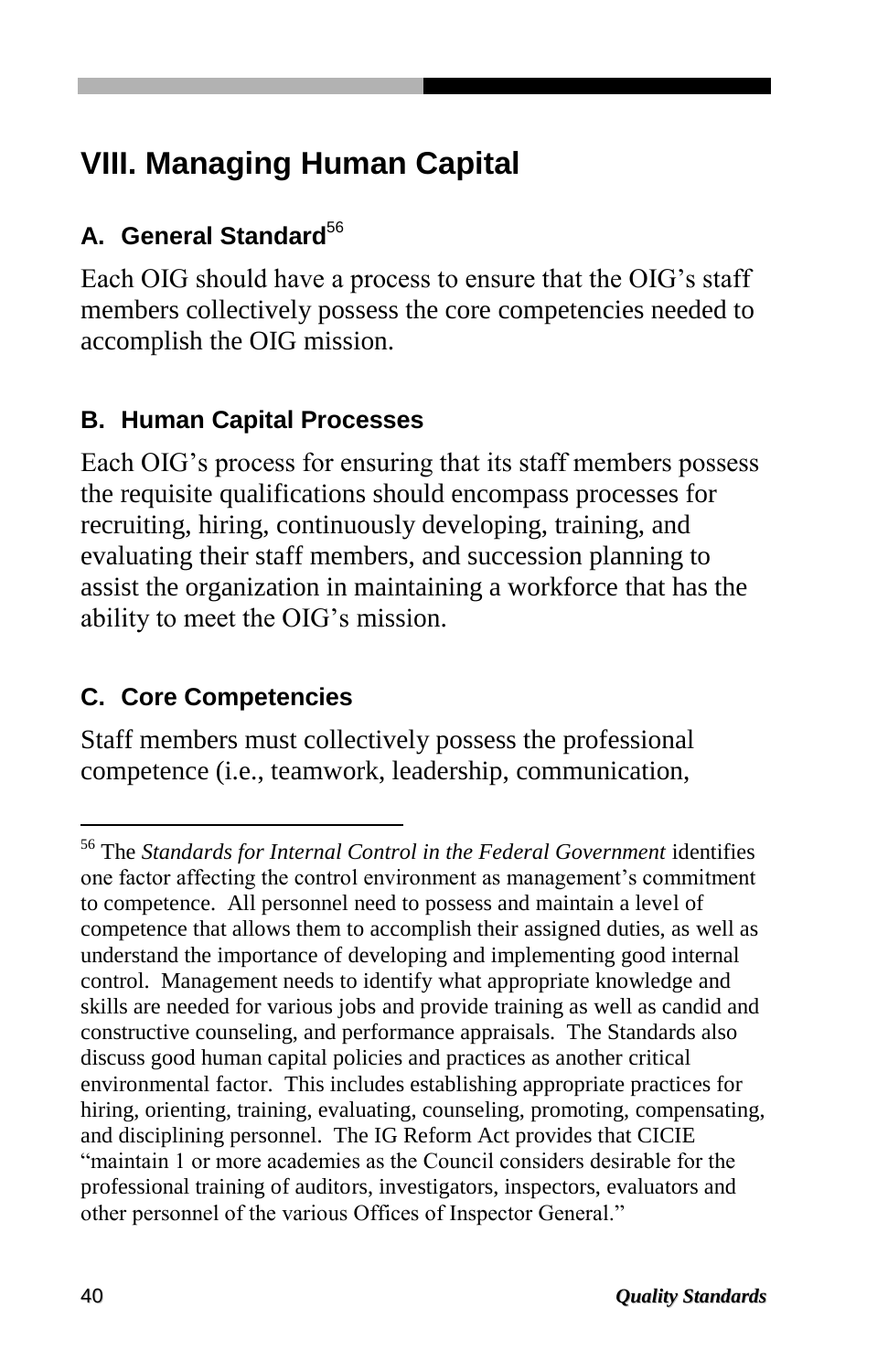technical knowledge, critical thinking skills, abilities, and experience) to perform the work assigned. In addition, staff must individually meet requirements established by the Office of Personnel Management for their respective job series and by applicable professional standards.

#### **D. Skills Assessment**

To ensure that the OIG staff members collectively possess needed skills, the IG and key managers should assess the skills of their staff members and determine the extent to which these skills match the OIG's requirements. OIG management is responsible for deciding the methods by which identified needs can be met by hiring contractors or outside consultants, using staff members who possess the requisite skills, developing staff members and providing training, or recruiting new staff. Each OIG must also ensure that staff members meet the requirements for continuing professional education contained in the applicable professional standards.<sup>57</sup>

<sup>57</sup> The *Government Auditing Standards,* the *Quality Standards for Investigations*, and the *Quality Standards for Inspection and Evaluation* each require that the personnel collectively possess the skills and abilities to perform the assigned tasks and require continuing professional education.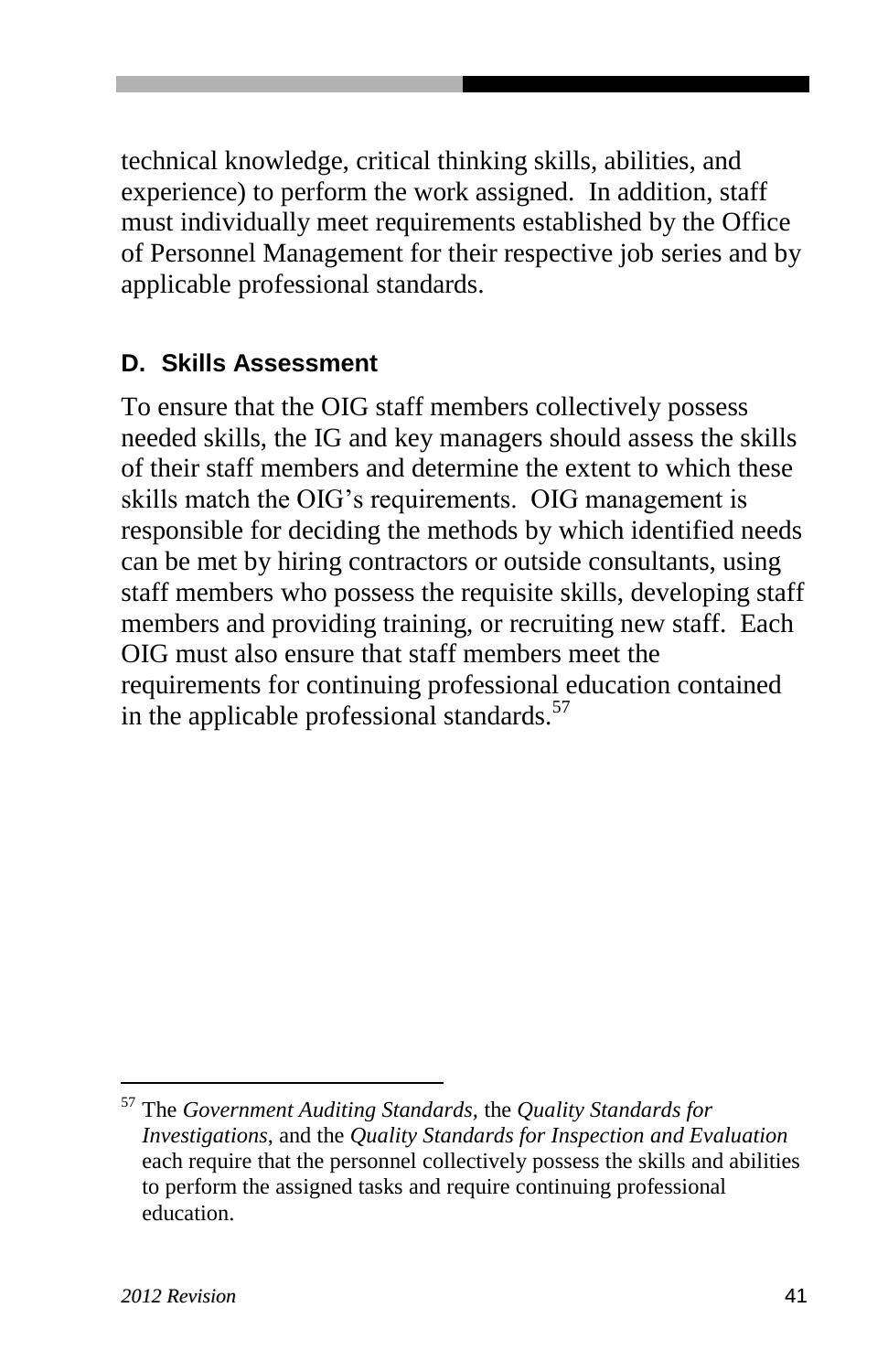## **IX. Reviewing Legislation and Regulations**

#### **A. General Standard**

Each OIG shall establish and maintain a system to review and comment on existing and proposed legislation, regulations, and those directives that affect both the programs and operations of the OIG's agency or the mission and functions of the OIG.<sup>58</sup> The system should result in OIG recommendations designed to (1) promote economy and efficiency in administering agency programs and operations; (2) prevent and detect fraud and abuse in such programs and operations; and (3) protect the integrity and independence of the OIG.

#### **B. Elements of Legislative and Regulatory Review**

- 1. OIGs should assure independent and timely formulation and transmission of OIG recommendations so that authorities dealing with the matters concerned can adequately consider the OIG comments. This requires early identification of legislative, regulatory, and those key administrative or directive issues of particular interest to the OIG.
- 2. OIGs should seek implementation of agency procedures that routinely provide for OIG review or comment on legislative and regulatory proposals of interest to the OIG and on agency-wide directives.

 $58$  5 U.S.C. app. 3 § 4(a)(2), gives IGs the responsibility to review existing and proposed legislation and regulations and make recommendations in the semiannual reports on the impact of legislation or regulations on the economy and efficiency of administering the agency's programs and operations or in preventing and detecting fraud and abuse.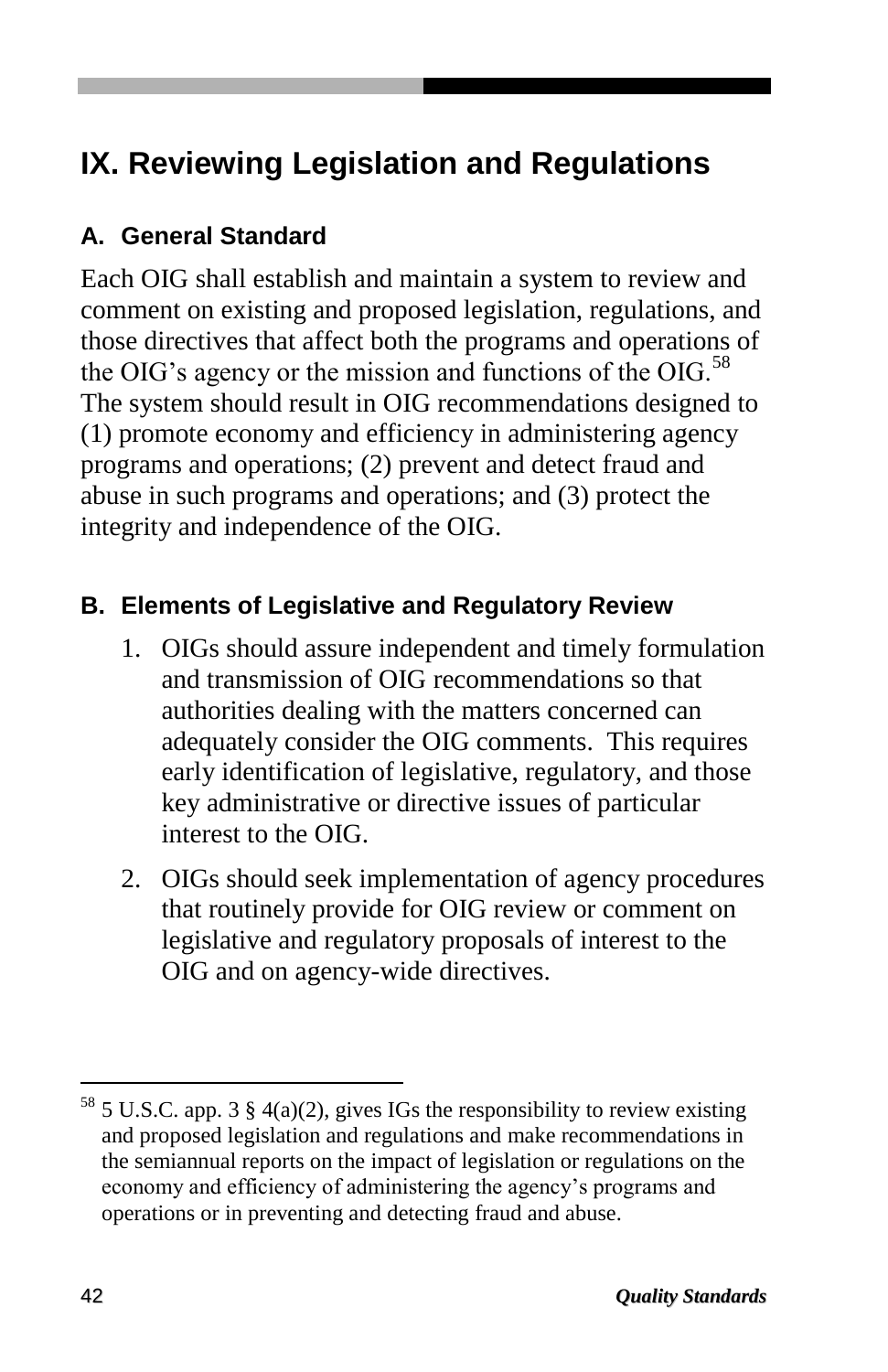3. OIGs should have written procedures for and conduct appropriate reviews, as necessary, of authorizing legislation, regulations, and directives during investigations, audits, inspections and evaluations, and other OIG activities, particularly when it appears that a lack of controls or deficiencies in law have contributed to fraud, waste, abuse, and mismanagement.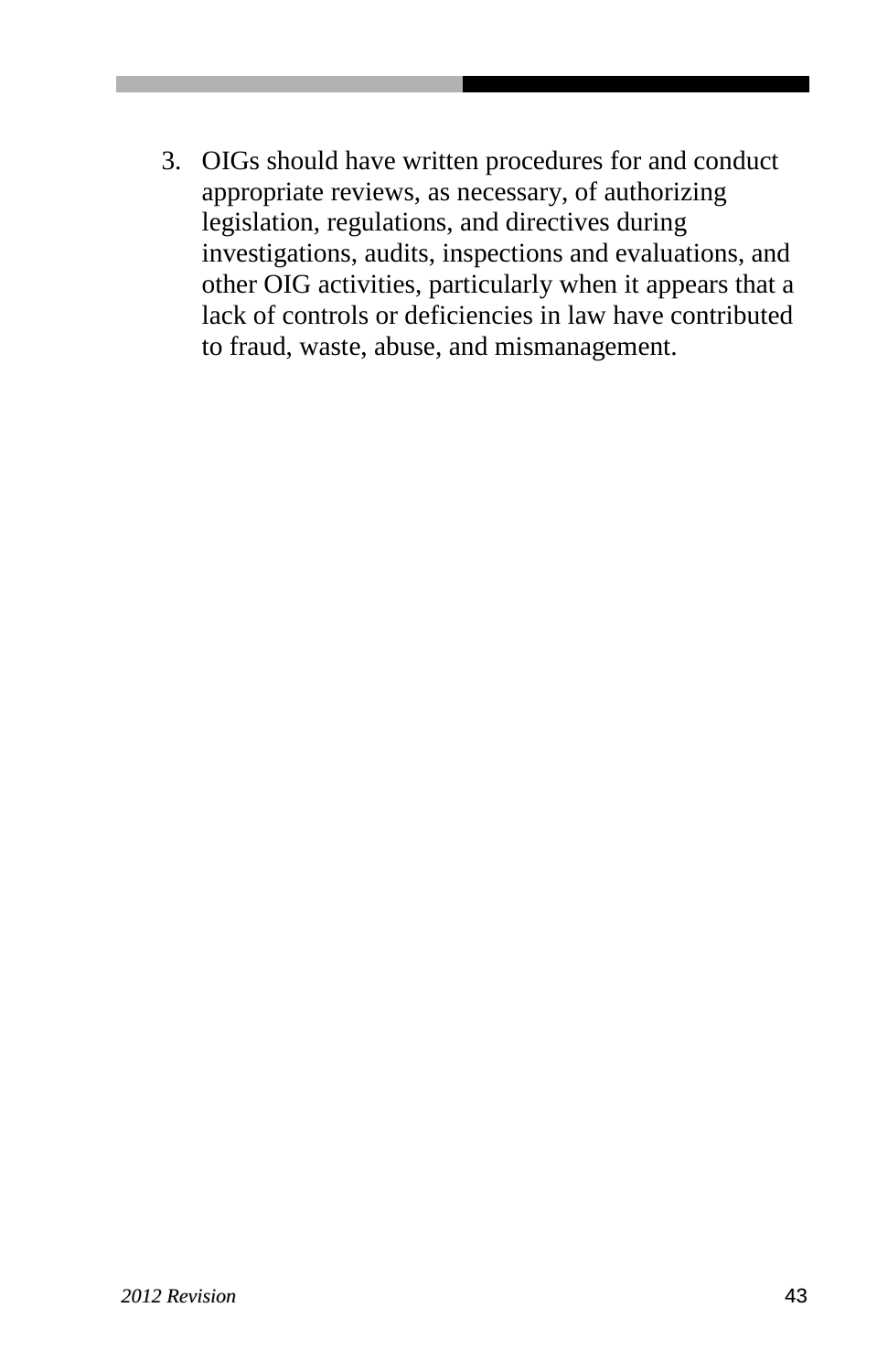## **X. Receiving and Reviewing Allegations**

#### **A. General Standard**<sup>59</sup>

Each OIG shall establish and follow policies and procedures for receiving and reviewing allegations. This system should ensure that an appropriate disposition, including appropriate notification, is made for each allegation.

#### **B. Elements of a System for Receiving and Reviewing Allegations**

This system should ensure that:

- 1. The OIG has a well-publicized mechanism through which agency employees and other interested persons can submit allegations of fraud, waste, abuse, and mismanagement.
- 2. The OIG's website has a direct link on the homepage for individuals to submit allegations. Those using the direct link shall not be required to provide personally identifiable information.
- 3. The OIG shall not disclose the identity of an individual who submits allegations through the OIG's website link without the consent of the individual, unless the OIG determines such disclosure is unavoidable during the course of the investigation.  $60$  Concerning agency employees who provide information or complaints to their OIG, the OIG shall not disclose the identity of such employees without their consent, unless the OIG determines such disclosure is unavoidable during the

<sup>59</sup> *Id.* at §§ 7 and 8L.

<sup>60</sup> *Id.* at § 8L.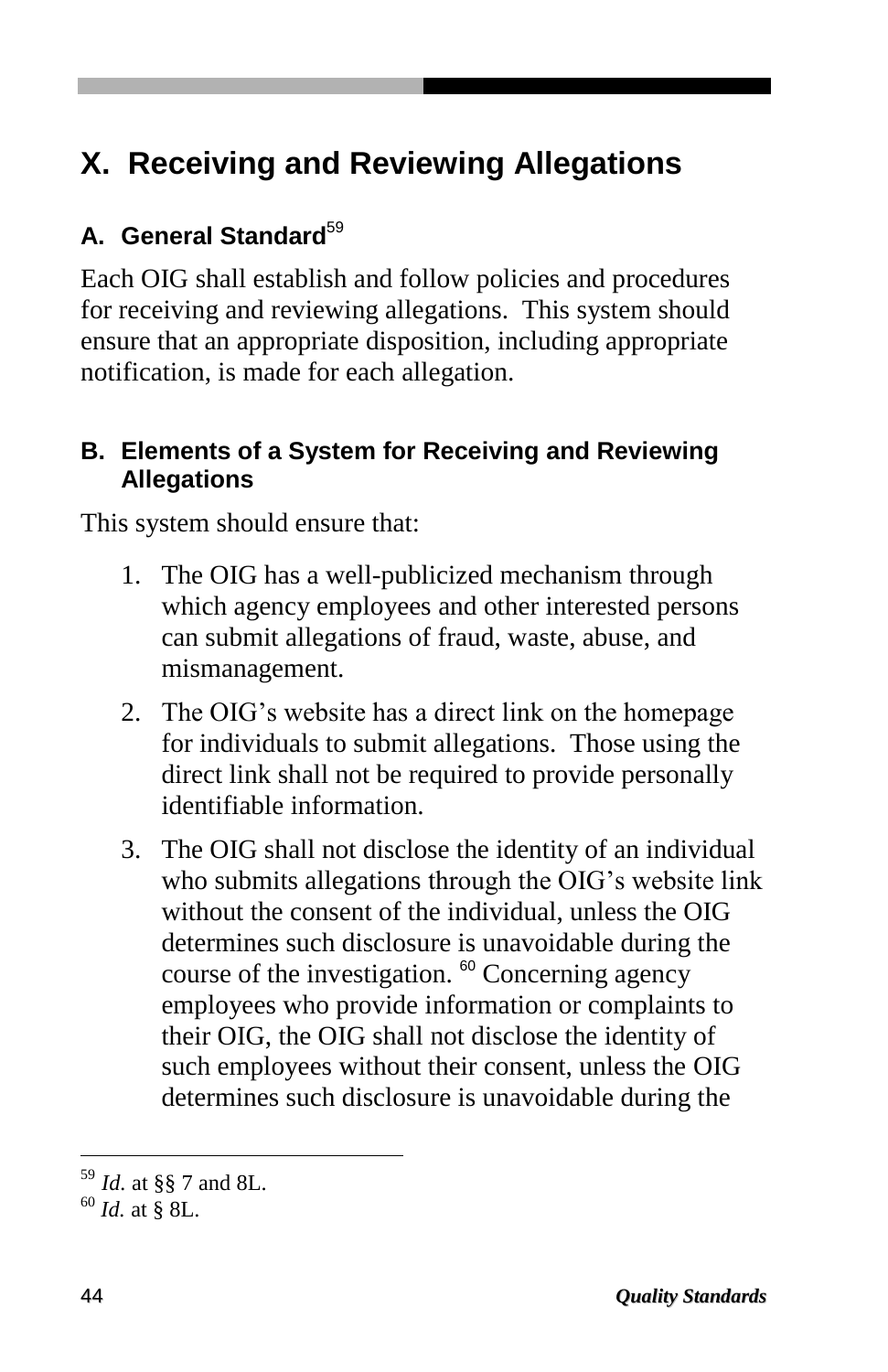course of the investigation, regardless of whether the information or complaint was submitted through the OIG website.<sup>61</sup>

- 4. Each allegation is retrievable and its receipt, review, and disposition are documented.
- 5. Each allegation is initially screened to ensure that urgent and/or high priority matters receive timely attention and facilitate early determination of the appropriate courses of action for those complaints requiring follow-up action.
- 6. Based on the nature, content, and credibility of the complaint, allegations are appropriately reviewed.

#### **C. Feedback**

The OIG may establish a mechanism for providing feedback to parties who submit allegations. This feedback can be furnished in summary form through such vehicles as an employee newsletter, a semiannual report digest, or other means.

 $^{61}$  *Id.* at § 7.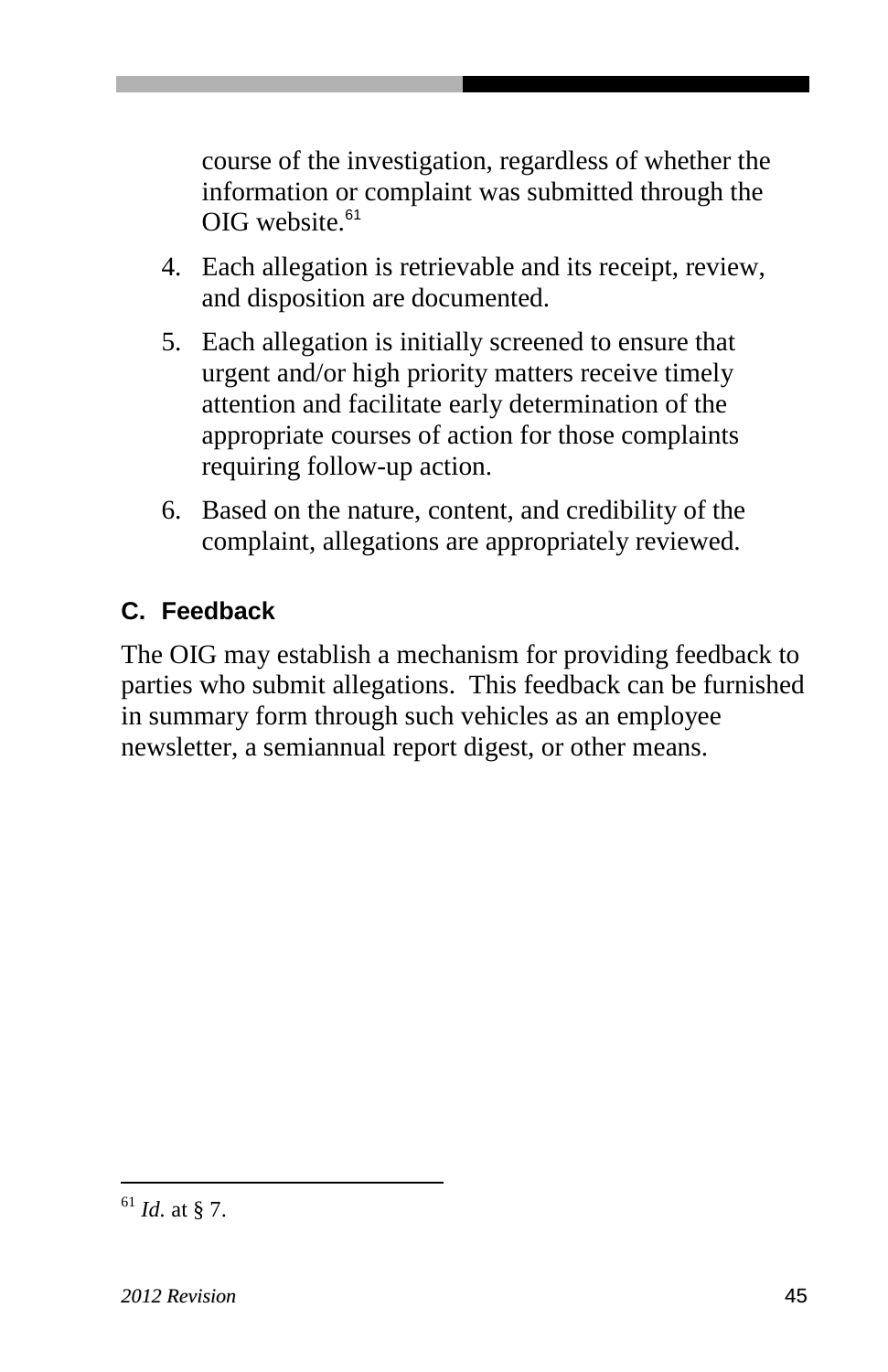## **Legislation, Executive Orders, Standards, and OMB and Other Guidance Impacting the IG Community**

| <b>Document</b> <sup>a</sup>                          | <b>Description</b>                                                                                                                                                                                                                                                                                                                                                                                                                                                                                                                                                                                                   |
|-------------------------------------------------------|----------------------------------------------------------------------------------------------------------------------------------------------------------------------------------------------------------------------------------------------------------------------------------------------------------------------------------------------------------------------------------------------------------------------------------------------------------------------------------------------------------------------------------------------------------------------------------------------------------------------|
| Legislation                                           |                                                                                                                                                                                                                                                                                                                                                                                                                                                                                                                                                                                                                      |
| The IG Act, 5 U.S.C. App. 3 (P.L. 95-<br>452)         | Establishes independent and<br>objective Offices of IG. Requires<br>IGs to report violations of criminal<br>law to the Attorney General, as also<br>required by $28$ U.S.C. $\S$ 535.<br>Amended 1988 & 2008.                                                                                                                                                                                                                                                                                                                                                                                                        |
| Notable amendments to the IG Act:<br>1988, 2002, 2008 | 1988 Amendment (P.L. 100-504):<br>Primary change: created IGs for the<br>Department of Justice and<br>Department of Treasury, as well as<br>smaller agencies.                                                                                                                                                                                                                                                                                                                                                                                                                                                        |
|                                                       | 2002 Amendment (see the<br>Homeland Security Act, below).                                                                                                                                                                                                                                                                                                                                                                                                                                                                                                                                                            |
|                                                       | 2008 Amendment (P.L. 110-409):<br>Significant changes: combined<br>former President's Council on<br>Integrity and Efficiency ("PCIE")<br>and Executive Council on Integrity<br>and Efficiency ("ECIE") into a<br>single, statutory Council of the<br>Inspectors General on Integrity and<br>Efficiency ("CIGIE"), and provided<br>CIGIE with added resources and<br>structure; required IGs to post<br>reports online; required IGs to have<br>anonymous complaint "hotlines"<br>available on their websites;<br>expressly included data and other<br>electronic information in IG<br>subpoena power; gave IGs legal |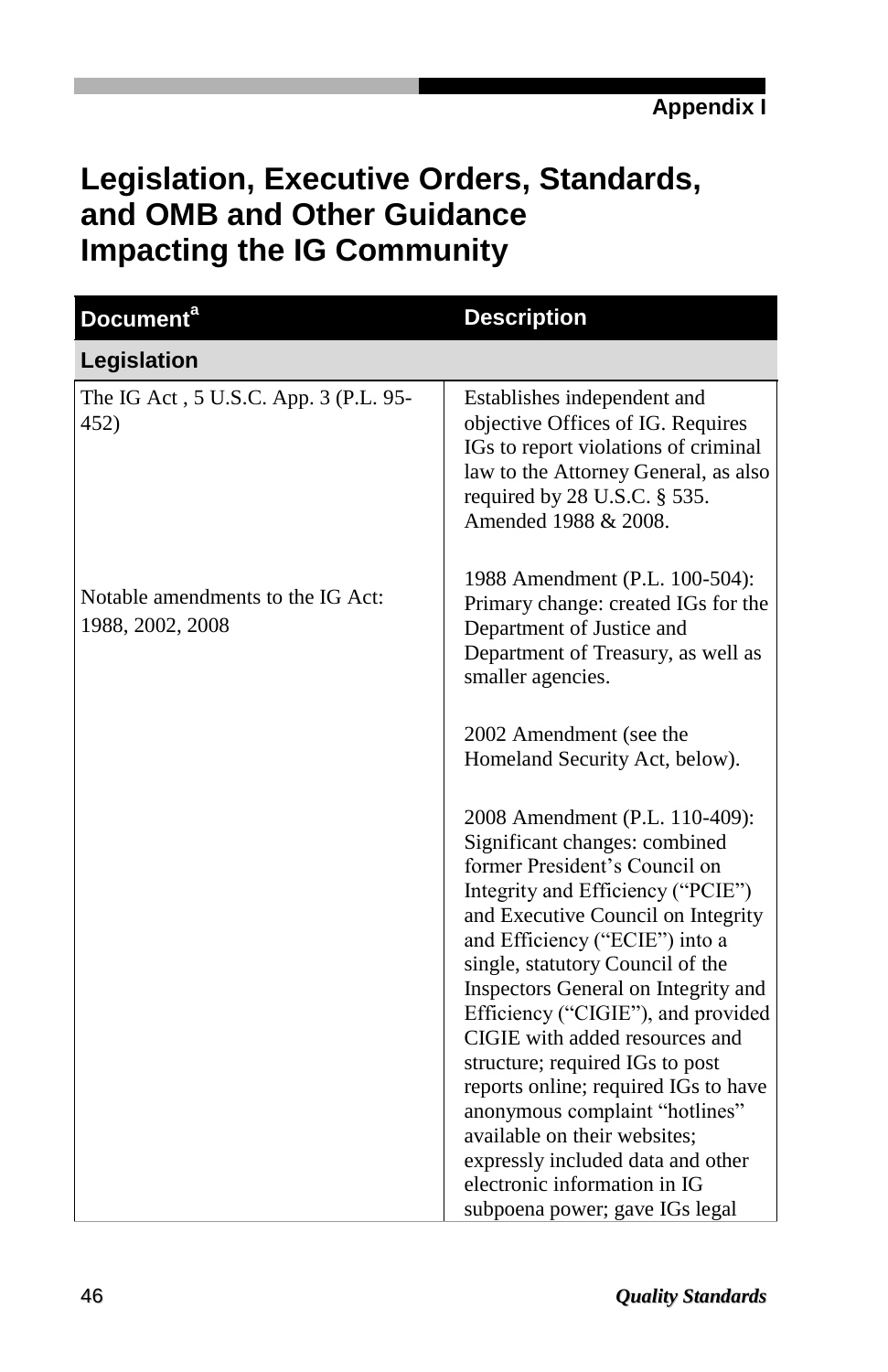| Document <sup>a</sup>                                                                                                                                                                                                                                                                             | <b>Description</b>                                                                                                                                                                                                                                     |
|---------------------------------------------------------------------------------------------------------------------------------------------------------------------------------------------------------------------------------------------------------------------------------------------------|--------------------------------------------------------------------------------------------------------------------------------------------------------------------------------------------------------------------------------------------------------|
|                                                                                                                                                                                                                                                                                                   | counsel independence from their<br>establishments.                                                                                                                                                                                                     |
| Accounting and Auditing Act of 1950, 31<br>U.S.C. §§713, 714, 718, 719, 3326, 3501,<br>3511-3514, 3521, 3523, 3524 (P.L. 97-<br>258)                                                                                                                                                              | Requires the head of each<br>executive agency to certify that the<br>agency's systems for internal<br>accounting and administrative<br>control comply with standards<br>prescribed by the Comptroller<br>General.                                      |
| Anti-deficiency Act, 31 U.S.C. § 1341                                                                                                                                                                                                                                                             | Forbids agencies from using<br>appropriated money for<br>unauthorized purposes or<br>timeframes.                                                                                                                                                       |
| Budget and Accounting Act of 1921, 31<br>U.S.C. §§ 501, 502, 521, 522, 701-704,<br>711, 712, 716, 718, 719, 731, 771-779,<br>1101, 1104-1108, 1111, 1113, 3301,<br>3323, 3324, 3521, 3522, 3526, 3529,<br>3531, 3541, 3702. (42 Stat. 20)                                                         | Assigns responsibilities for<br>government accounting, auditing,<br>and financial reporting to improve<br>evaluations of Federal Government<br>programs and activities by better<br>identifying sources of funding and<br>how the funding was applied. |
| Dodd-Frank Wall Street Reform and<br>Consumer Protection Act, 12 U.S.C. §§<br>5301-5641 (P.L. 111-203)                                                                                                                                                                                            | Some sections, including 12 U.S.C.<br>§ 5437, and P.L 111-203 §§ 989B,<br>989C, 989D, and 989E, affect<br>certain IGs and IG functions.                                                                                                                |
| Federal Financial Management Act of<br>1994, 31 U.S.C. §§ 331, 501 note, 3301<br>note, 3332, 3515, 3521. (P.L. 103-356)                                                                                                                                                                           | Requires all agencies covered by<br>the Chief Financial Officers Act to<br>prepare annual, agency wide<br>financial statements.                                                                                                                        |
| <b>Federal Financial Management</b><br>Improvement Act of 1996, 5 U.S.C. App<br>§5; 10 U.S.C.§§ 113 note, 2315; 15<br>U.S.C. §278g-3; 28 U.S.C. §612; 31<br>U.S.C. §§ 3512, 3512 note, 3521; 38<br>U.S.C. §310; 40 U.S.C. §§ 1401 notes,<br>1441 note; 41 U.S.C. § 251 notes.(P.L.<br>$104 - 208$ | Provides for the establishment of<br>uniform Federal Government<br>accounting systems, accounting<br>standards, and reporting systems.                                                                                                                 |

Г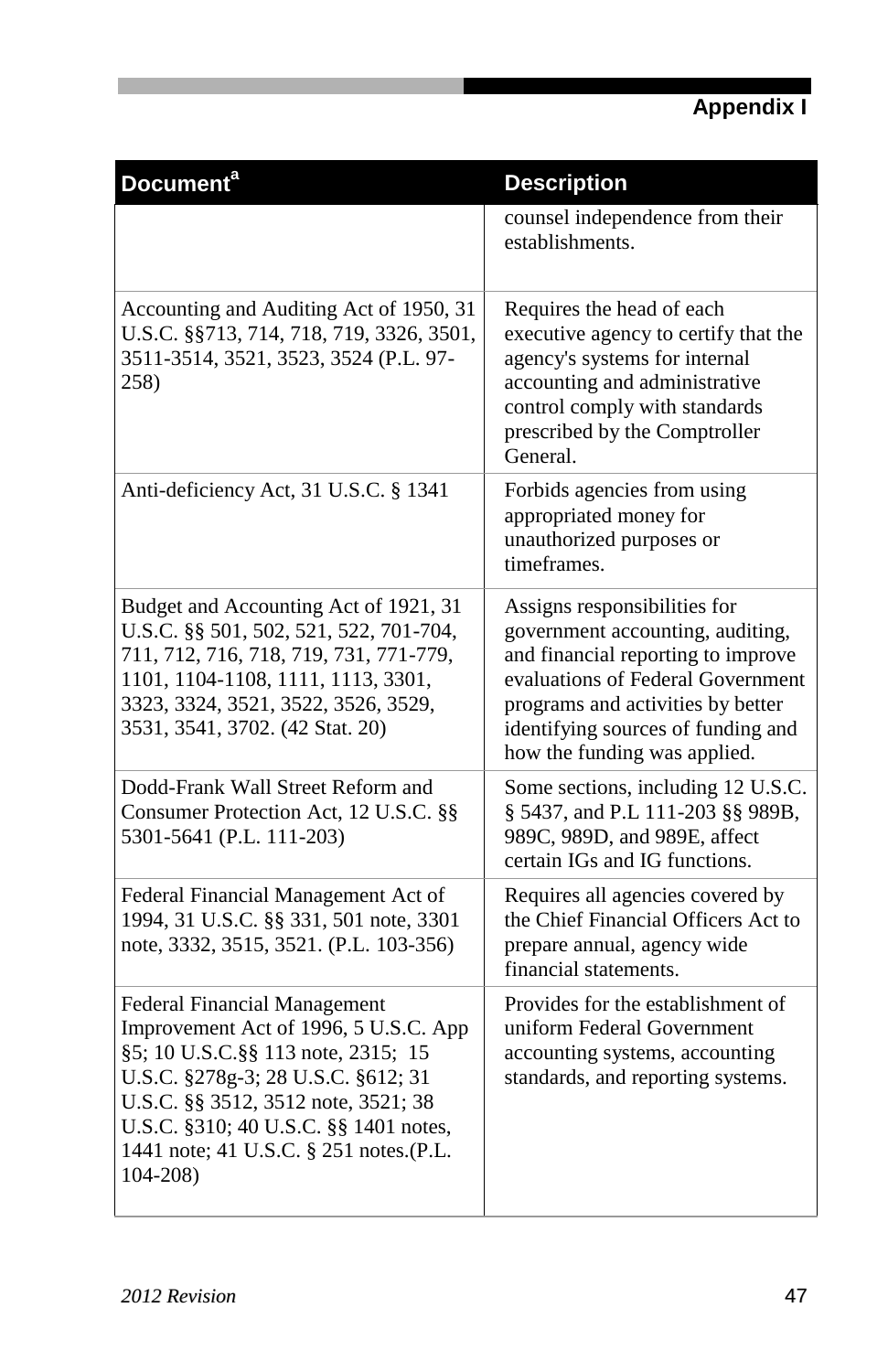| <b>Document<sup>a</sup></b>                                                                                                                                                                                                                                             | <b>Description</b>                                                                                                                                                                                             |
|-------------------------------------------------------------------------------------------------------------------------------------------------------------------------------------------------------------------------------------------------------------------------|----------------------------------------------------------------------------------------------------------------------------------------------------------------------------------------------------------------|
| Federal Information Security<br>Management Act of 2002, 44 U.S.C. §<br>3541, et seq. (P.L. 107-347)                                                                                                                                                                     | Mandates stricter computer and<br>network security, including yearly<br>security audits                                                                                                                        |
| Federal Managers Financial Integrity Act<br>of 1982, 31 U.S.C. §§1105, 1113, 3512.<br>$(P.L. 97-255)$                                                                                                                                                                   | Provides for establishment,<br>implementation, and evaluation of<br>accounting and administrative<br>controls regarding financial<br>management activities.                                                    |
| Government Performance and Results<br>Modernization Act of 2010, 5 U.S.C. §<br>306; 31 U.S.C. §§ 1101 note, 1105, 1115,<br>1115 note, 1116-1119, 9703, 9704; 39<br>U.S.C. §§ 2801-2805. (P.L. 103-62)                                                                   | Provides for the establishment of<br>strategic planning and performance<br>measurement in the Federal<br>Government.                                                                                           |
| Government Management Reform Act of<br>1994, 2 U.S.C. § 31, 31 note; 3 U.S.C. §<br>104; 5 U.S.C. §§ 5318, 6304, 6304 note;<br>28 U.S.C. § 461; 31 U.S.C. §§ 331 note,<br>501 note, 1113 note, 3301 note, 3332,<br>3515, 3521. (P.L. 103-356)                            | Improves the efficiency of<br>executive branch performance by<br>enhancing reporting to the<br>Congress through elimination and<br>consolidation of duplicative or<br>obsolete reporting requirements.         |
| Homeland Security Act of 2002 (P.L.<br>$107 - 296$                                                                                                                                                                                                                      | Gives OIGs law enforcement<br>powers, such as the power to make<br>arrests and carry firearms, subject<br>to Attorney General Guidelines.                                                                      |
| Improper Payments Elimination and<br>Recovery Act of 2010, 31 U.S.C. § 3301,<br>et seq. (P.L. 111-204)                                                                                                                                                                  | Seeks to reduce wasteful and<br>improper government payments by<br>requiring agency heads to review<br>their programs and activities for<br>those that may be susceptible to<br>significant improper payments. |
| Chief Financial Officers Act of 1990, 5<br>U.S.C. §§ 5313-5315; 31 U.S.C. §§ 501<br>notes, 502-506, 901, 901 notes, 902, 903,<br>1105, 3511 note, 3512, 3515, 3515 note,<br>3521, 3521 note, 9105, 9106; 38 U.S.C. §<br>201 note; 42 U.S.C. § 3533.<br>$(P.L. 101-576)$ | Improves the general and financial<br>management of the Federal<br>Government.                                                                                                                                 |

I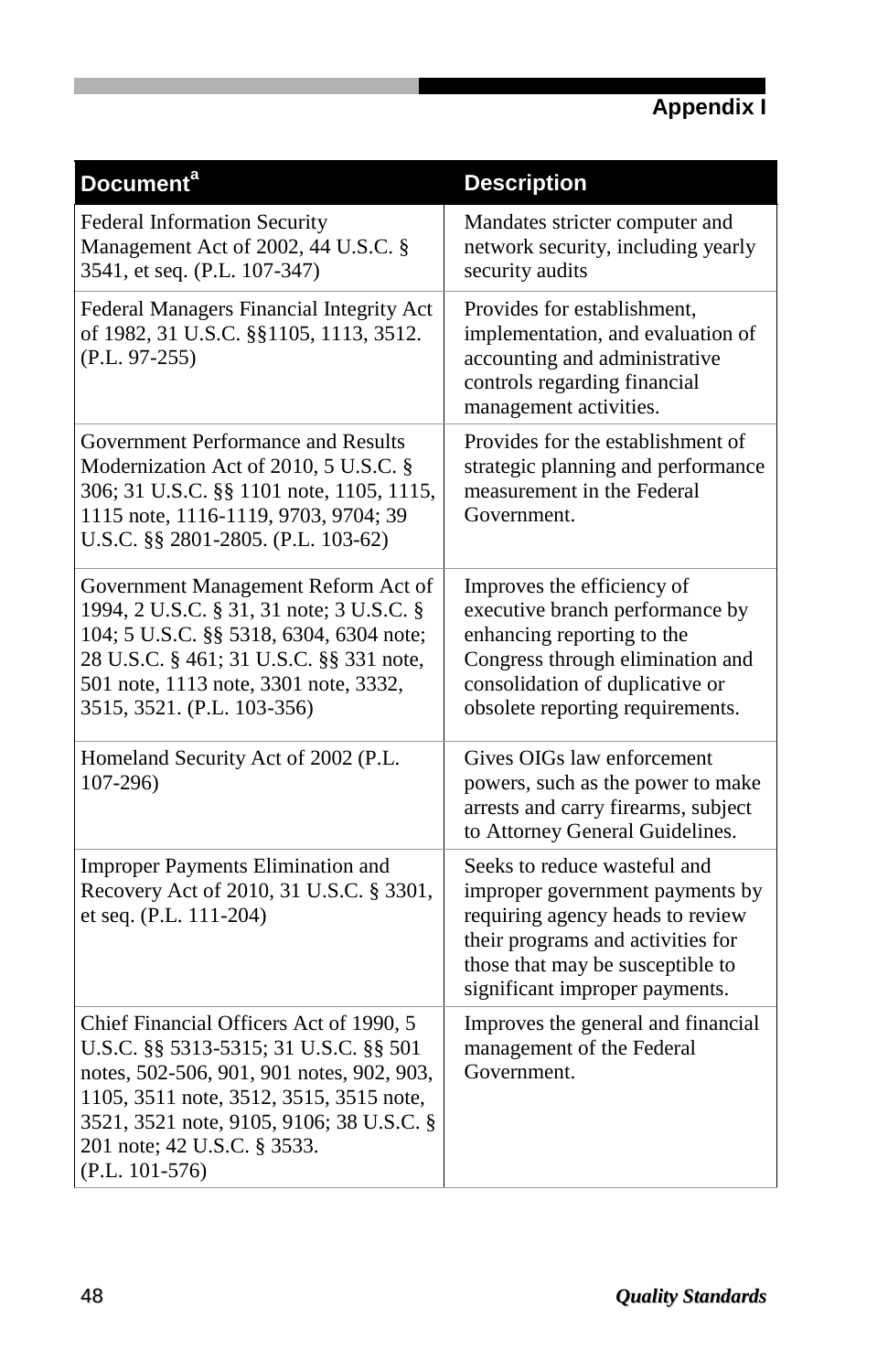| Document <sup>a</sup>                                                                                                                                                                                                                                                                                                                                                                                                                       | <b>Description</b>                                                                                                                                                                                |
|---------------------------------------------------------------------------------------------------------------------------------------------------------------------------------------------------------------------------------------------------------------------------------------------------------------------------------------------------------------------------------------------------------------------------------------------|---------------------------------------------------------------------------------------------------------------------------------------------------------------------------------------------------|
| E-Government Act of $2002, 5$ U.S.C. $\S$<br>3111, 3701-3707, 4108, 8432 note; 10<br>U.S.C. §§ 2224, 2332; 13 U.S.C. § 402;<br>15 U.S.C. §§ 176a, 278g-3, 278g-4; 18<br>U.S.C. §§ 207, 209; 28 U.S.C. § 1913<br>note; 31 U.S.C. §§ 503, 507; 40 U.S.C.<br>88 305, 502, 11331, 11332, 11501-<br>11505, 11521, 11522; 41 U.S.C. §§ 266a,<br>423; 44 U.S.C. §§ 101 note, 3501, 3504-<br>3506, 3531, 3541-3549, 3601-3606. (P.L.<br>$107 - 347$ | Provides for the independent<br>review of Federal agency<br>information technology security by<br>Offices of IG. Was amended in<br>2004 to include a section on<br>privacy and security concerns. |

п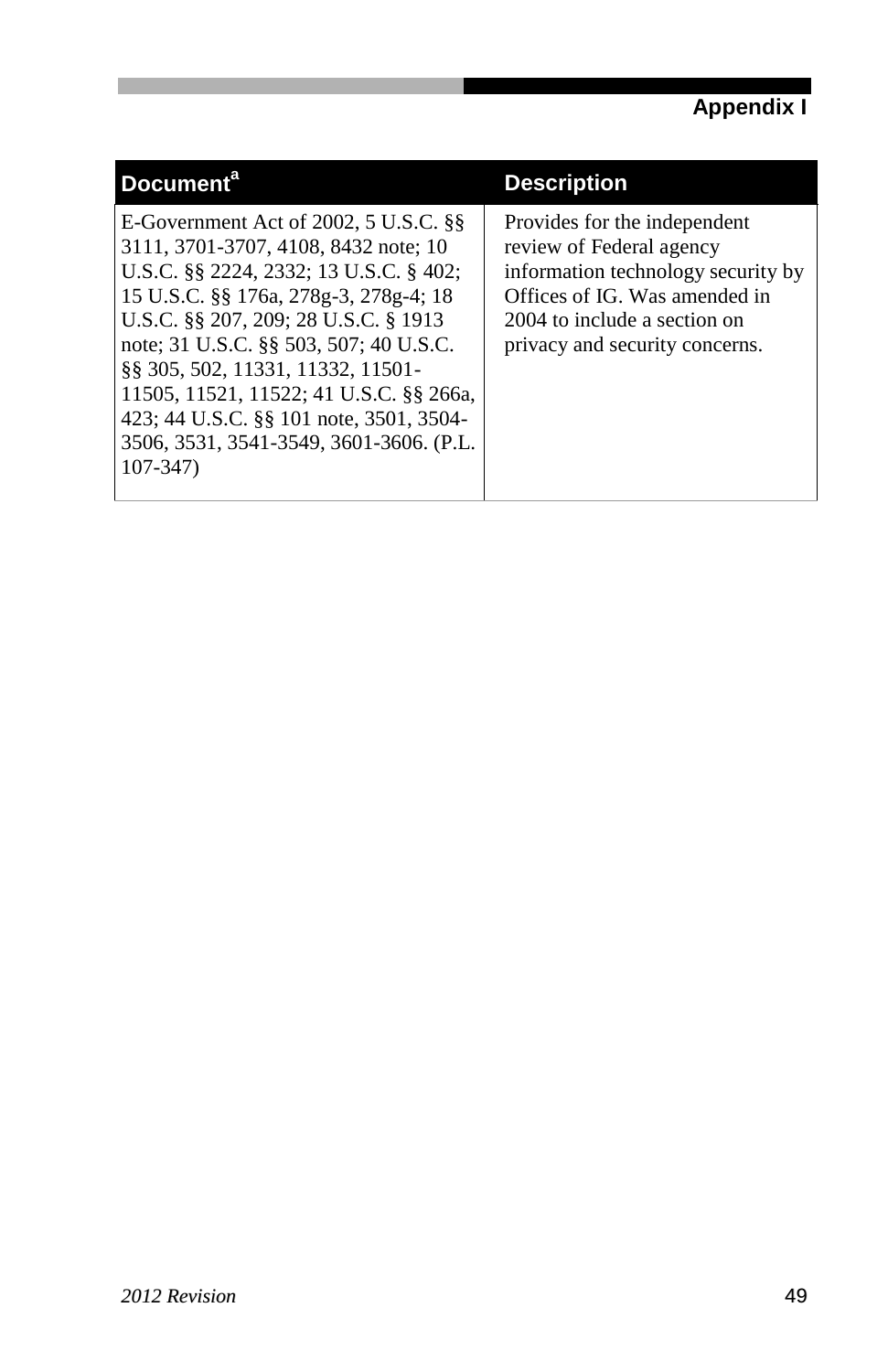| Document <sup>a</sup>                                                                                                                                                                                                                                                                                                                                                                                                                                                                                                                                                                                                                                                                                                                                                                                                                                                                                                                                                  | <b>Description</b>                                                                                                                                                            |
|------------------------------------------------------------------------------------------------------------------------------------------------------------------------------------------------------------------------------------------------------------------------------------------------------------------------------------------------------------------------------------------------------------------------------------------------------------------------------------------------------------------------------------------------------------------------------------------------------------------------------------------------------------------------------------------------------------------------------------------------------------------------------------------------------------------------------------------------------------------------------------------------------------------------------------------------------------------------|-------------------------------------------------------------------------------------------------------------------------------------------------------------------------------|
| Clinger-Cohen Act of 1996, $5$ U.S.C. §<br>571 note, 5315; 5 U.S.C. App 3 § 11, 11<br>note; 10 U.S.C. §§ 1701 note, 2220,<br>2249, 2302, 2304, 2304 note, 2304e,<br>2305, 2305a, 2306a, 2306 note, 2306b,<br>2315, 2323, 2324, 2350b, 2372, 2384,<br>2397, 2397a-2397c, 2400, 2401 note,<br>2405, 2409, 2410, 2410b, 2410d, 2410g,<br>2424, 2431, 2432 note, 2461, 2533,<br>2539b, 2662, 2702; 15 U.S.C. §§ 278g-3,<br>637, 644, 789; 16 U.S.C. § 799; 18<br>U.S.C. § 281; 22 U.S.C. § 2761, 2761<br>note; 28 U.S.C. § 612; 29 U.S.C. § 721;<br>31 U.S.C. §§ 1352, 1558, 3551-3554; 38<br>U.S.C. § 310; see 40 U.S.C. §§ 11101-<br>11103, 11301-11303, 11311-11318,<br>11331, 11332, 11501-11505, 11521,<br>11522, 11701-11704; 41 U.S.C. §§ 10a<br>note, 11, 15, 20a, 20b, 22, 35 note, 43a,<br>43b, 44, 45, 57, 251 note, 253, 253a,<br>253b, 253l, 253m, 254b, 254d, 255, 257,<br>264a, 265, 266, 401-434, 601, 605, 612,<br>701; 42 U.S.C. §§ 6392, (P.L. 104-156) | Provides for OMB oversight of<br>information technology<br>development and acquisition,<br>agency management of IT<br>investments, and establishment of<br>standards by NIST. |
| Notification and Federal Employee<br>Antidiscrimination and Retaliation Act of<br>2002 (No FEAR Act) (P.L. 107-174)                                                                                                                                                                                                                                                                                                                                                                                                                                                                                                                                                                                                                                                                                                                                                                                                                                                    | Some sections, including 12 U.S.C.<br>§ 5437, and P.L 111-203 §§ 989B,<br>989C, 989D, and 989E, affect<br>certain IGs and IG functions.                                       |
| Paperwork Reduction Act of 1980, as<br>amended, 44 U.S.C. §§ 3501-20, (P.L.<br>$96 - 511$                                                                                                                                                                                                                                                                                                                                                                                                                                                                                                                                                                                                                                                                                                                                                                                                                                                                              | Restricts some agency requests for<br>information from the public;<br>sometimes relevant to audits,<br>evaluations, and other IG attempts<br>to gather information.           |

I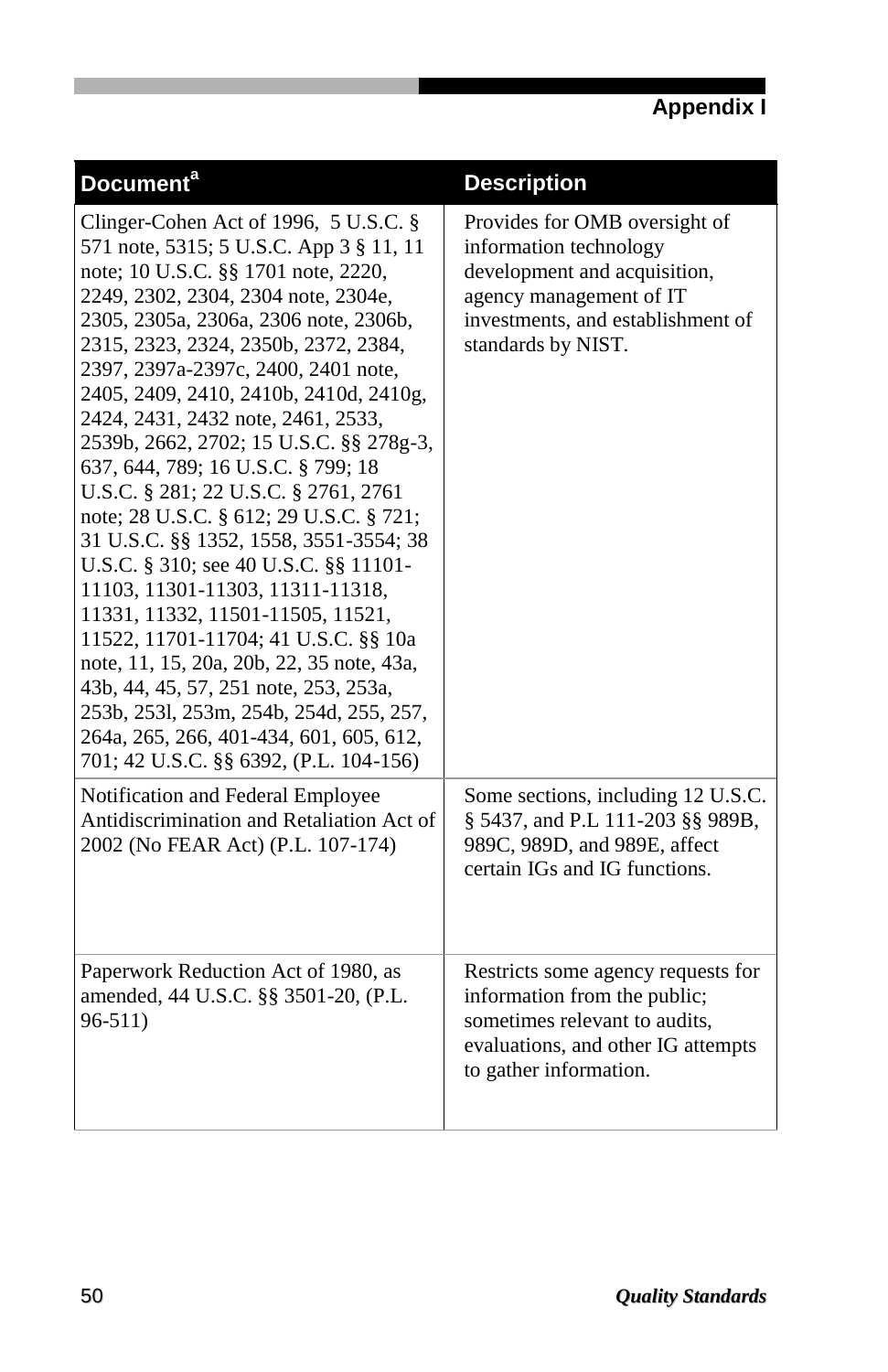| Document <sup>a</sup>                                                                                                                                                                                                              | <b>Description</b>                                                                                                                                                                                                                                                                                                                                           |
|------------------------------------------------------------------------------------------------------------------------------------------------------------------------------------------------------------------------------------|--------------------------------------------------------------------------------------------------------------------------------------------------------------------------------------------------------------------------------------------------------------------------------------------------------------------------------------------------------------|
| Reports Consolidation Act of 2000, 31<br>U.S.C. §§ 3116, 3501 note, 3515, 3516,<br>3521. (P.L. 106-531)                                                                                                                            | Encourages and authorizes report<br>consolidation; makes report<br>formats more useful and<br>meaningful; improves the quality of<br>information reported; enhances the<br>coordination and efficiency of such<br>reports.                                                                                                                                   |
| Single Audit Act Amendments of 1996,<br>31 U.S.C. §§ 7501, 7501 notes, 7502-<br>7505. (P.L. 104-156)                                                                                                                               | Requires that the Government<br>Auditing Standards be followed in<br>audits of state and local<br>governments and nonprofit entities<br>that receive federal financial<br>assistance. OMB Circular A-133<br>implemented this Act.                                                                                                                            |
| Privacy Act, $5$ U.S.C. $$552(a)$ , as<br>amended (P.L. 93-579)                                                                                                                                                                    | Places limitations on how federal<br>agencies collect, use, and disclose<br>information about individuals (U.S.<br>citizens and resident aliens). Gives<br>individuals the right to have access<br>to records maintained on them by<br>agencies and the right to seek<br>corrections to those records, subject<br>to various exemptions. Amended in<br>2004. |
| Freedom of Information Act, as<br>amended, 5 U.S.C. §552, (P.L. 104-231)                                                                                                                                                           | Holds the government accountable<br>to the governed; it establishes a<br>statutory right, enforceable in court,<br>for persons (individuals,<br>corporations, etc.) to have access to<br>Federal agency records, subject to<br>certain exemptions.                                                                                                           |
| Whistleblower Protection Act, 5 U.S.C.<br>§§ 1201, 1201 notes, 1202-1206, 1208,<br>1209, 1211, 1211 note, 1212-1219, 1221,<br>1222, 2302, 2303, 3352, 3393, 5509<br>notes, 7502, 7512, 7521, 7542, 7701,<br>7703; 22 U.S.C. § 4139 | Protects the rights of, and prevents<br>reprisals against, Federal<br>employees who disclose<br>governmental fraud, waste, abuse,<br>and other types of corruption or<br>illegality.                                                                                                                                                                         |

Г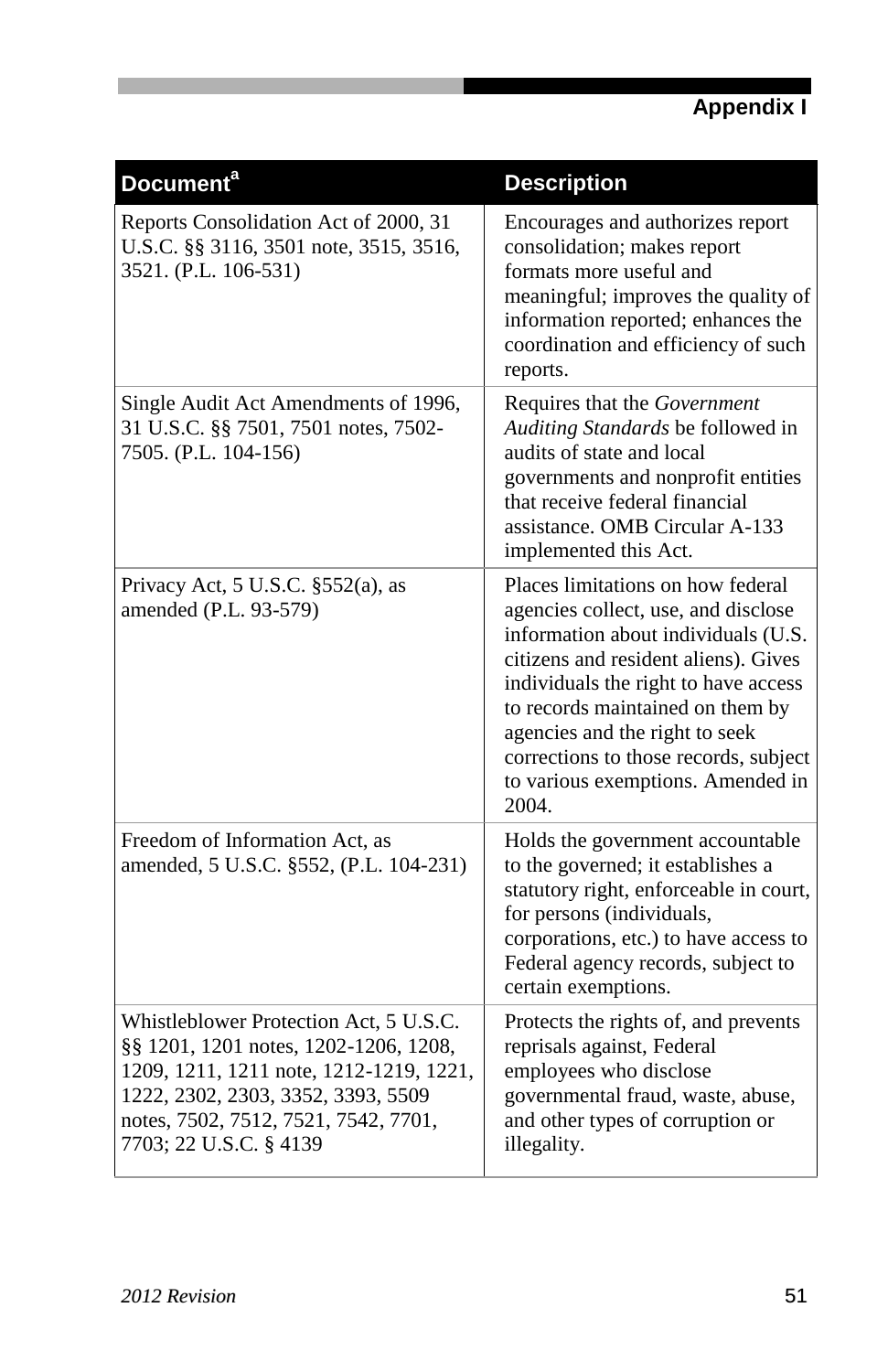| <b>Document<sup>a</sup></b>                                         | <b>Description</b>                                                                                                                                                        |
|---------------------------------------------------------------------|---------------------------------------------------------------------------------------------------------------------------------------------------------------------------|
| Health Insurance Portability and<br>Accountability Act (PL 104-191) | Covers the privacy of individually-<br>identifiable information.                                                                                                          |
| Trade Secrets Act, 18 U.S.C. § 1905                                 | Prohibits OIGs from disclosing<br>confidential proprietary data<br>obtained during the course of<br>conducting their work unless such<br>disclosure is authorized by law. |
| Federal Conflict of Interest Laws,<br>18 U.S.C. §§ 201-209          | Establishes criminal prohibitions<br>for employees of the Executive<br>Branch.                                                                                            |

I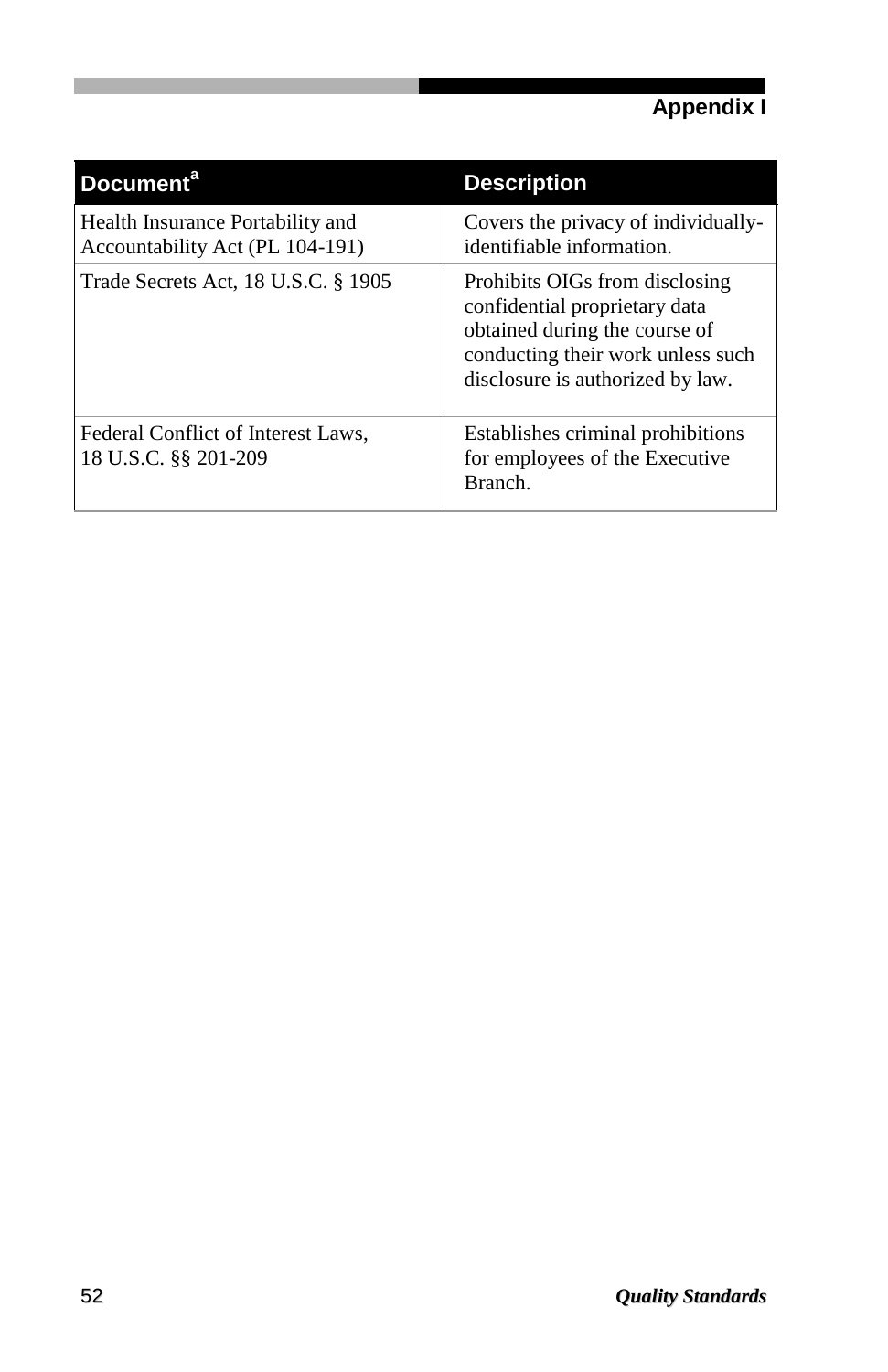| <b>Document<sup>a</sup></b>                                                                                        | <b>Description</b>                                                                                                                                                                                                                                                                                               |  |  |
|--------------------------------------------------------------------------------------------------------------------|------------------------------------------------------------------------------------------------------------------------------------------------------------------------------------------------------------------------------------------------------------------------------------------------------------------|--|--|
| <b>Executive Orders</b>                                                                                            |                                                                                                                                                                                                                                                                                                                  |  |  |
| Integrity and Efficiency in Federal<br>Programs, Exec. Order No. 12805, 57 FR<br>20627 (May 11, 1992)              | Establishes the PCIE and ECIE and<br>describes their functions and<br>responsibilities. (Note: PCIE and<br>ECIE were merged to create<br>CIGIE.)                                                                                                                                                                 |  |  |
| Administrative Allegations Against<br>Inspectors General, Exec. Order No.<br>12993, 61 FR 13043 (March 21, 1996)   | Provided that the PCIE and ECIE<br>Integrity Committee shall receive,<br>review, and refer for investigation<br>allegations of wrongdoing against<br>IGs and certain staff members of<br>OIGs. (Note: PCIE and ECIE were<br>merged to create CIGIE.)                                                             |  |  |
| Ethics Commitments by Executive<br>Branch Personnel, Exec. Order No.13490<br>(Jan 21, 2009)                        | Requires executive agency<br>employees appointed on or after<br>Jan. 20, 2009 to sign a new ethics<br>pledge that, among other things,<br>imposes stronger restrictions on<br>contact with lobbyists and work on<br>prior, private-sector matters.                                                               |  |  |
| Delivering an Efficient, Effective, and<br>Accountable Government, Exec Order<br>No. 13575 (June 13, 2011)         | Aims to advance efforts to detect<br>and remediate fraud, waste, and<br>abuse in federal programs, and to<br>eliminate wasteful or otherwise<br>inefficient programs. Creates the<br>Government Accountability and<br>Transparency Board to complement<br>the Recovery Accountability and<br>Transparency Board. |  |  |
| Classified National Security Information,<br>Exec. Order No. 13526 (Dec. 29, 2009)                                 | Permits the federal government to<br>reclassify information as relevant to<br>national security after the<br>information has been requested.                                                                                                                                                                     |  |  |
| <b>Attorney General Guidelines for Offices</b><br>of IG with Statutory Law Enforcement<br>Authority (Dec. 8, 2003) | Provides enumerated IGs with law<br>enforcement powers. Sets forth<br>rules for those IGs' use of their law<br>enforcement powers.                                                                                                                                                                               |  |  |

П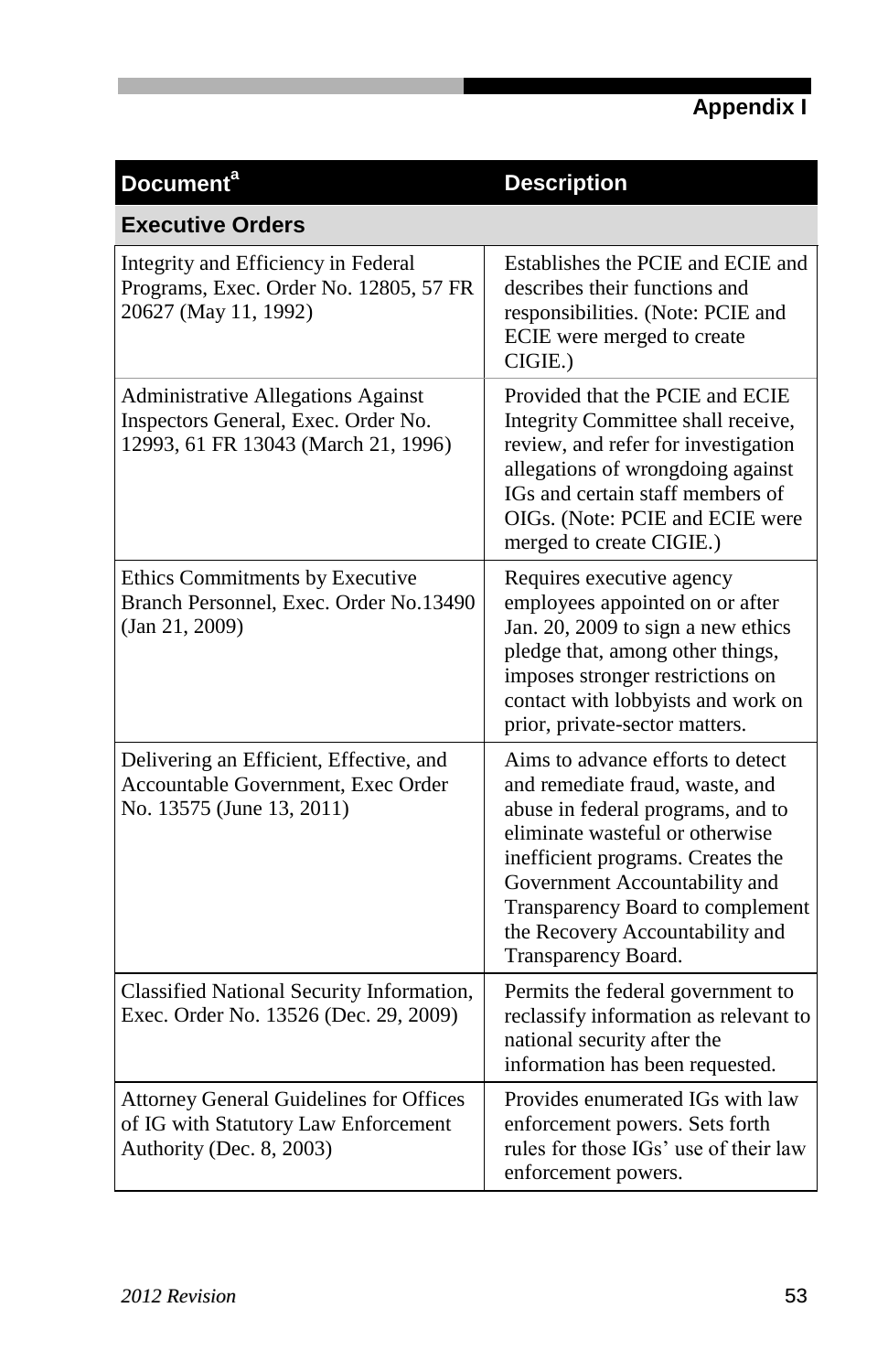| Document <sup>a</sup>                                                                                                                           | <b>Description</b>                                                                                                                                                                                                                                                        |
|-------------------------------------------------------------------------------------------------------------------------------------------------|---------------------------------------------------------------------------------------------------------------------------------------------------------------------------------------------------------------------------------------------------------------------------|
| <b>Attorney General Memorandum for</b><br>Heads of Executive Departments and<br>Agencies Re: The Freedom of<br>Information Act (March 19, 2009) | Creates a new "presumption of<br>openness" for FOIA requests,<br>stating that the Department of<br>Justice will defend a denial of a<br>FOIA request only if the denying<br>agency reasonably foresees harm<br>from disclosure or the disclosure is<br>prohibited by law. |
| <b>Standards</b>                                                                                                                                |                                                                                                                                                                                                                                                                           |
| Standards for Internal Control in the<br>Federal Government,<br>GAO/AIMD-00-21.3.1                                                              | Establishes overall framework for<br>establishing and maintaining<br>internal control and for identifying<br>and addressing major performance<br>and management challenges and<br>areas at greatest risk of fraud,<br>waste, abuse, and mismanagement.                    |
| <b>Government Auditing Standards</b><br>("Yellow Book") ("Generally Accepted<br>Government Auditing Standards")<br>("GAGAS") (2011 ed.)         | Provides uniform rules and<br>standards for federal government<br>audits. Multiple revisions made in<br>2011.                                                                                                                                                             |
| Quality Standards for Investigations,<br>CIGIE (2011 ed.)                                                                                       | Establishes standards for<br>investigative efforts conducted by<br>criminal investigators working for<br>Offices of IG.                                                                                                                                                   |
| Quality Standards for Inspection and<br>Evaluation ("Blue Book"), CIGIE (2011<br>ed.)                                                           | Establishes standards for<br>inspections and evaluations<br>conducted by federal agencies.                                                                                                                                                                                |
| <b>Standards of Ethical Conduct for</b><br>Employees of the Executive Branch,<br>5 C.F.R. Part 2635                                             | Establishes general principles for<br>ethical conduct of employees of the<br>Executive Branch.                                                                                                                                                                            |

I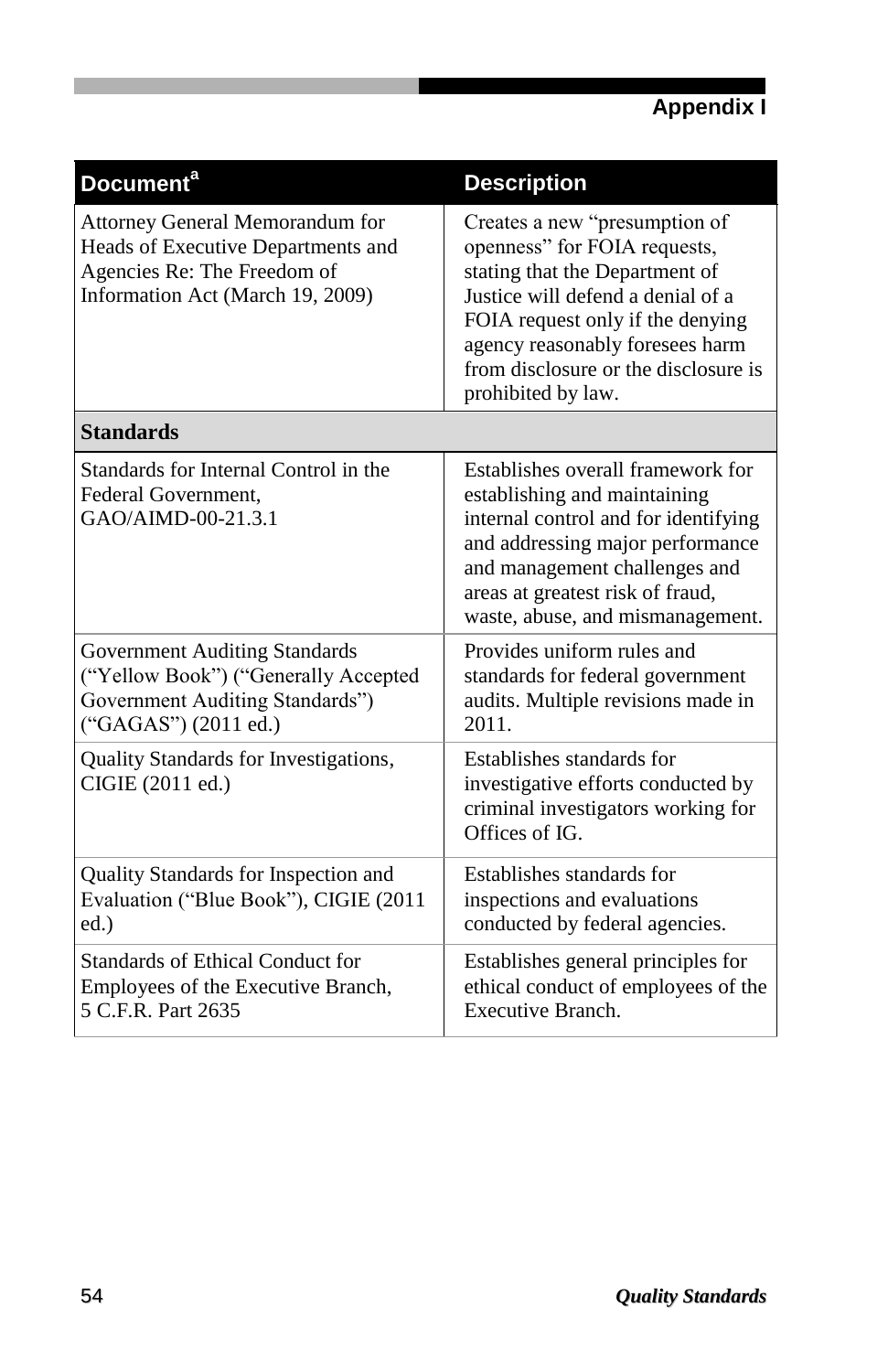| Document <sup>a</sup>                                                                                                                                                                                                                                                                                                                                                                                                                                                                                                                                                                                           | <b>Description</b>                                                                                                                                                                                                                                                                                                                                                                                                                    |
|-----------------------------------------------------------------------------------------------------------------------------------------------------------------------------------------------------------------------------------------------------------------------------------------------------------------------------------------------------------------------------------------------------------------------------------------------------------------------------------------------------------------------------------------------------------------------------------------------------------------|---------------------------------------------------------------------------------------------------------------------------------------------------------------------------------------------------------------------------------------------------------------------------------------------------------------------------------------------------------------------------------------------------------------------------------------|
| <b>Statements of Federal Financial</b><br>Accounting Concepts and Standards,<br>Federal Accounting Standards Advisory<br>Board (June 2009)                                                                                                                                                                                                                                                                                                                                                                                                                                                                      | Accounting principles for Federal<br>government reporting entities<br>issued by the Federal Accounting<br>Standards Advisory Board.                                                                                                                                                                                                                                                                                                   |
| Codification of Statements on Auditing<br>Standards (Including Statements on<br>Standards for Attestation Engagements),<br>American Institute of Certified Public<br>Accountants (2011)                                                                                                                                                                                                                                                                                                                                                                                                                         | Auditing standards for financial<br>audits.                                                                                                                                                                                                                                                                                                                                                                                           |
| <b>OMB Circulars, Bulletins, Memoranda, and Guidance</b>                                                                                                                                                                                                                                                                                                                                                                                                                                                                                                                                                        |                                                                                                                                                                                                                                                                                                                                                                                                                                       |
| Various OMB Circulars, Bulletins,<br>Memoranda, and Guidance applicable to<br>OIG work, including but not limited to,<br>OMB Memorandum No. 06-15.<br>Safeguarding Personally Identifiable<br>Information, and OMB Memorandum<br>No. 06-16, Protection of Sensitive<br>Agency Information, as well as<br>Circular A-76, "Performance of<br>Commercial Activities;" A-102, "Grants<br>and Cooperative Agreements with State<br>and Local Governments;" and A-123,<br>"Management's Responsibility for<br>Internal Control"<br>Listed by category under "Information<br>for Agencies"<br>atwww.whitehouse.gov/omb | Establish requirements and<br>guidelines for implementing:<br>$\blacksquare$ internal controls<br>• management accountability and<br>control<br>• federal financial systems<br>• management of federal<br>information resources<br>ultimate audits of states, local<br>governments and non-profit<br>organizations<br>• financial accounting principles<br>and standards<br>• financial statement audits<br>information dissemination |
| <b>Other Guidance</b>                                                                                                                                                                                                                                                                                                                                                                                                                                                                                                                                                                                           |                                                                                                                                                                                                                                                                                                                                                                                                                                       |
| Guide for Conducting External Quality<br>Control Reviews of the Audit Operations<br>of the Offices of IG, CIGIE (March<br>2009)                                                                                                                                                                                                                                                                                                                                                                                                                                                                                 | Provides guidance on conducting<br>external quality control reviews of<br>OIG Offices of Audit.                                                                                                                                                                                                                                                                                                                                       |

п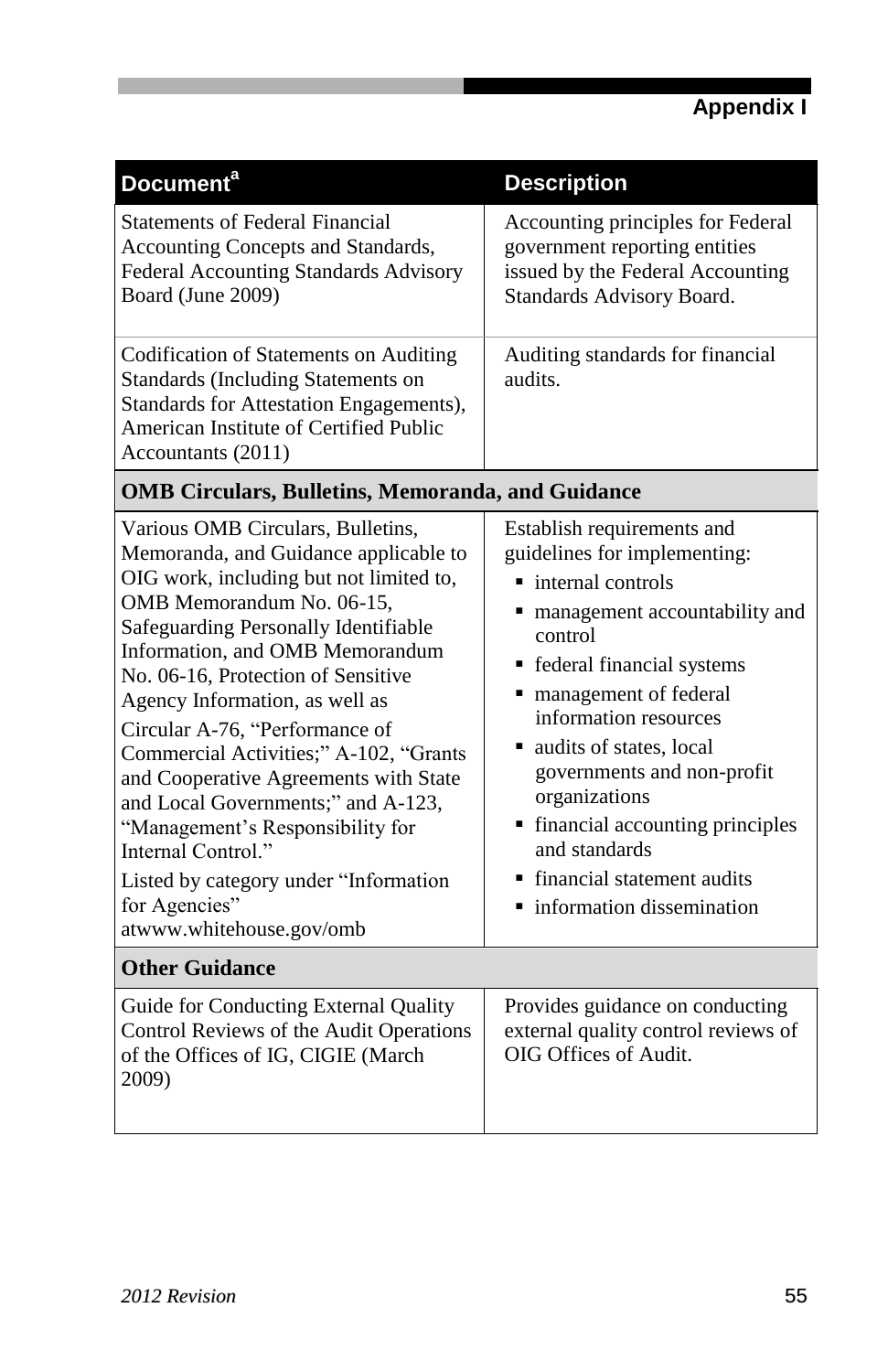| <b>Document<sup>a</sup></b>                                                                                                             | <b>Description</b>                                                                                                                                                                         |
|-----------------------------------------------------------------------------------------------------------------------------------------|--------------------------------------------------------------------------------------------------------------------------------------------------------------------------------------------|
| <b>Qualitative Assessment Review</b><br>Guidelines for Investigative Operations<br>of Federal Offices of IG, CIGIE<br>(December 2011)   | Provides guidance on conducting<br>external qualitative assessment<br>reviews of OIG investigative<br>operations.                                                                          |
| Principles of Federal Appropriations Law<br>("GAO Redbook")                                                                             | Multi-volume treatise setting forth.<br>myriad rules for spending and<br>allocating federal funds, as<br>established by court cases,<br>legislation, and Comptroller<br>General decisions. |
| Department of Justice Office of<br>Information Policy, Freedom of<br>Information Act Guidance.<br>www.justice.gov/oip/oip-guidance.html | Comprehensive resource for FOIA<br>compliance and policy, including<br>the 2009 Guide to the Freedom of<br>Information Act, available at<br>www.justice.gov/oip/foia_guide09.<br>htm.      |
| <b>GAO Financial Audit Manual</b>                                                                                                       | Provides guidance on conducting<br>financial statement audits.                                                                                                                             |

a<br>Some OIGs are not components of an entity legally defined as a "Federal agency." Therefore, some of the cited laws, regulations, or other guidance may not be directly applicable by law to all OIGs. In these cases, principles or concepts in the laws, regulations, or other guidance may be adopted by the OIG entities as a matter of policy.